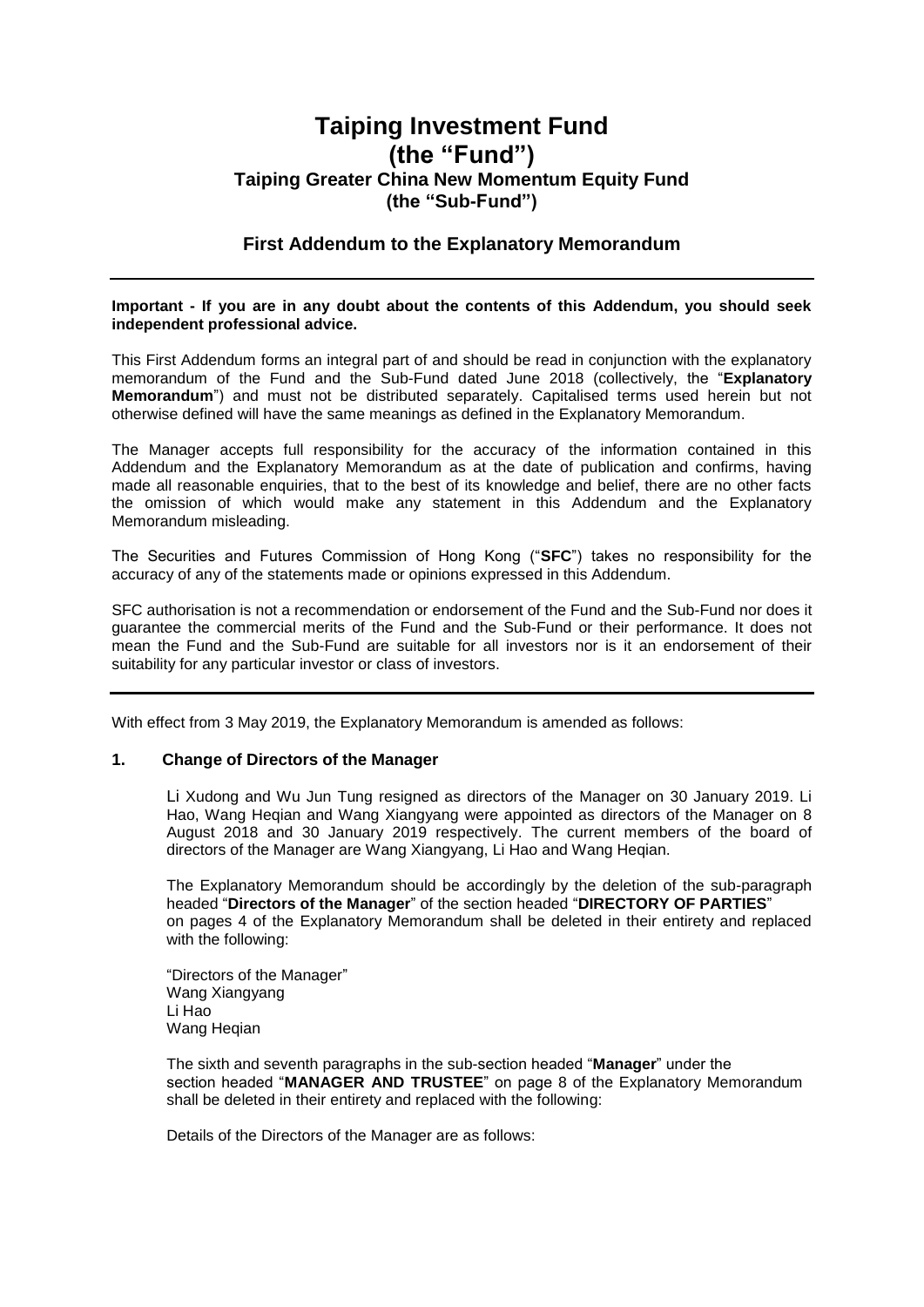#### **Wang Xiangyang**

Mr. Wang Xiangyang is the Chief Executive Officer of Taiping Financial Holdings Company Limited and is also a director of the Manager. Mr. Wang has been a senior executive of large state-owned enterprises. He had successively worked for Shanghai Zhuzong Group Corp., Shanghai Pudong Development Group Co Ltd, Shanghai Pudong Investment Holdings Group Co., Ltd and Taiping Asset Management Co., Ltd, accumulated over 25 years of finance and corporate management as well as financial investment experience before joining these two companies. Mr. Wang graduated from Shanghai University of Finance and Economics with a Doctoral Degree of Economics. In an addition, he is a qualified Senior Economist in China.

#### **Li Hao**

Mr. Li Hao is a director and is also the General Manager of the Manager. Mr. Li is a responsible officer of the Manager for Type 4 (advising on securities) regulated activity and Type 9 (asset management) regulated activity. Mr. Li has strong expertise in investment management. Prior to joining Taiping, he served in Agricultural Development Bank of China over a decade in various roles. Mr. Li received his Ph.D. in Economics from Institute of Finance and Trade Economics, Chinese Academy of Social Sciences.

#### **Wang Heqian**

Mr. Wang Heqian is a director and is also the Deputy General Manager of the Manager. Mr. Wang is a responsible officer of the Manager for Type 4 (advising on securities) regulated activity and Type 9 (asset management) regulated activity. Mr. Wang has strong expertise in investment management as well as risk management and compliance control. Mr. Wang received his Master of Public Administration Degree from the Anhui University.

#### **2. Change of Address of the Manager**

The principal place of business of the Manager will be changed to Unit 1-2, 19th Floor, No. 18 King Wah Road, Hong Kong. Despite the aforesaid change of office address, the telephone number and the facsimile number of the Manager will remain unchanged.

The Explanatory Memorandum should be accordingly by the deletion of the paragraphs under the sub-paragraph headed "**Enquiries**" of the section headed "**IMPORTANT INFORMATION FOR INVESTORS**" on pages 3 of the Explanatory Memorandum shall be deleted in their entirety and replaced with the following:

#### "**Enquiries**"

Investors may contact the Manager for any queries or complaints in relation to the Fund and any Sub-Fund.

To contact the Manager, investors may either:

 write to Manager (address at Unit 1-2, 19th Floor, No. 18 King Wah Road, Hong Kong); or call the Manager's Customer Service Hotline: +852 2864 1900.

The Manager will respond to any enquiries or complaint in writing or by telephone.

The Explanatory Memorandum should be accordingly by the deletion of the sub-paragraph headed "**Manager**" of the section headed "**DIRECTORY OF PARTIES**" on pages 4 of the Explanatory Memorandum shall be deleted in their entirety and replaced with the following:

#### "**Manager**"

Taiping Assets Management (HK) Company Limited Unit 1-2, 19th Floor No. 18 King Wah Road Hong Kong

The Explanatory Memorandum should be accordingly by the deletion of the paragraphs under the section headed "**DOCUMENTS AVAILABLE FOR INSPECTION**" on pages 41-42 of the Explanatory Memorandum shall be deleted in their entirety and replaced with the following: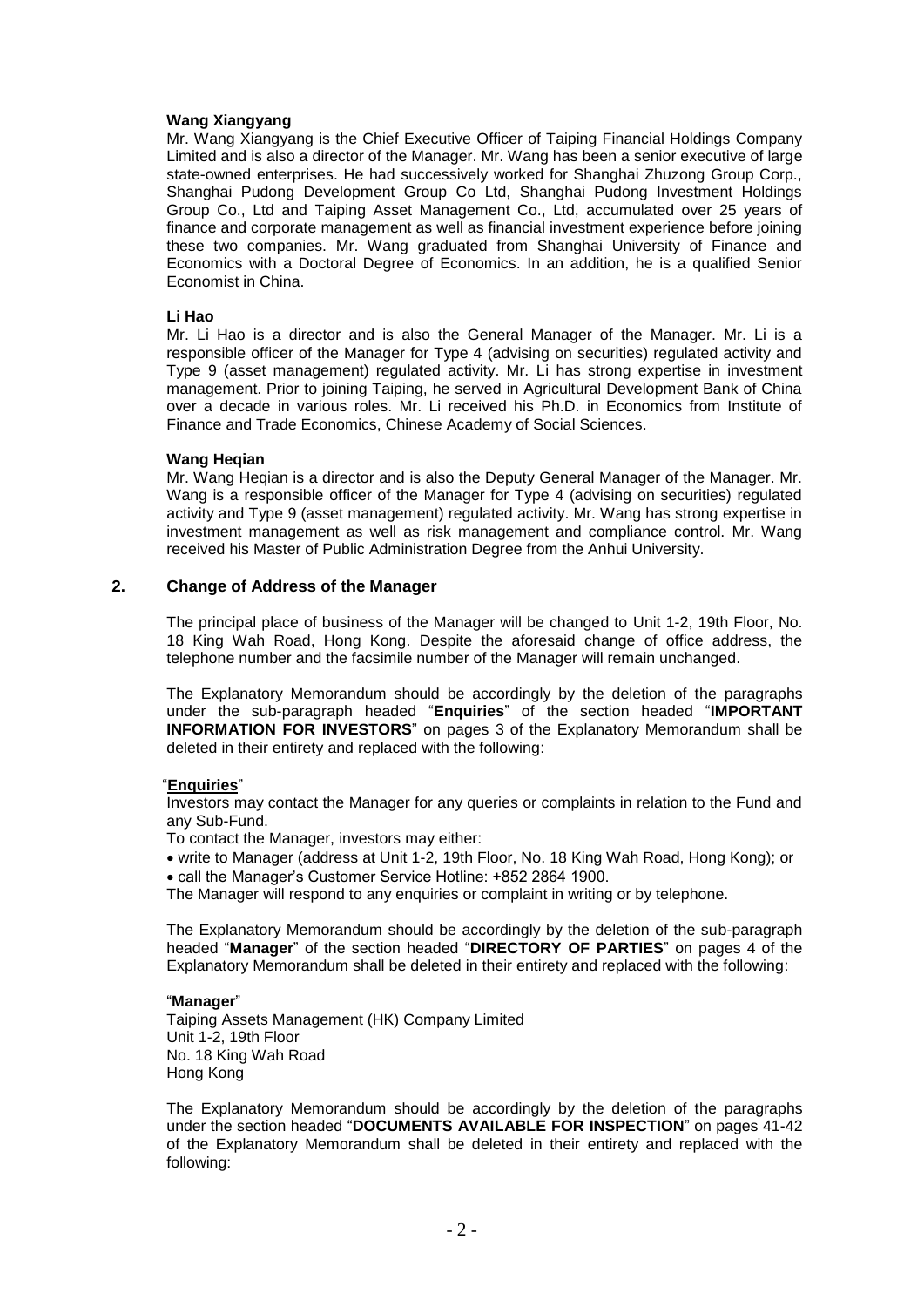#### "**DOCUMENTS AVAILABLE FOR INSPECTION**"

Copies of the Trust Deed and the latest annual and semi-annual reports (if any) are available for inspection free of charge at any time during normal business hours on any day (excluding Saturdays, Sundays and public holidays) at the offices of the Manager at Unit 1-2, 19th Floor, No. 18 King Wah Road, Hong Kong. Copies of the Trust Deed can be purchased from the Manager on payment of a reasonable fee.

Copies of the latest version of the Explanatory Memorandum can be obtained free of charge during the normal office hours on any day (excluding Saturdays, Sundays and public holidays) at the offices of the Manager at Unit 1-2, 19th Floor, No. 18 King Wah Road, Hong Kong. The latest version of the Explanatory Memorandum is also available on the Manager's website at: http://www.tpahk.cntaiping.com.

#### **Taiping Assets Management (HK) Company Limited**

3 May 2019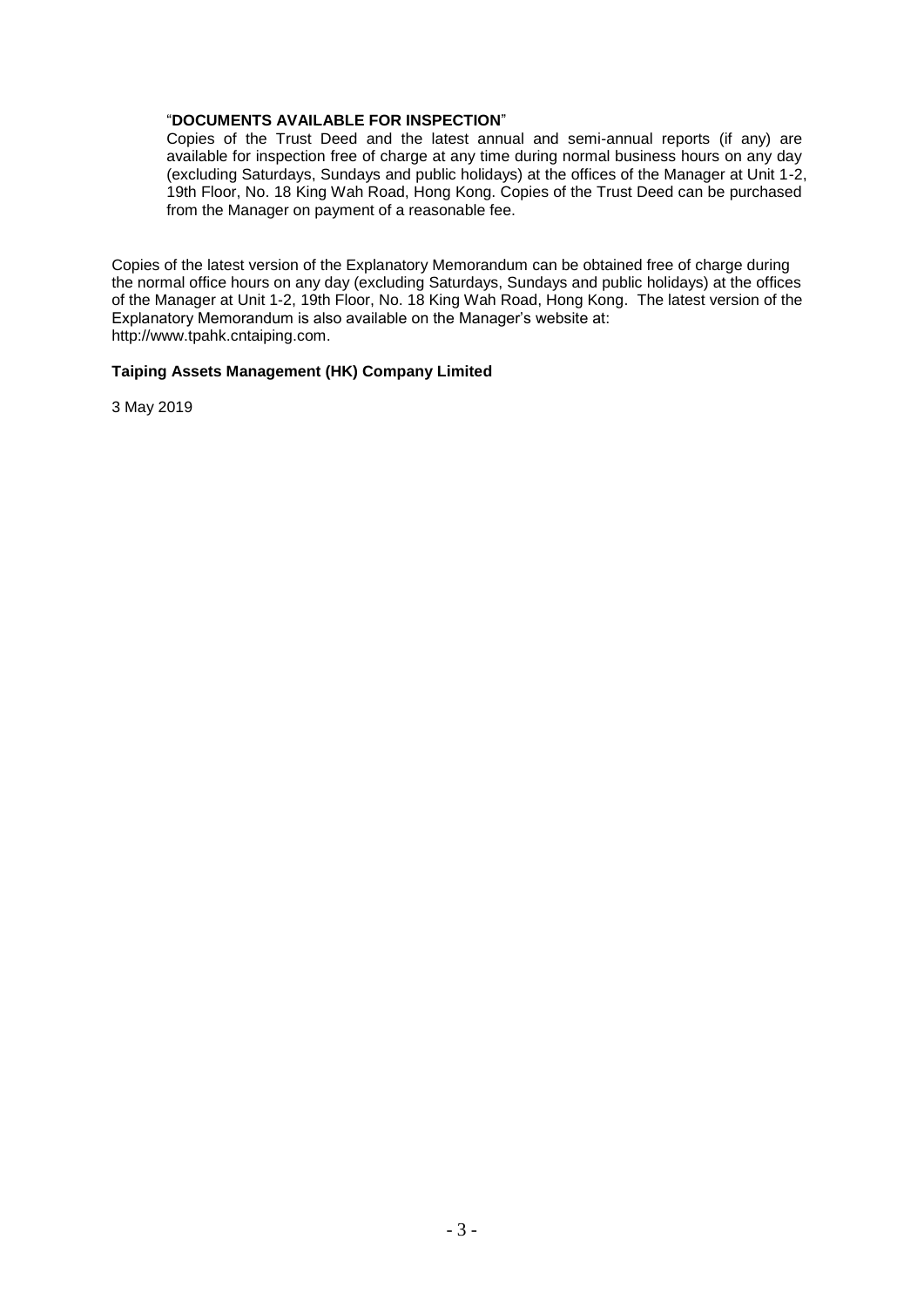

# **Taiping Investment Fund**

# **-Taiping Greater China New Momentum Equity Fund -** \_\_\_\_\_\_\_\_\_\_\_\_\_\_\_\_\_\_\_\_\_\_\_\_\_\_\_\_\_\_\_\_\_\_\_\_\_\_

# **EXPLANATORY MEMORANDUM** \_\_\_\_\_\_\_\_\_\_\_\_\_\_\_\_\_\_\_\_\_\_\_\_\_\_\_\_\_\_\_\_\_\_\_\_\_\_

**June 2018**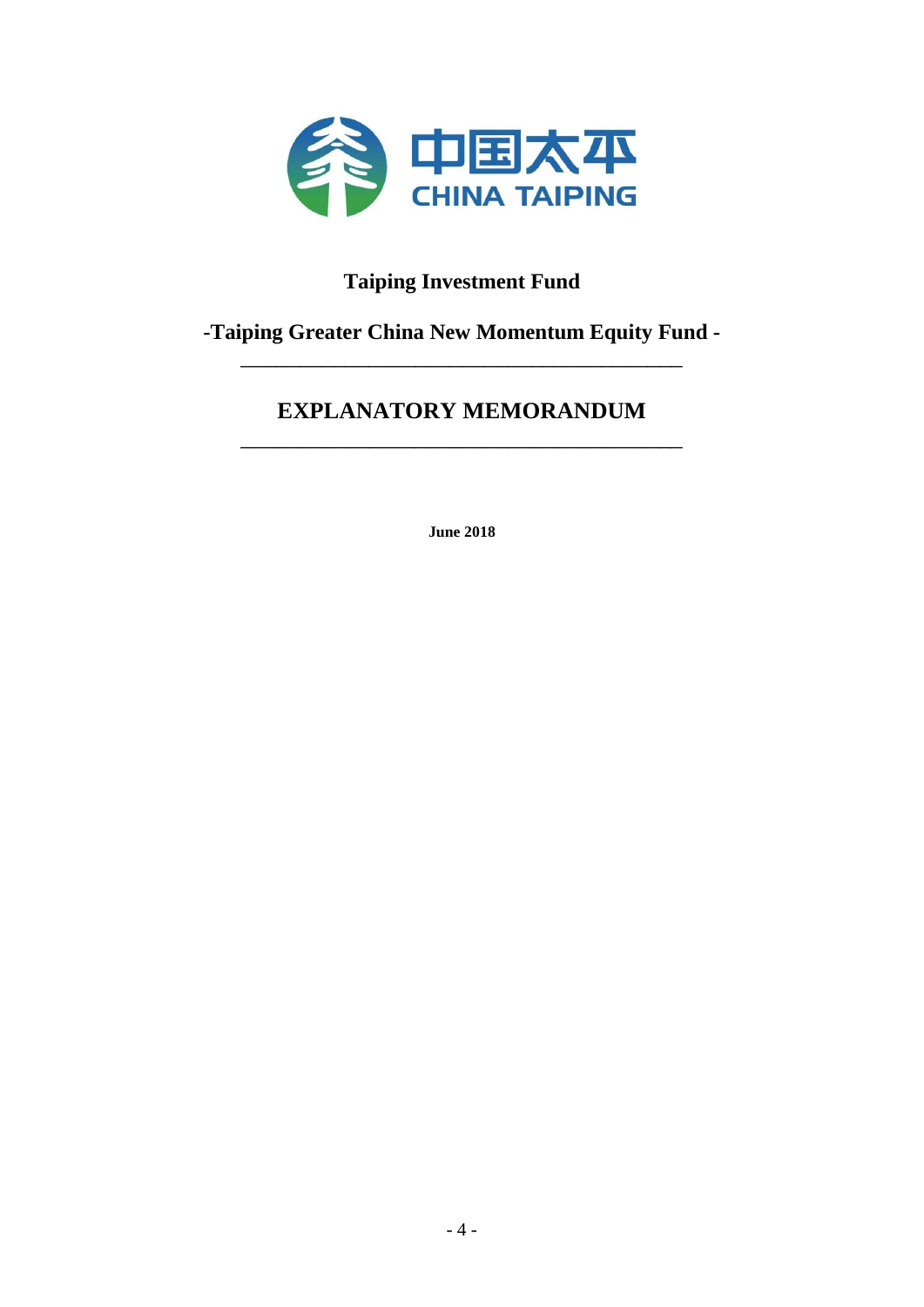# **TABLE OF CONTENTS**

| REMOVAL AND RETIREMENT OF THE TRUSTEE AND THE MANAGER38          |  |
|------------------------------------------------------------------|--|
|                                                                  |  |
|                                                                  |  |
| CERTIFICATION FOR COMPLIANCE WITH FATCA OR OTHER APPLICABLE LAWS |  |
|                                                                  |  |
|                                                                  |  |
|                                                                  |  |
|                                                                  |  |
| APPENDIX A TAIPING GREATER CHINA NEW MOMENTUM EQUITY FUND43      |  |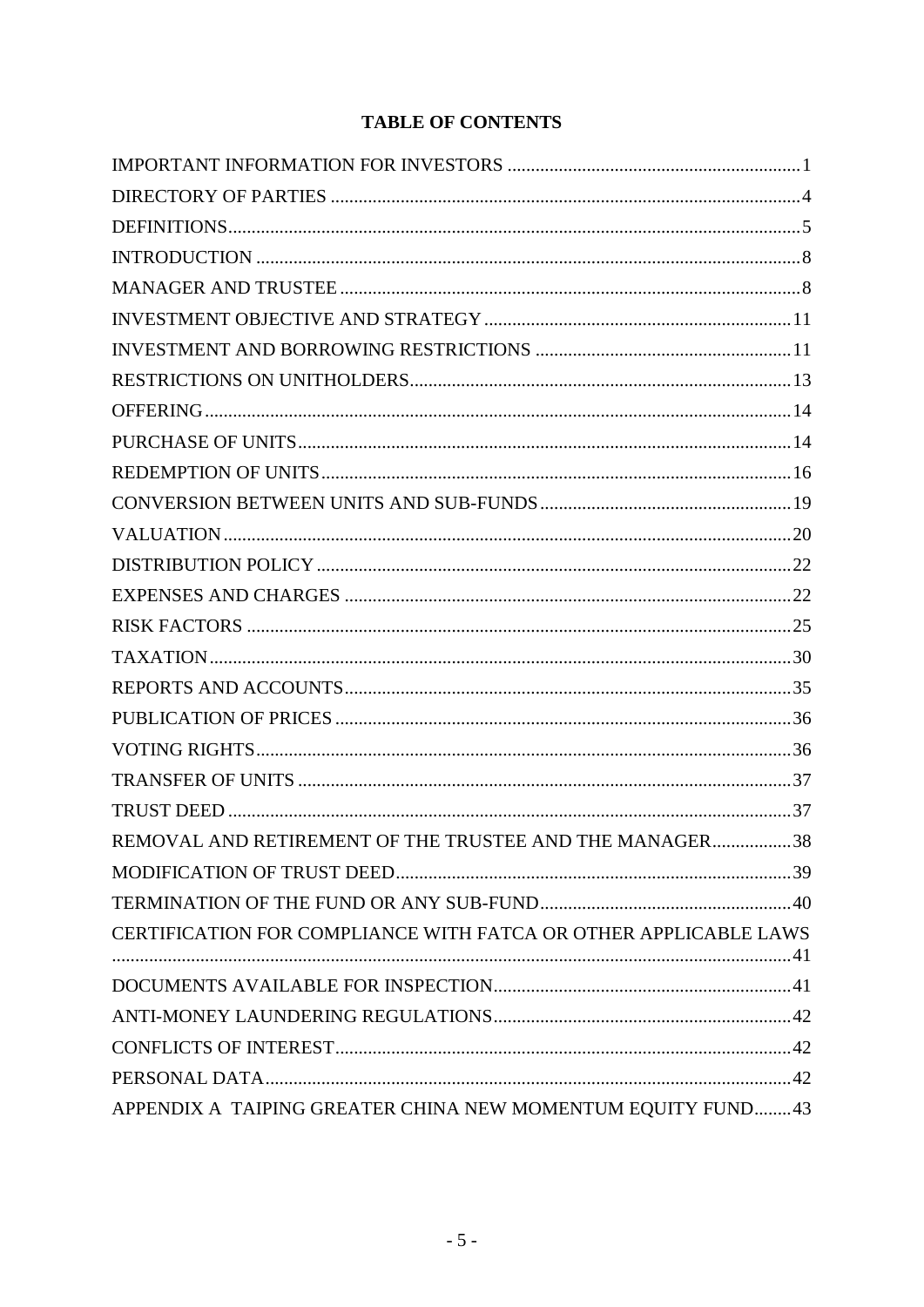#### **IMPORTANT INFORMATION FOR INVESTORS**

<span id="page-5-0"></span>**Important - If you are in any doubt about the contents of this Explanatory Memorandum, you should seek independent professional financial and/or legal advice. Investment in the Fund involves risks. Please refer to the section headed "Risk Factors" for further details.**

This Explanatory Memorandum comprises information relating to Taiping Investment Fund ("**Fund**") and its sub-funds ("**Sub-Funds**"). The Fund is an open-ended unit trust constituted as an umbrella unit trust by the Trust Deed and governed by the laws of Hong Kong.

The Fund was originally established under the laws of the Cayman Islands by a trust deed dated 17 March 2009, made between Hai Tong Asset Management (HK) Limited as manager and HSBC Trustee (Cayman) Limited as trustee and as amended from time to time. With effect from 15 December 2014, Hai Tong Asset Management (HK) Limited retired from its role as manager and has been replaced by Taiping Assets Management (HK) Company Limited ("**Manager**") as the Manager. With effect from 30 April 2016, the Fund was removed from the jurisdiction of the Cayman Islands to the jurisdiction of Hong Kong and HSBC Trustee (Cayman) Limited retired from its role as trustee and has been replaced by HSBC Institutional Trust Services (Asia) Limited as the trustee. With effect from 1 January 2017, BOCI-Prudential Trustee Limited ("**Trustee**") was appointed as trustee in place of HSBC Institutional Trust Services (Asia) Limited.

The Manager accepts full responsibility for the accuracy of the information contained in this Explanatory Memorandum and the Product Key Facts Statement of each Sub-Fund, and confirms, having made all reasonable enquiries, that to the best of its knowledge and belief there are no other facts the omission of which would make any statement in this Explanatory Memorandum or the Product Key Facts Statement misleading. However, neither the delivery of this Explanatory Memorandum and the Product Key Facts Statement nor the offer or issue of Units shall under any circumstances constitute a representation that the information contained in this Explanatory Memorandum or the Product Key Facts Statement is correct as of any time subsequent to the date of publication. This Explanatory Memorandum and the Product Key Facts Statement may from time to time be updated.

Distribution of this Explanatory Memorandum must be accompanied by a copy of the Product Key Facts Statement of each Sub-Fund and the latest available annual report and audited accounts of the Fund and the Sub-Fund(s) (if any) and any subsequent unaudited semi-annual accounts. Units of the Sub-Fund(s) are offered on the basis only of the information contained in this Explanatory Memorandum, the Product Key Facts Statement and (where applicable) the above mentioned annual reports and audited accounts and unaudited semi-annual accounts. Any information given or representations made by any dealer, salesman or other person and (in either case) not contained in this Explanatory Memorandum or the Product Key Facts Statement should be regarded as unauthorised and accordingly must not be relied upon.

#### **Hong Kong Authorisation and Approval**

The Fund and the Sub-Fund(s) have been authorised by the SFC pursuant to section 104 of the SFO. SFC authorisation is not a recommendation or endorsement of the Fund and the Sub-Fund(s) nor does it guarantee the commercial merits of the Fund and the Sub-Fund(s) or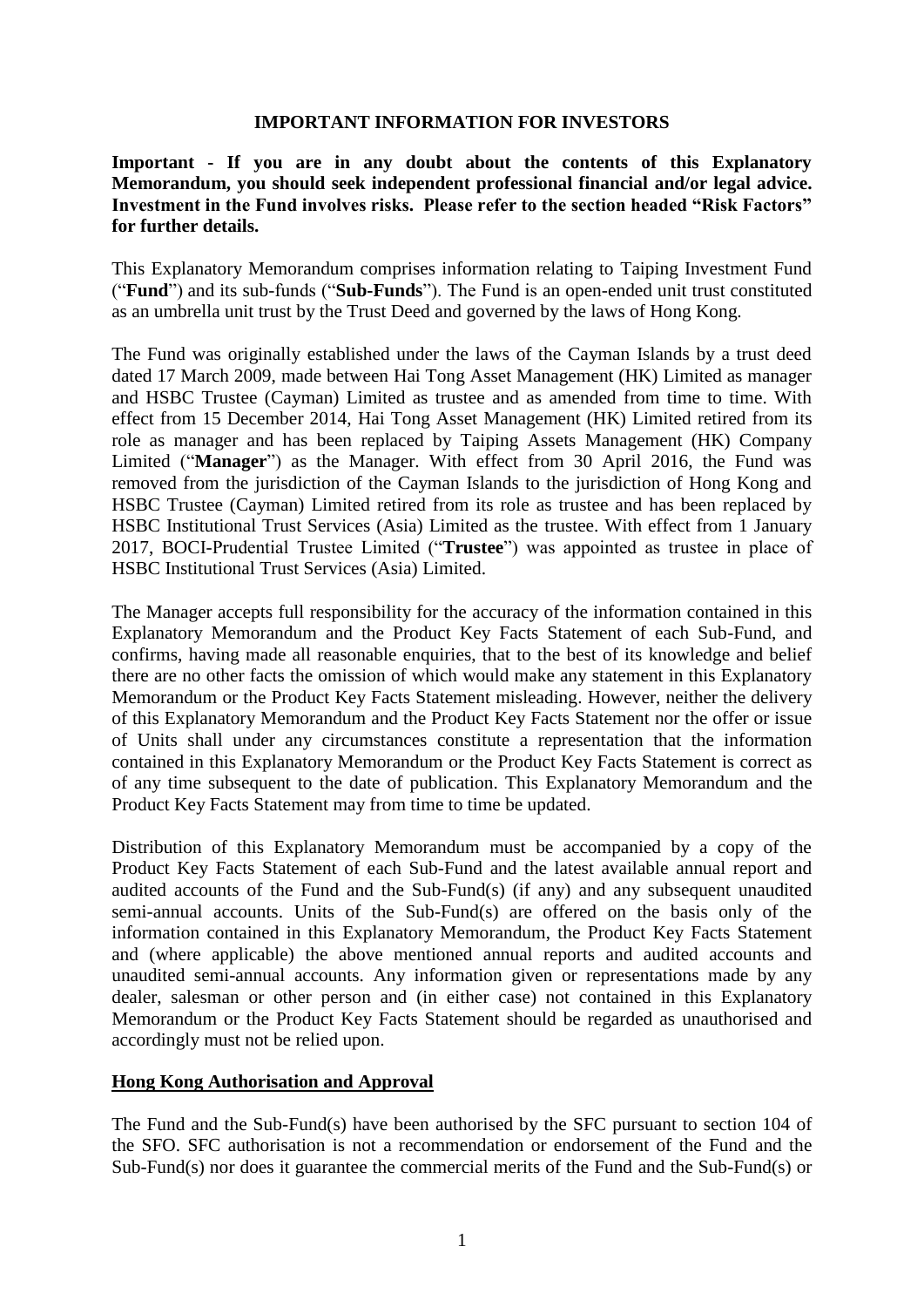their performance. It does not mean the Fund or the Sub-Fund(s) is suitable for all investors nor is it an endorsement of its suitability for any particular investor or class of investors.

## **Selling Restrictions**

**General:** No action has been taken to permit an offering of Units of the Sub-Fund(s) or the distribution of this Explanatory Memorandum or the Product Key Facts Statement in any jurisdiction other than Hong Kong where action would be required for such purposes. Accordingly, this Explanatory Memorandum or the Product Key Facts Statement may not be used for the purpose of an offer or solicitation in any jurisdiction or in any circumstances in which such offer or solicitation is not authorised. Further, Units of the Sub-Fund(s) may not be offered or sold, directly or indirectly, to any persons for reoffering or resale, in any jurisdiction where such action is not authorised. Receipt of this Explanatory Memorandum or the Product Key Facts Statement does not constitute an offer of Units of the Sub-Fund(s) in those jurisdictions in which it is illegal to make such an offer.

### **United States:** In particular:-

- (a) the Units have not been registered under the United States Securities Act of 1933 (as amended) and, except in a transaction which does not violate such Act, may not be directly or indirectly offered or sold in the United States of America, or any of its territories or possessions or areas subject to its jurisdiction, or for the benefit of a US Person (as defined in Regulation S under such Act); and
- (b) the Fund and the Sub-Fund(s) have not been and will not be registered under the United States Investment Company Act of 1940 (as amended).

Potential applicants for Units should inform themselves as to (a) the possible tax consequences, (b) the legal requirements and (c) any foreign exchange restrictions or exchange control requirements which they might encounter under the laws of the countries of their incorporation, citizenship, residence or domicile and which might be relevant to the subscription, holding or disposal of Units.

This document is based on the laws and practices currently in force in Hong Kong and is subject to changes therein.

Some of the information in this Explanatory Memorandum is a summary of corresponding provisions in the Trust Deed. Investors should refer to the Trust Deed for further details.

**Please note that this Explanatory Memorandum must be read together with the relevant Appendix and/or Addendum to this Explanatory Memorandum which relate to a specific Sub-Fund of the Fund. The Appendix and/or Addendum set out the details relating to the Sub-Fund (which may include, without limitation, specific information on the Sub-Fund and additional terms, conditions and restrictions applicable to the Sub-Fund). The provisions of an Appendix and/or an Addendum supplement this Explanatory Memorandum.**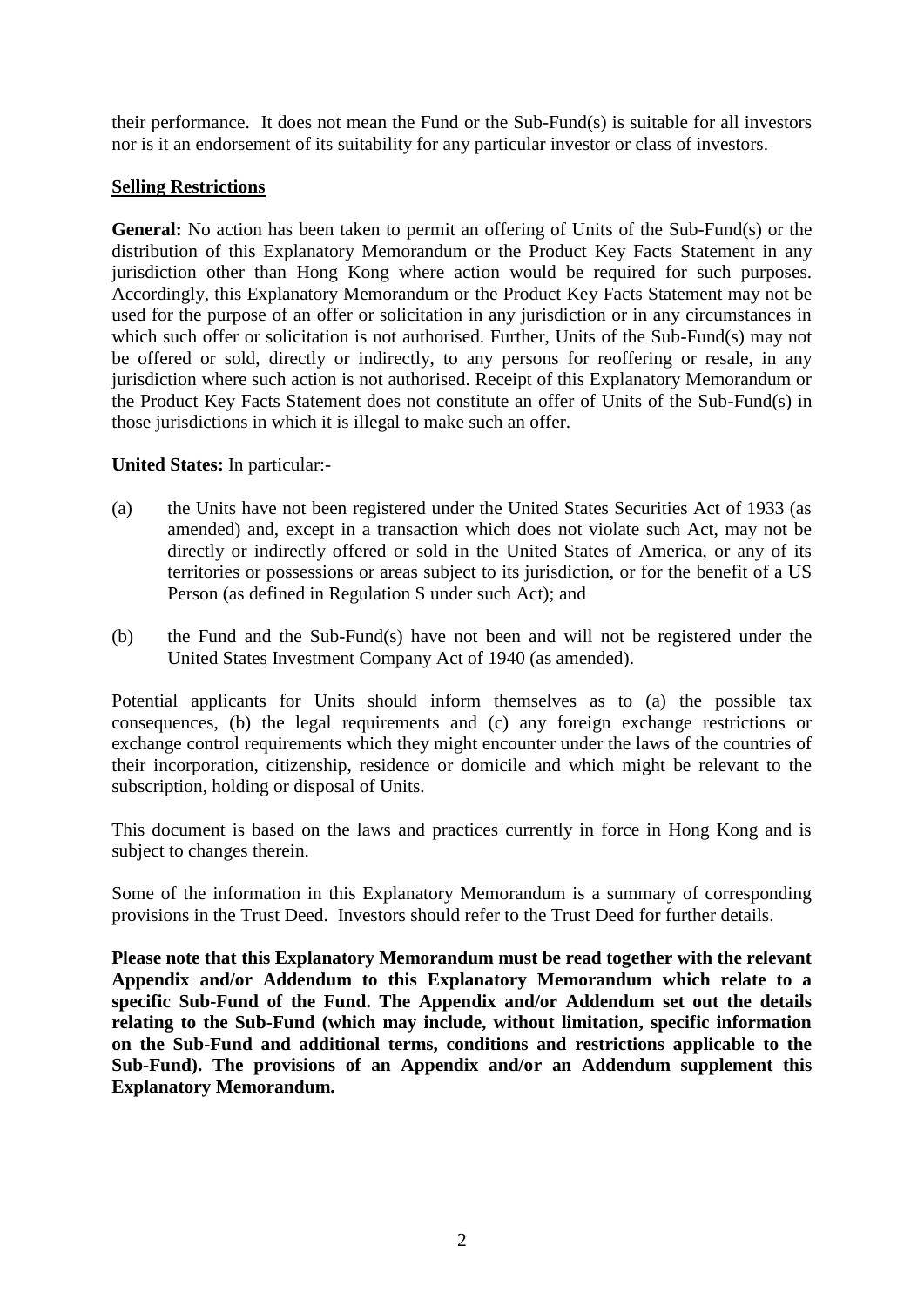# **Enquiries**

Investors may contact the Manager for any queries or complaints in relation to the Fund and any Sub-Fund.

To contact the Manager, investors may either:

- write to Manager (address at 11/F., China Taiping Tower Phase II, 8 Sunning Road, Causeway Bay, Hong Kong); or
- call the Manager's Customer Service Hotline: +852 2864 1900.

The Manager will respond to any enquiries or complaint in writing or by telephone.

# **Further Information**

Information relating to the Fund or the Sub-Fund(s), including the latest versions of the offering document, circulars, notices, announcements, financial reports and the latest available Net Asset Value will be available on the website http://www.tpahk.cntaiping.com. Information contained in the website of the Manager has not been reviewed by the SFC.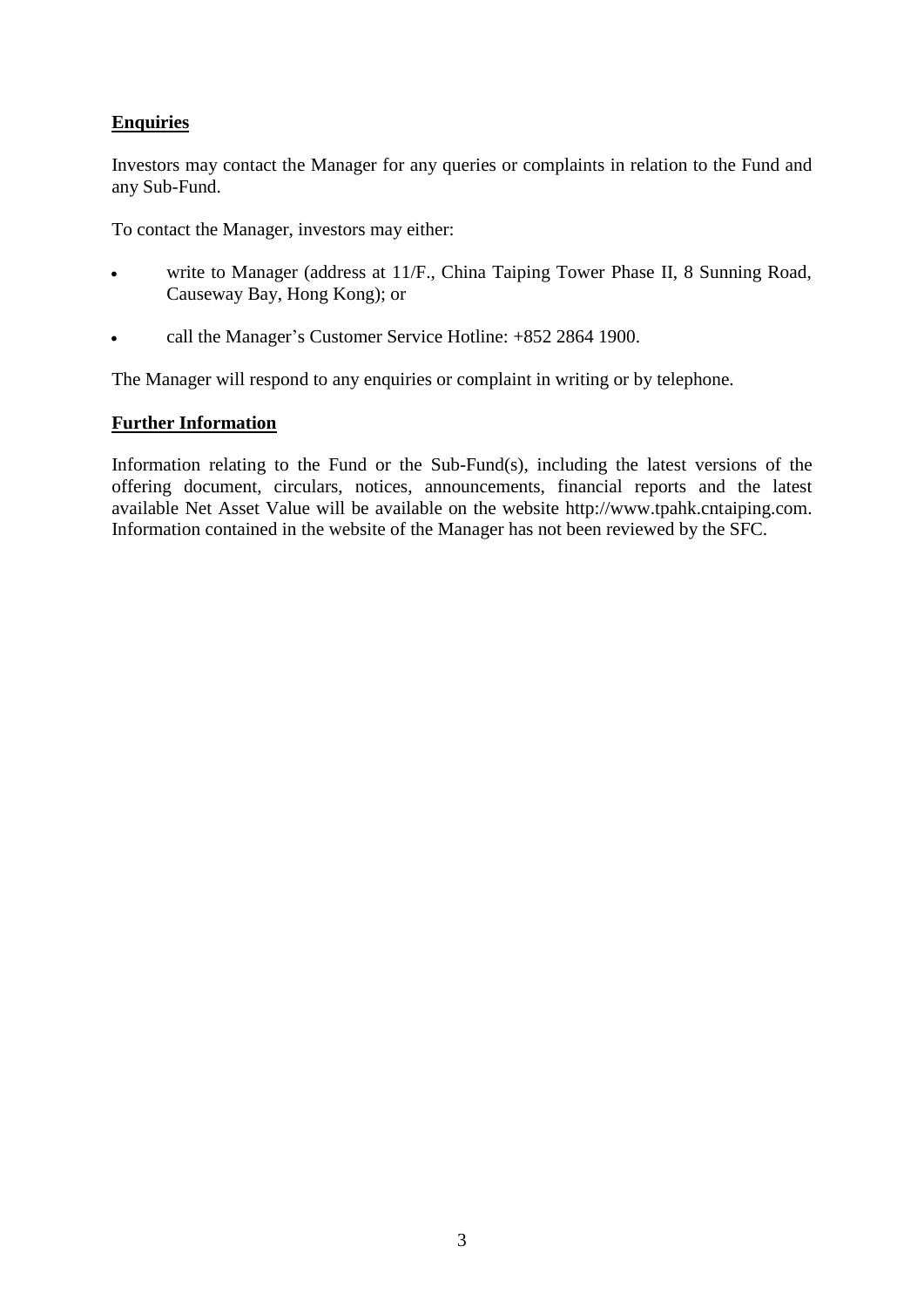#### **DIRECTORY OF PARTIES**

#### **Manager**

<span id="page-8-0"></span>Taiping Assets Management (HK) Company Limited 11/F., China Taiping Tower Phase II 8 Sunning Road Causeway Bay Hong Kong

> **Directors of the Manager** Li XuDong Wu Jun Tung

#### **Trustee and Registrar**

BOCI-Prudential Trustee Limited 12/F & 25/F, Citicorp Centre 18 Whitfield Road Causeway Bay Hong Kong

#### **Custodian**

Bank of China (Hong Kong) Limited 7/F Bank of China Building 2A Des Voeux Road Central Hong Kong

#### **Auditor**

PricewaterhouseCoopers 22/F., Prince's Building 10 Chater Road, Central Hong Kong

## **Legal Advisers to the Manager**

Deacons 5/F, Alexandra House 18 Chater Road **Central** Hong Kong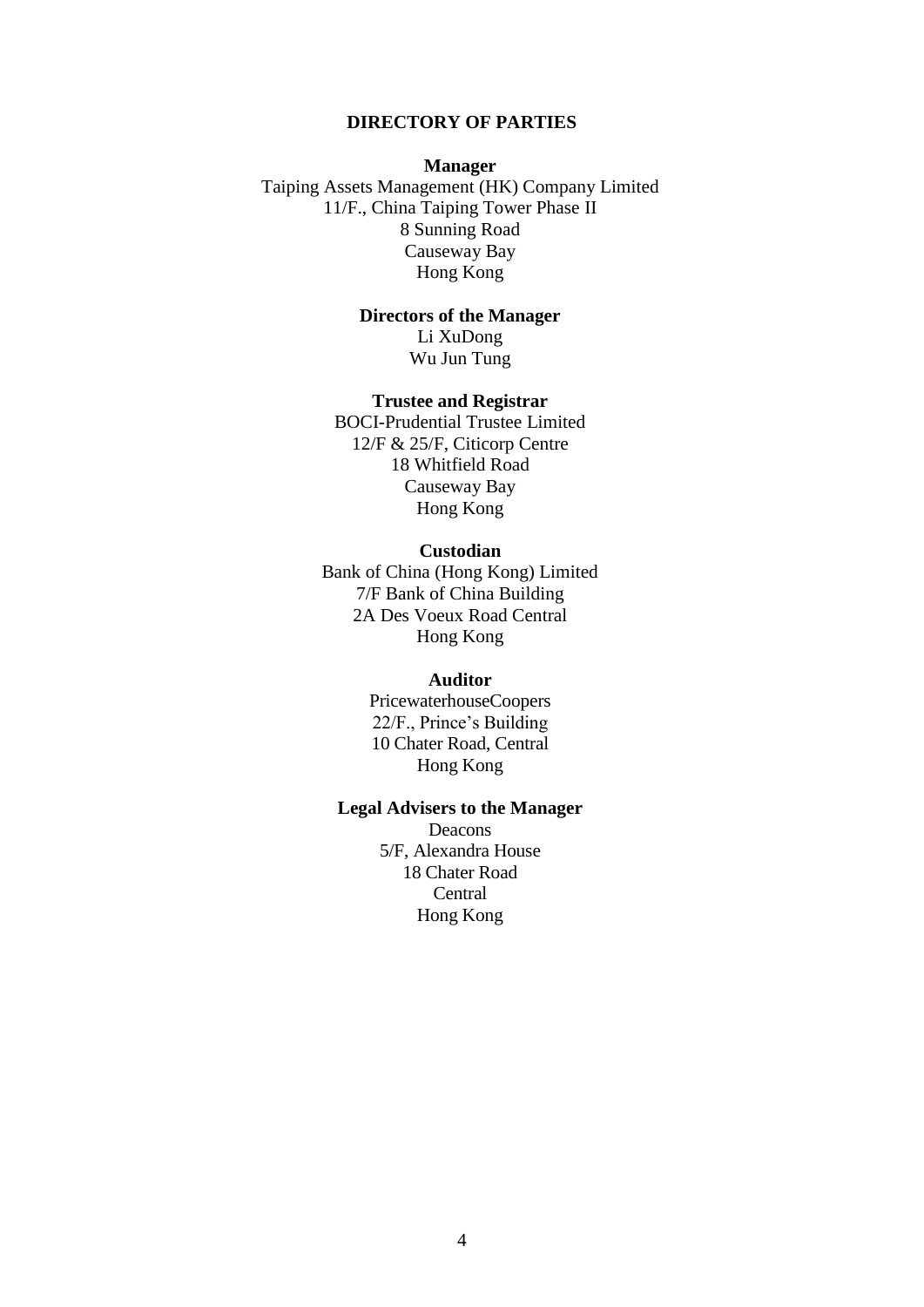# **DEFINITIONS**

<span id="page-9-0"></span>The defined terms used in this Explanatory Memorandum have the following meanings:

| "Accounting Date"   | 31 December in each year or such other date or dates in each<br>year as the Manager may from time to time determine in<br>respect of any Sub-Fund                                                                                                                                                                                                                                                                                                                                                                                                           |  |
|---------------------|-------------------------------------------------------------------------------------------------------------------------------------------------------------------------------------------------------------------------------------------------------------------------------------------------------------------------------------------------------------------------------------------------------------------------------------------------------------------------------------------------------------------------------------------------------------|--|
| "Accounting Period" | a period commencing on the date of establishment of the Fund<br>or the relevant Sub-Fund (as the case may be) or on the date<br>next following an Accounting Date of the relevant Sub-Fund<br>and ending on the next succeeding Accounting Date for such<br>Sub-Fund                                                                                                                                                                                                                                                                                        |  |
| "Appendix"          | the appendix containing specific information in relation to a<br>Sub-Fund or a class or classes of Units in relation thereto which<br>is enclosed with this Explanatory Memorandum and which<br>forms part of this Explanatory Memorandum                                                                                                                                                                                                                                                                                                                   |  |
| "Base Currency"     | in relation to a Sub-Fund, means the currency of account of the<br>Sub-Fund as specified in the relevant Appendix                                                                                                                                                                                                                                                                                                                                                                                                                                           |  |
| "Business Day"      | a day (other than a Saturday) on which banks in Hong Kong are<br>open for normal banking business or such other day or days as<br>the Manager and the Trustee may agree from time to time,<br>either generally or in relation to a particular Sub-Fund,<br>provided that where as a result of a number 8 typhoon signal,<br>black rainstorm warning or other similar event, the period<br>during which banks in Hong Kong are open on any day is<br>reduced, such day shall not be a Business Day unless the<br>Manager and the Trustee determine otherwise |  |
| "Code"              | the Overarching Principles Section and Section II- Code on<br>Unit Trusts and Mutual Funds of the SFC Handbook for Unit<br>and Mutual Funds, Investment-Linked Assurance<br>Trusts<br>Schemes and Unlisted Structured Investment Products or any<br>handbook, guideline and code issued by the Commission, as<br>may be amended from time to time                                                                                                                                                                                                           |  |
| "connected person"  | in relation to a company, means:                                                                                                                                                                                                                                                                                                                                                                                                                                                                                                                            |  |
|                     | any person or company beneficially owning, directly or<br>(a)<br>indirectly, 20% or more of the ordinary share capital of<br>that company or able to exercise, directly or indirectly,<br>20% or more of the total votes in that company; or                                                                                                                                                                                                                                                                                                                |  |
|                     | (b)<br>any person or company controlled by a person who or<br>which meets one or both of the descriptions given in (a);<br><b>or</b>                                                                                                                                                                                                                                                                                                                                                                                                                        |  |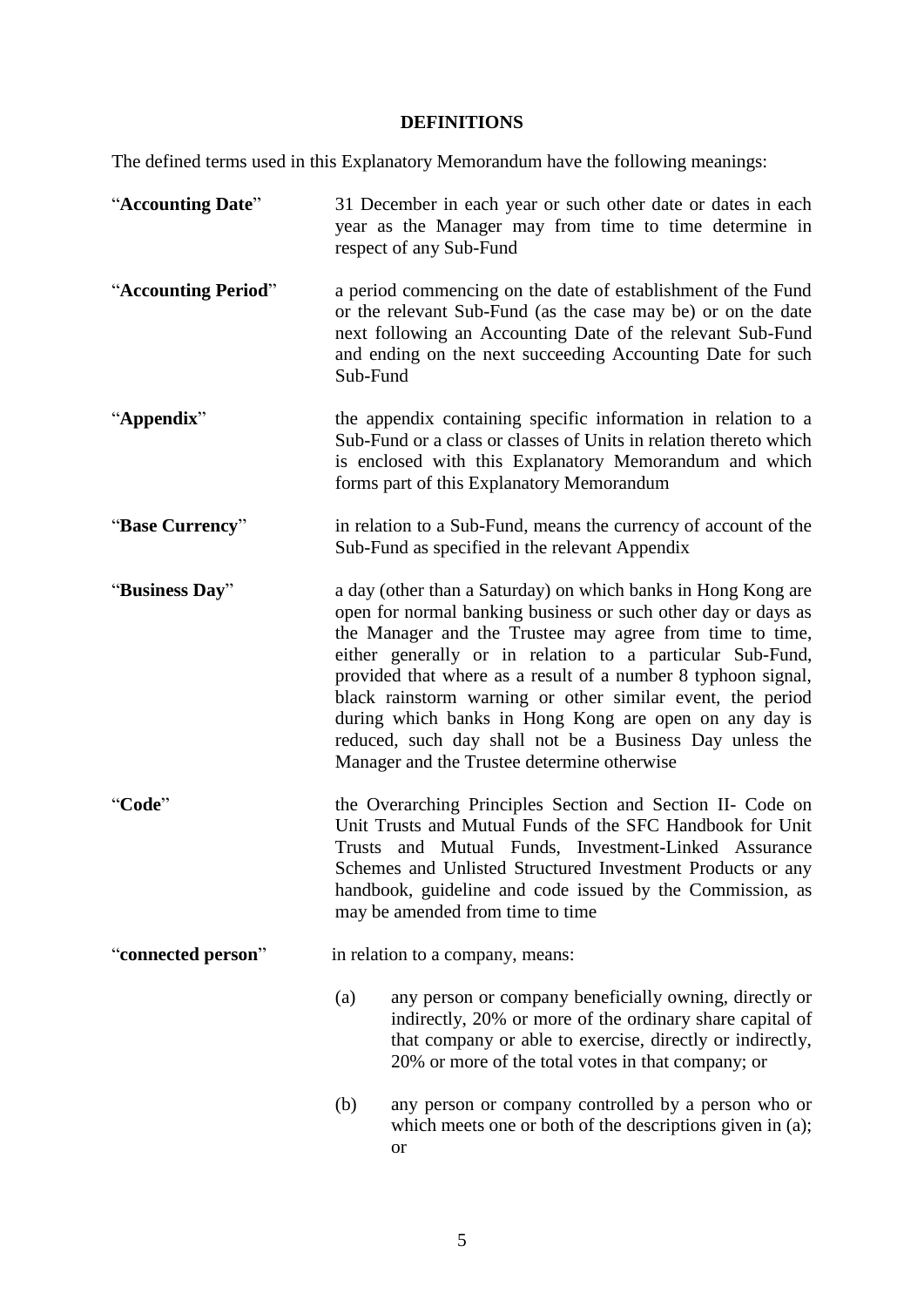|                        | (c)                                                                     | any member of the group of which that company forms<br>part; or                                                                                                                                                                                                                                                                                                                                                                                                |
|------------------------|-------------------------------------------------------------------------|----------------------------------------------------------------------------------------------------------------------------------------------------------------------------------------------------------------------------------------------------------------------------------------------------------------------------------------------------------------------------------------------------------------------------------------------------------------|
|                        | (d)                                                                     | any director or officer of that company or of any of its<br>connected persons as defined in (a), (b) or (c) above                                                                                                                                                                                                                                                                                                                                              |
| "Custodian"            |                                                                         | Bank of China (Hong Kong) Limited                                                                                                                                                                                                                                                                                                                                                                                                                              |
| "Dealing Day"          | such days as are described in the Appendix for the relevant<br>Sub-Fund |                                                                                                                                                                                                                                                                                                                                                                                                                                                                |
|                        |                                                                         | "Extraordinary Resolution" means a resolution proposed at one or more meetings of<br>Unitholders convened and held in accordance with the<br>provisions of Appendix K of the Trust Deed and passed at such<br>meeting by a majority consisting of 75% or more of the total<br>number of votes cast for and against such resolution or a<br>resolution in writing signed by all the Unitholders for the time<br>being entitled to receive notice of any meeting |
| "Fund"                 | means Taiping Investment Fund                                           |                                                                                                                                                                                                                                                                                                                                                                                                                                                                |
| "HK Dollar" or "HK\$"  | means the currency of Hong Kong                                         |                                                                                                                                                                                                                                                                                                                                                                                                                                                                |
| "Hong Kong"            | means Hong Kong Special Administrative Region of the PRC                |                                                                                                                                                                                                                                                                                                                                                                                                                                                                |
| "IFRS"                 | means the International Financial Reporting Standards                   |                                                                                                                                                                                                                                                                                                                                                                                                                                                                |
| "Initial Offer Period" |                                                                         | the initial period during which the Units of a Sub-Fund are<br>being or have been offered to investors as may be described in<br>the relevant Appendix relating to the relevant Sub-Fund                                                                                                                                                                                                                                                                       |
| "Issue Price"          |                                                                         | the price per Unit as disclosed in the relevant Appendix relating<br>to the relevant Sub-Fund during the Initial Offer Period                                                                                                                                                                                                                                                                                                                                  |
| "Manager"              |                                                                         | Taiping Assets Management (HK) Company Limited                                                                                                                                                                                                                                                                                                                                                                                                                 |
| "Market"               |                                                                         | means any securities exchange, any over-the-counter market,<br>any futures exchange and any organised securities market<br>which is open to the international public and on which<br>securities are regularly traded                                                                                                                                                                                                                                           |
| "Minimum Holding"      |                                                                         | means the minimum number or value of Units of any Sub-Fund<br>or class of Units which must be held by any Unitholder as<br>outlined in the relevant Appendix for the relevant Sub-Fund                                                                                                                                                                                                                                                                         |
| "Net Asset Value"      |                                                                         | the net asset value of the Fund or a Sub-Fund or a class of Units<br>or a Unit, as the context may require, calculated in accordance<br>with the provisions of the Trust Deed as summarised below<br>under the section headed "Valuation"                                                                                                                                                                                                                      |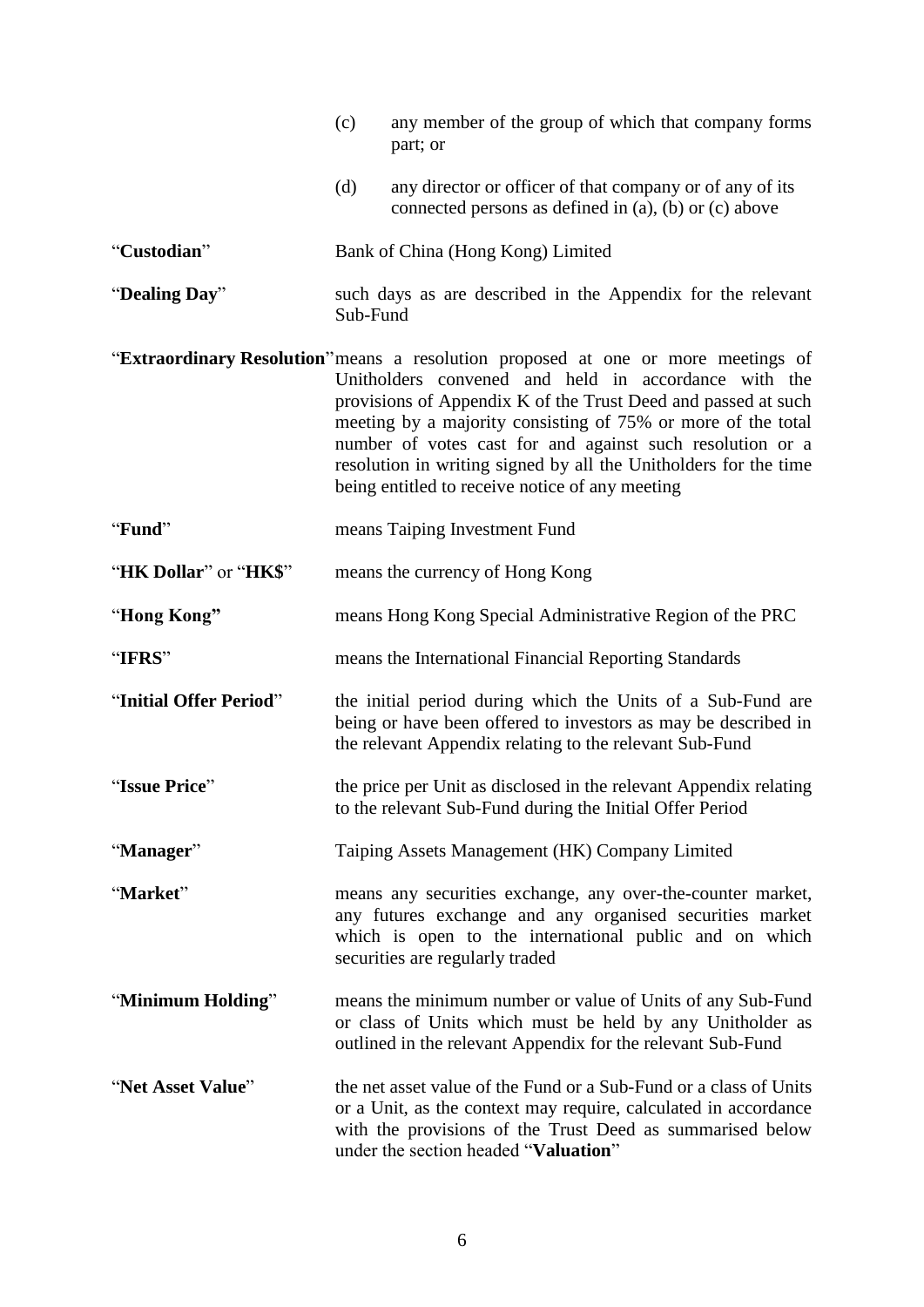| "Ordinary Resolution" | means a resolution passed at one or more meetings of<br>Unitholders convened and held in accordance with the<br>provisions of Appendix K of the Trust Deed and passed at such<br>meeting by a simple majority or more of the total number of<br>votes cast for and against such resolution |  |
|-----------------------|--------------------------------------------------------------------------------------------------------------------------------------------------------------------------------------------------------------------------------------------------------------------------------------------|--|
| "PRC"                 | the People's Republic of China                                                                                                                                                                                                                                                             |  |
| "Registrar"           | means BOCI-Prudential Trustee Limited in its capacity as<br>registrar of the Fund                                                                                                                                                                                                          |  |
| "SFC"                 | the Securities and Futures Commission of Hong Kong                                                                                                                                                                                                                                         |  |
| "SFO"                 | the Securities and Futures Ordinance, Chapter 571 of the Laws<br>of Hong Kong                                                                                                                                                                                                              |  |
| "Sub-Fund"            | a separate pool of assets of the Fund allocated to a sub-fund<br>that is invested and administered separately from other assets of<br>the Fund                                                                                                                                             |  |
| "Trust Deed"          | means the trust deed establishing the Fund dated 17 March<br>2009 and as amended, supplemented and novated from time to<br>time                                                                                                                                                            |  |
| "Trustee"             | means BOCI-Prudential Trustee Limited in its capacity as<br>trustee of the Fund                                                                                                                                                                                                            |  |
| "Unit"                | means a Unit in a Sub-Fund                                                                                                                                                                                                                                                                 |  |
| "Unitholder"          | means a person registered as a holder of a Unit                                                                                                                                                                                                                                            |  |
| "Valuation Day"       | means such days as are described in the relevant Appendix for<br>the relevant Sub-Fund                                                                                                                                                                                                     |  |
| "Valuation Point"     | means close of business in the last relevant market to close on<br>each Valuation Day or such other Business Day or Business<br>Days as the Manager may determine from time to time with the<br>approval of the Trustee                                                                    |  |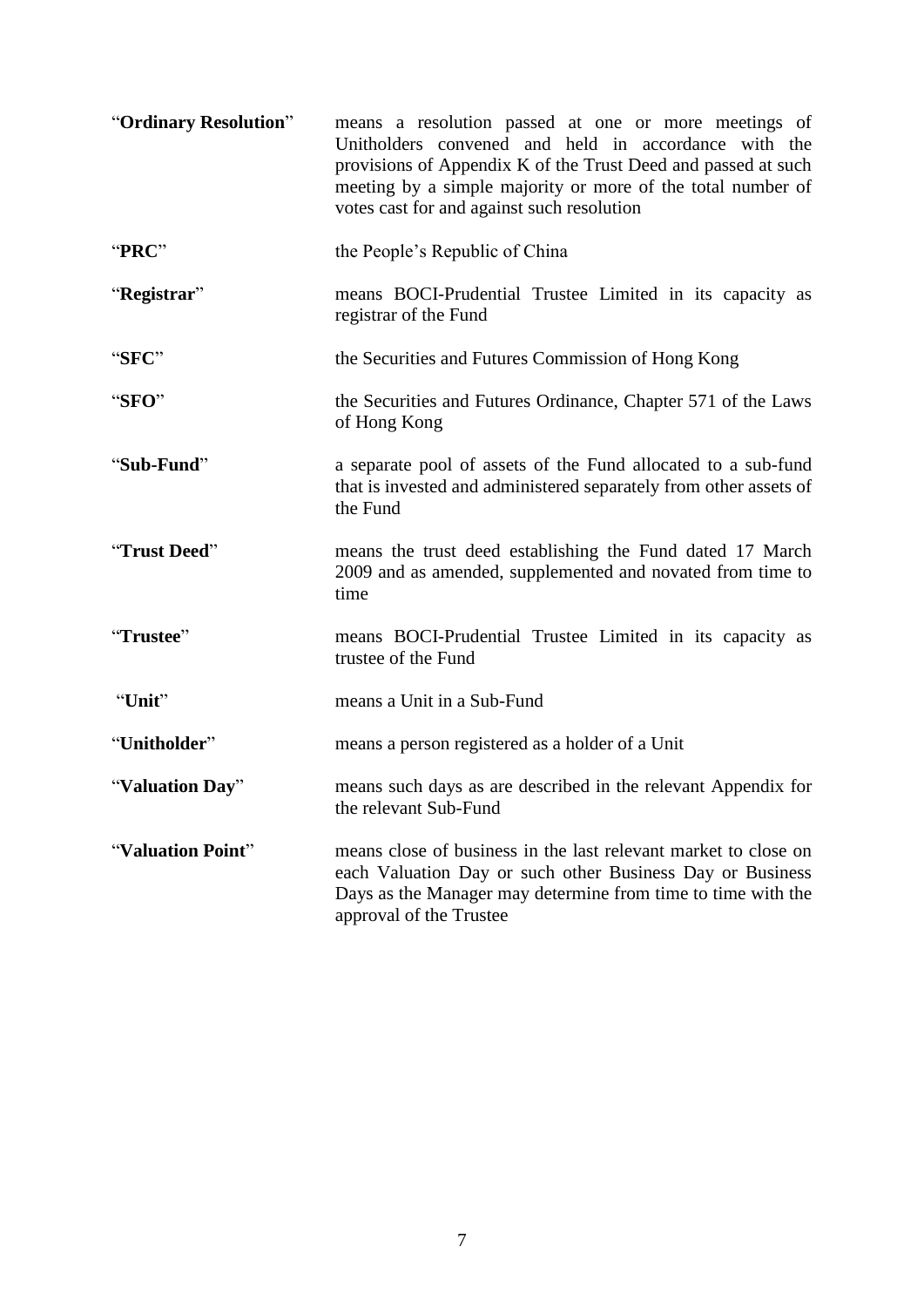#### **INTRODUCTION**

<span id="page-12-0"></span>Taiping Investment Fund is an umbrella unit trust constituted by the Trust Deed and governed by the laws of Hong Kong. The assets and liabilities of the Fund will be apportioned and attributed in the books of the Fund to the relevant Sub-Fund. The Manager may create further Sub-Funds in future. Each Sub-Fund may have different objectives, and may issue different classes of Units, which may have different fee structures as determined by the Manager.

#### **MANAGER AND TRUSTEE**

#### <span id="page-12-1"></span>**Manager**

### **The Manager of the Fund is Taiping Assets Management (HK) Company Limited.**

The Manager was incorporated in Hong Kong in October 1996. It is principally engaged in fund management and the provision of advisory investment services to corporations, institutions and individual investors.

The Manager is a wholly owned subsidiary of China Taiping Insurance Holdings Company Limited ("**Taiping Holdings**"). Taiping Holdings is a company listed on The Stock Exchange of Hong Kong (Stock Code: 966). Taiping Holdings is in turn owned as to 53.29% by China Taiping Insurance Group (HK) Company Limited, a company incorporated in Hong Kong, which is a wholly owned subsidiary of China Taiping Insurance Group Co.. China Taiping Insurance Group Co. is a state-owned enterprise which is managed by the central government of the People's Republic of China.

In accordance with section 116 of the SFO, the Manager is licensed to conduct types 4 and 9 regulated activities as defined in Schedule 5 of the SFO. Such regulated activities include advising in securities and asset management.

Details of the Directors of the Manager are as follows:

#### **Li XuDong**

Mr. Li XuDong is a director of the Manager and is also the Chief Executive Officer and General Manager of Taiping Financial Holdings Company Limited. Mr. Li accumulated over 20 years of securities and private equity experience before joining these two companies. Mr. Li graduated from New York University with a Master of Business Administration degree.

#### **Wu Jun Tung**

Mr. Wu Jun Tung is a director and is also the Deputy General Manager of the Manager. Mr. Wu is a responsible officer of the Manager for Type 4 (advising on securities) regulated activity and Type 9 (asset management) regulated activity. Mr. Wu has strong expertise in investment management as well as risk management and compliance control. Prior to joining Taiping, he served at Cazenove Asia (later acquired by a unit of JPMorgan and then by Standard Chartered Bank) for nearly a decade in various roles. Mr. Wu received his MA(Oxon) Degree from the University of Oxford. In addition, Mr. Wu is a CFA charterholder.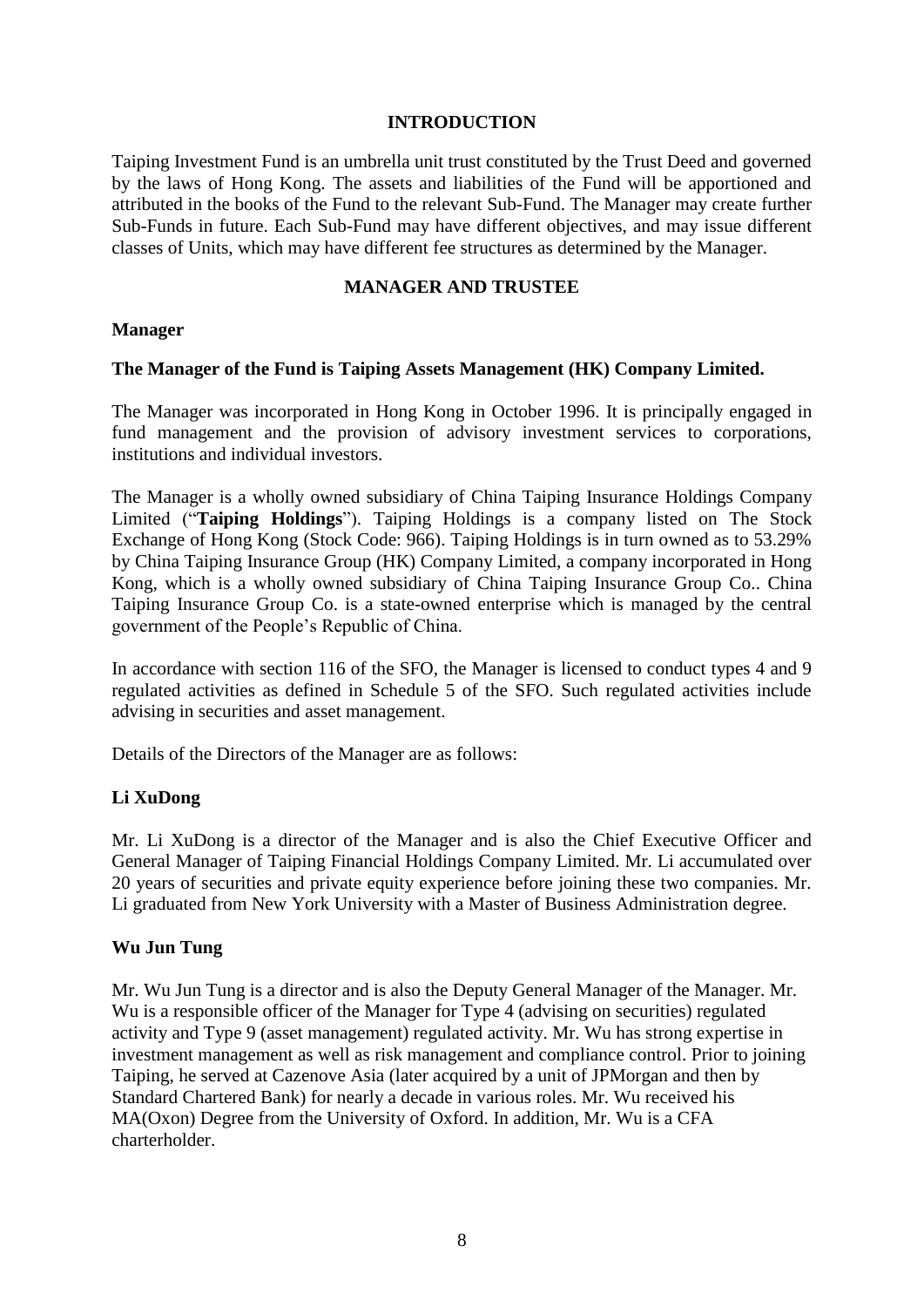### **Trustee and Registrar**

The Trustee of the Fund is BOCI-Prudential Trustee Limited. The Trustee also acts as the Registrar of the Fund, and provides services in respect of the maintenance of the register of the Unitholders.

The Trustee is a registered trust company in Hong Kong. The Trustee is a joint venture founded by BOC Group Trustee Company Limited and Prudential Corporation Holdings Limited ("**PCHL**"). BOC Group Trustee Company Limited is owned by BOC International Holdings Limited and Bank of China (Hong Kong) Limited, which are subsidiaries of Bank of China Limited. The business activities of the Trustee are principally provision of trustee services, investment accounting, administration and registrar services to various kinds of funds and institutional clients.

Under the Trust Deed, the Trustee is responsible for the safe-keeping of the assets of the Fund and the Sub-Fund(s), subject to the provisions of the Trust Deed.

The Trustee may from time to time appoint such person or persons as it thinks fit (including, without limitation, any of its Connected Persons (as defined in the Trust Deed)) to hold as custodian, nominee or agent, all or any of the investments, assets or other property comprised in the Fund and the Sub-Fund(s) and may empower any such custodian, nominee or agent to appoint, with no objection in writing of the Trustee, co-custodians and/or sub-custodians (each such custodian, nominee, agent, co-custodian and sub-custodian a "**Correspondent**"). The Trustee is required to (a) exercise reasonable care and diligence in the selection, appointment and ongoing monitoring of Correspondents; and (b) be satisfied that Correspondents retained remain suitably qualified and competent to provide the relevant custodial services to the Fund and the Sub-Fund(s). The Trustee shall be responsible for the acts and omissions of any Correspondent which is a Connected Person of the Trustee as if the same were the acts or omissions of the Trustee, but provided that the Trustee has discharged its obligations set out in (a) and (b) as set out in this paragraph, the Trustee shall not be liable for any acts, omissions, insolvency, liquidation or bankruptcy of any Correspondent which is not a Connected Person of the Trustee.

The Trustee shall not be liable for: (i) any act, omission, insolvency of Euro-clear Clearing System Limited, Cedel, S.A. or any other recognised depositary, institution or clearing system which may from time to time be approved by the Trustee and the Manager; or (ii) the custody or control of any investments, assets or other property which is under the custody or held by some lender or some other person (other than the Trustee or any nominee, custodian or sub-custodian of the Trustee) in respect of securing any borrowing made for the account of the Fund or the Sub-Fund(s) under the terms of the Trust Deed.

Subject as provided in the Trust Deed, the Trustee shall not be liable for losses caused by the performance of investments made by the Fund or the Sub-Fund(s).

Subject as provided in the Trust Deed, the Trustee is entitled to be indemnified from the assets of the Fund and/or each Sub-Fund from and against any and all actions, costs, claims, damages, expenses or demands (other than those imposed under Hong Kong law or resulting from breaches of trust through fraud, bad faith, wilful default or negligence on the part of the Trustee or any of its officers, employees, agents or delegates for which the Trustee would be liable under the Trust Deed), which may be incurred by or asserted against the Trustee in performing its obligations or duties in connection with the Fund or a Sub-Fund. Subject to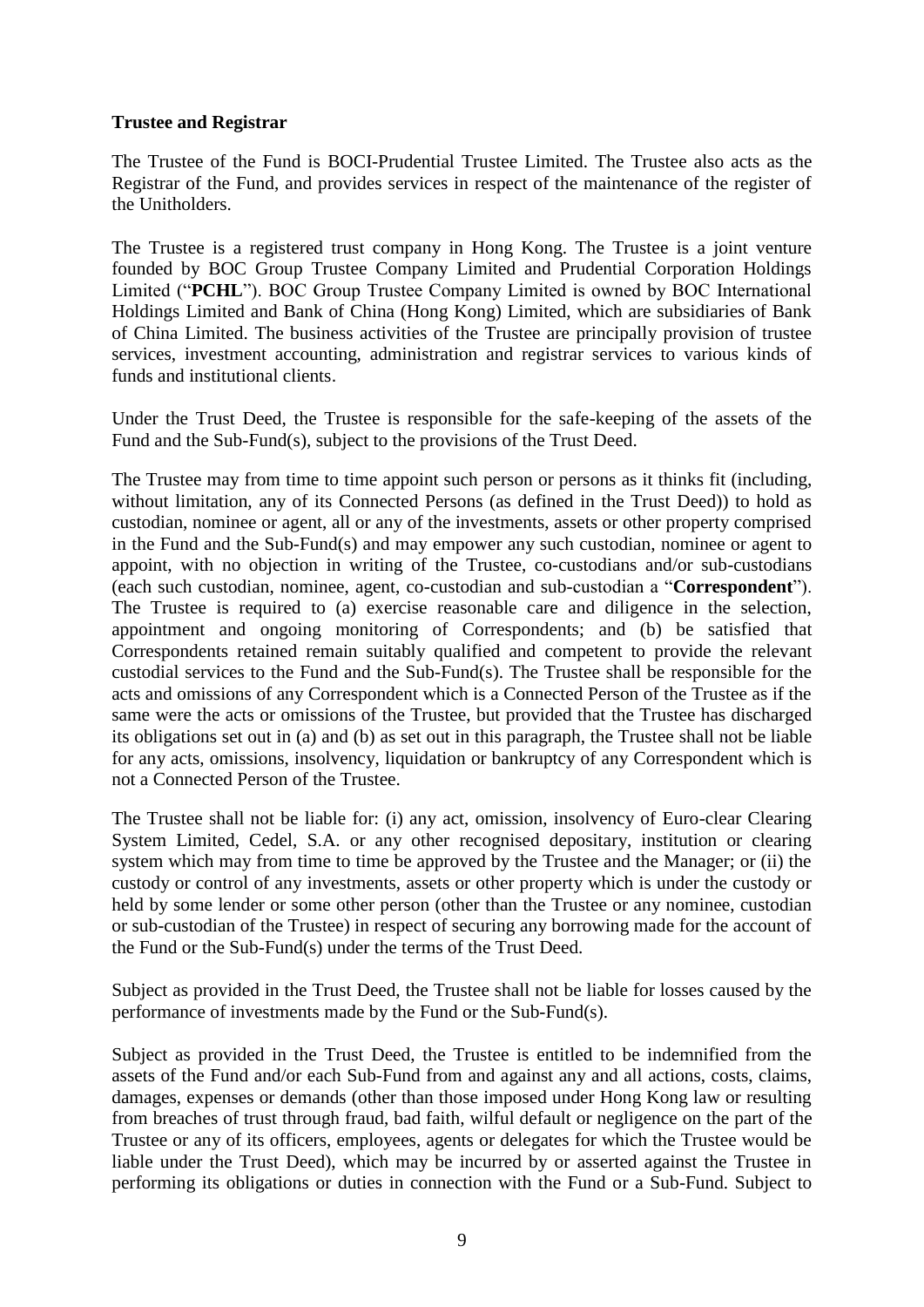applicable law and the provisions of the Trust Deed, the Trustee shall not, in the absence of fraud, bad faith, negligence or wilful default by it or any agent, sub-custodian or delegate appointed by the Trustee, be liable for any losses, costs or damage to the Trust, the Sub-Fund(s) or any Unitholder.

The Trustee in no way acts as guarantor or offeror of the Units or any underlying investment. The Trustee has no responsibility or authority to make investment decisions, or render investment advice with respect to the Fund or the Sub-Fund(s), which is the sole responsibility of the Manager.

The appointment of the Trustee may be terminated in the circumstances set out in the Trust Deed.

The Trustee is entitled to the fees set under the section headed "**Expenses and Charges**" of this Explanatory Memorandum and to be reimbursed for all costs and expenses in accordance with the provisions of the Trust Deed.

The Manager has sole responsibility for making investment decisions in relation to the Fund and the Sub-Fund(s) and the Trustee (including its delegate) is not responsible and has no liability for any investment decision made by the Manager. Except as provided in the Trust Deed or expressly stated in this Explanatory Memorandum and/or required by the Code, neither the Trustee nor any of its employees, service providers or agents are or will be involved in the business affairs, organisation, sponsorship or investment management of the Fund or the Sub-Fund(s), and they are not responsible for the preparation or issue of this Explanatory Memorandum other than the description under this sub-section headed "**Trustee and Registrar**".

## **Custodian**

The Trustee has appointed Bank of China (Hong Kong) Limited ("**BOCHK**") as the custodian of the Fund and the Sub-Fund(s).

The Custodian was incorporated in Hong Kong on 16 October 1964. As a locally incorporated licensed bank, it was re-structured to the present form since 1 October 2001 by combining the businesses of ten of the twelve banks in Hong Kong originally belonging to the Bank of China Group. In addition, it holds shares in Chiyu Banking Corporation Limited which is incorporated in Hong Kong, as well as BOC Credit Card (International) Limited. BOC Hong Kong (Holdings) Limited was incorporated in Hong Kong on 12 September 2001 to hold the entire equity interest in BOCHK, its principal operating subsidiary. After a successful global initial public offering, BOC Hong Kong (Holdings) Limited began trading on the Main Board of the Stock Exchange of Hong Kong Limited on 25 July 2002 with stock code "2388" and became a Hang Seng Index constituent stock on 2 December 2002.

#### **Auditor**

PricewaterhouseCoopers has been appointed to act as the auditor to the Fund and its Sub-Fund(s).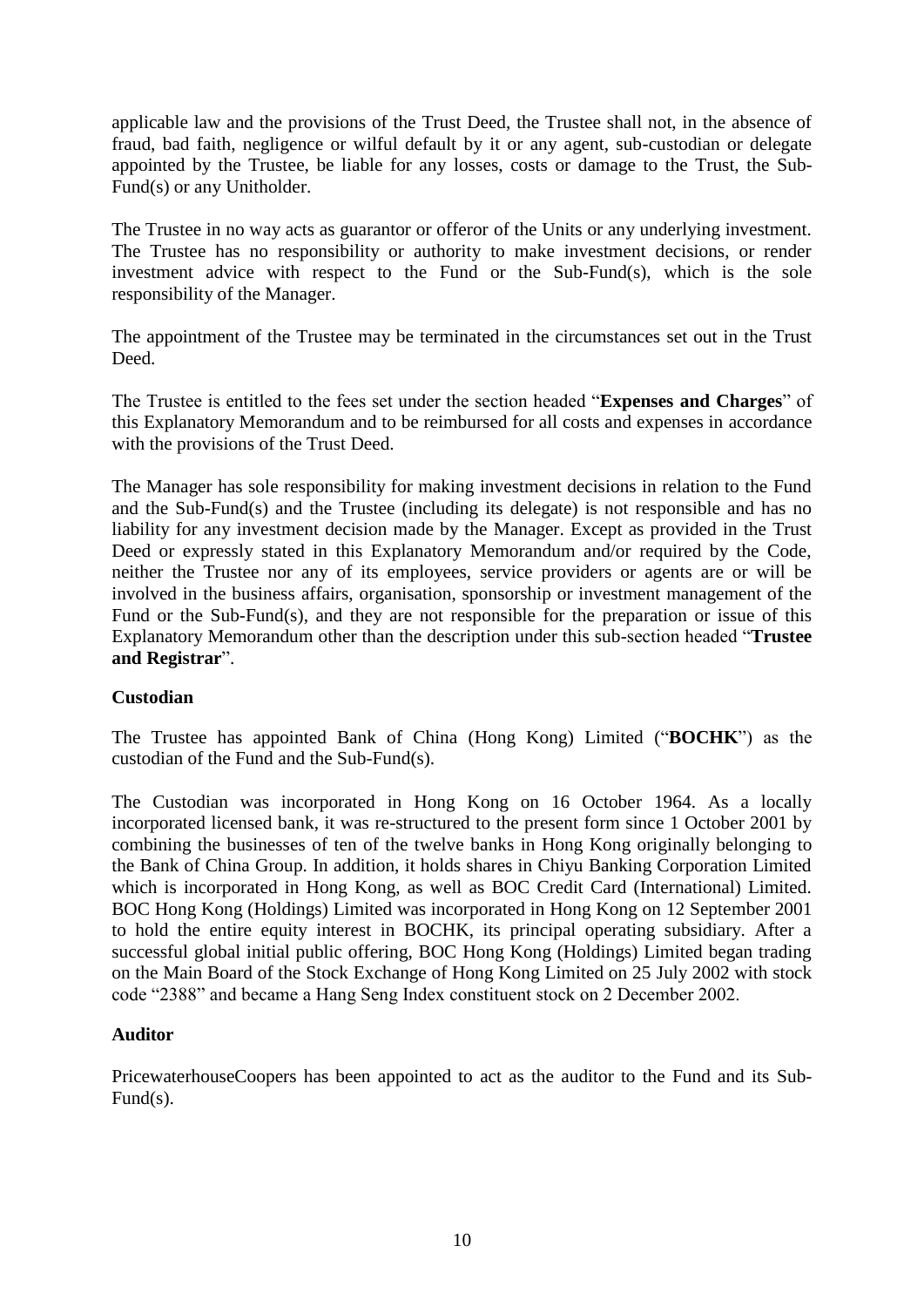#### **Authorised Distributors**

The Manager may appoint one or more authorised distributor(s) to distribute Units of one or more Sub-Funds, and to receive applications for subscription, redemption and/or switching of Units on the Manager's behalf.

### **INVESTMENT OBJECTIVE AND STRATEGY**

<span id="page-15-0"></span>The investment objective of each Sub-Fund is set out in the relevant Appendix.

### **INVESTMENT AND BORROWING RESTRICTIONS**

<span id="page-15-1"></span>The Trust Deed sets out restrictions and prohibitions on the Manager's acquisition of certain investments for the Fund. Unless otherwise disclosed in the relevant Appendix for the relevant Sub-Fund and agreed by the SFC, the Fund and the Sub-Fund(s) are subject to the following principal investment restrictions:

- (a) no more than 10% of the Net Asset Value of the Sub-Fund may consist of securities issued by a single issuer (other than government and other public securities);
- (b) a Sub-Fund may not hold more than 10% (when aggregated with the holdings of all the other Sub-Funds) of any ordinary shares or units issued by any single issuer;
- (c) no more than 15% of the Net Asset Value of the Sub-Fund may consist of securities of any company neither listed, quoted nor dealt in on a Market;
- (d) no more than 15% of the Net Asset Value of the Sub-Fund may consist of warrants and options (in terms of the total amount of premium paid), other than warrants and options held for hedging purposes;
- (e) (i) not more than 10% of the Net Asset Value of a Sub-Fund may in aggregate consist of shares or units in other collective investment schemes (namely "**underlying schemes**") which are non-recognised jurisdiction schemes (as permitted under the Code) and not authorised by the SFC; (ii) not more than 30% of the Net Asset Value of a Sub-Fund may consist of shares or units in an underlying scheme which is a recognised jurisdiction scheme (i.e. a UCITS III scheme which is domiciled in Luxembourg, Ireland or the United Kingdom, whether or not authorised by the SFC) or an SFC-authorised scheme; provided that
	- (1) no investment may be made in an underlying scheme the investment objective of which is to invest primarily in any investment prohibited under Chapter 7 of the Code;
	- (2) where the investment objective of such underlying scheme is to invest primarily in investments restricted under Chapter 7 of the Code and/or applicable laws and regulations, such holdings may not be in contravention of the relevant limitation;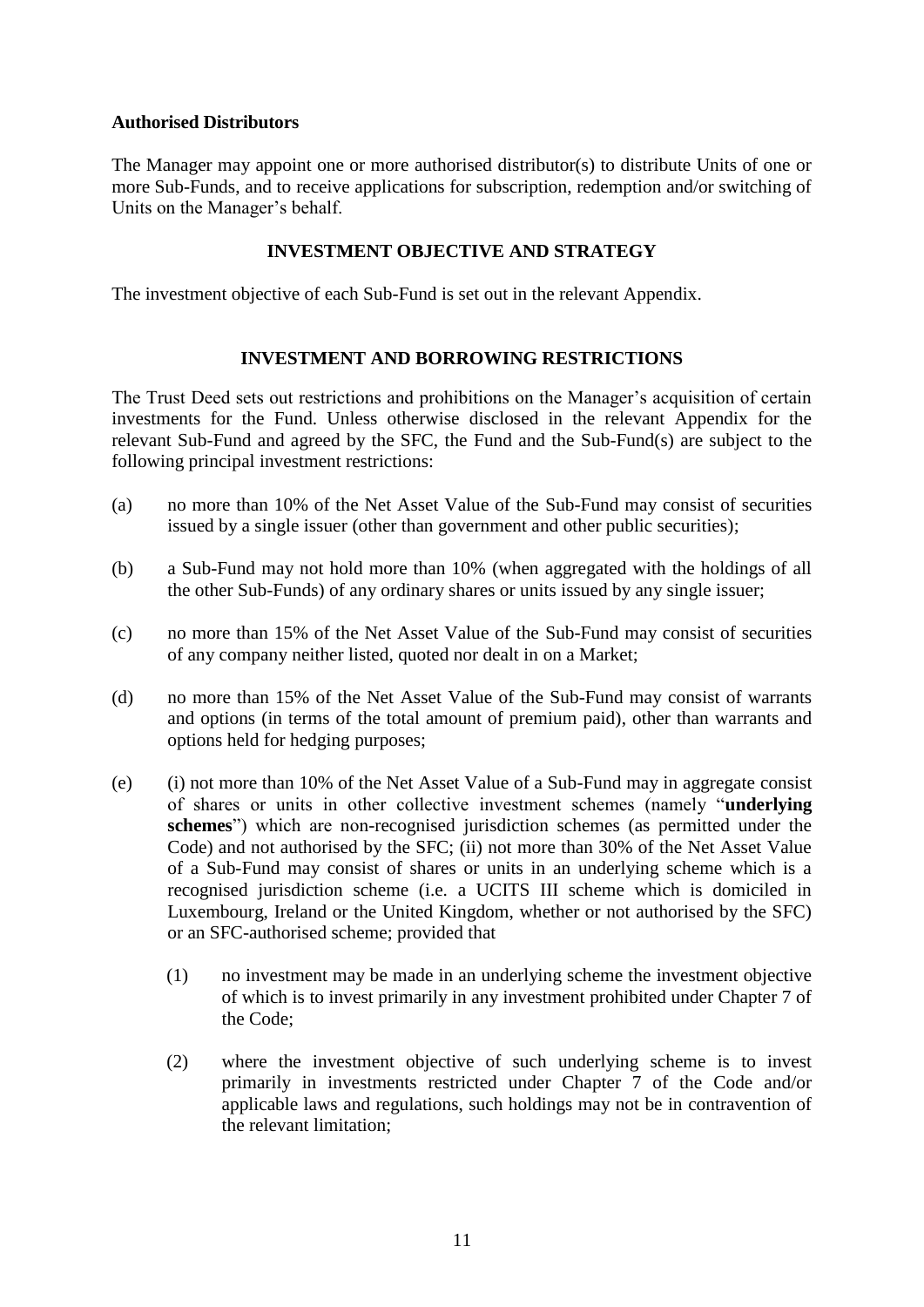- (3) all initial charges on the underlying scheme must be waived if the underlying scheme is managed by the Manager or any of its connected persons; and
- (4) the Manager may not obtain a rebate on any fees or charges levied by such underlying scheme or its manager;
- (f) no more than 20% of the Net Asset Value of the Sub-Fund may consist of physical commodities (including gold, silver, platinum or other bullion) and commodity based investments (other than shares in companies engaged in producing, processing or trading in commodities);
- (g) the net total aggregate value of the futures contract prices, whether payable to or by the Sub-Fund under all outstanding futures contracts (other than futures contracts entered into for hedging purposes), together with the aggregate value of investments falling within paragraph (f) above held by the Sub-Fund, may not exceed 20% of the Net Asset Value of the Sub-Fund;
- (h) no more than 30% of the Net Asset Value of the Sub-Fund may consist of government and other public securities of a single issue; and
- (i) subject to paragraph (h) above, the Sub-Fund may be fully invested in government and other public securities issued by a single issuer but only if it holds government and other public securities of at least six different issues.

The Manager shall not on behalf of the Sub-Fund:

- (i) invest in a security of any class in any company or body if directors and officers of the Manager individually own more than 0.5% of the total nominal amount of all the issued securities of that class or collectively own more than 5% of those securities;
- (ii) invest in any type of real estate (including buildings) or interests in real estate (including options or rights but excluding shares in real estate companies and interests in real estate investment trusts ("**REITs**");
- (iii) make short sales if as a consequence the liability of the Sub-Fund to deliver securities would exceed 10% of the Net Asset Value of the Sub-Fund (and for this purpose securities sold short must be actively traded on a market where short selling is permitted);
- (iv) write uncovered options and/or enter into any securities lending transaction;
- (v) write a call option if the aggregate of the exercise prices of all such call options written on behalf of the Sub-Fund would exceed 25% of the Net Asset Value of the Sub-Fund;
- (vi) make a loan out of the Sub-Fund without the prior written consent of the Trustee, except to the extent that the acquisition of an investment or the making of a deposit might constitute a loan;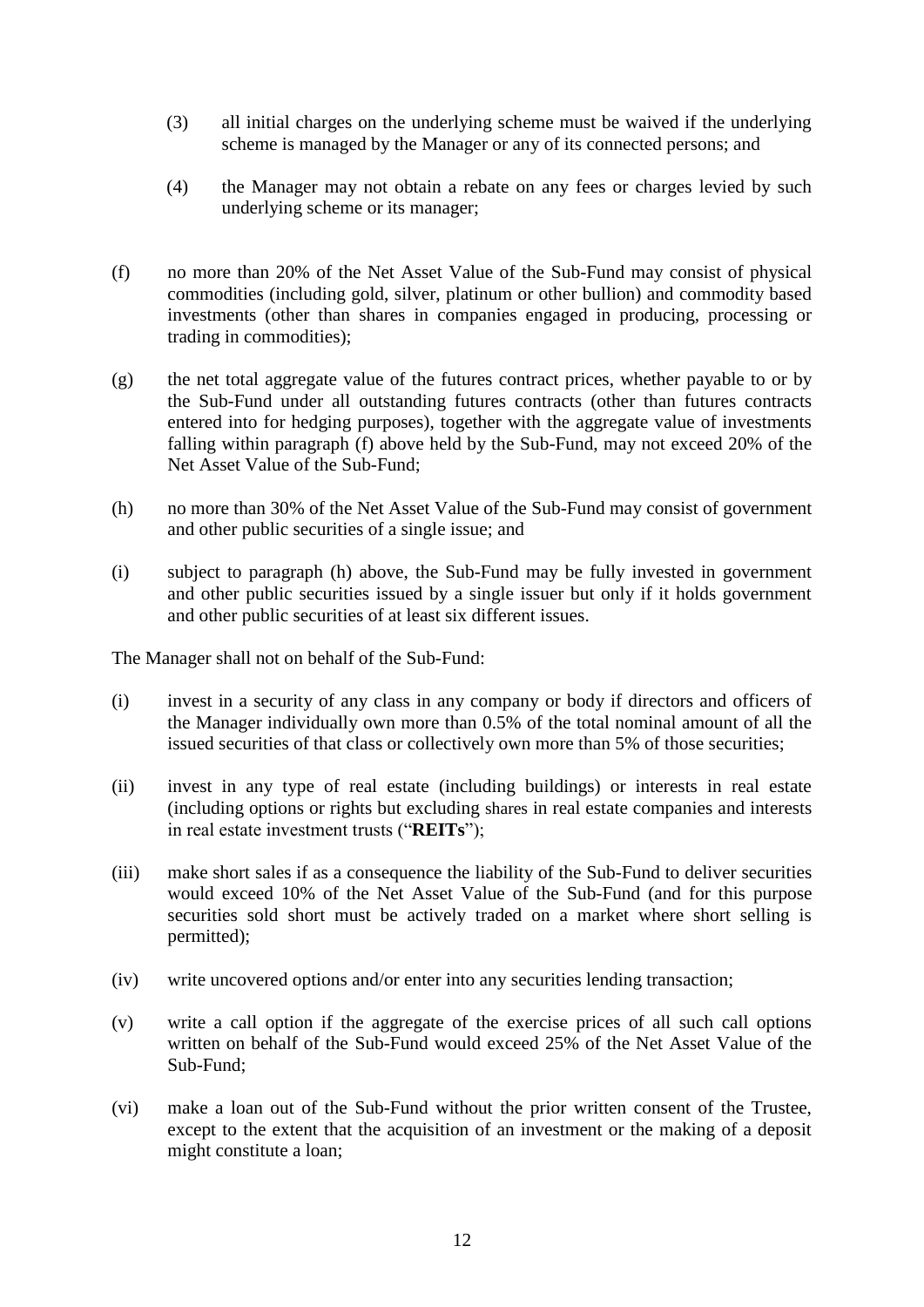- (vii) assume, guarantee, endorse or otherwise become, directly or contingently, liable for or in connection with any obligation or indebtedness of any person for borrowed money without the prior written consent of the Trustee;
- (viii) enter into any obligation on behalf of the Sub-Fund or acquire any asset for the account of the Sub-Fund that involves such Sub-Fund assuming unlimited liability;
- (ix) enter into any underwriting or sub-underwriting contracts without the prior consent of the Trustee and unless the Manager provides in writing that all commissions and fees payable and investments acquired pursuant to such contracts form part of the Sub-Fund's assets; or
- (x) apply any part of the Sub-Fund to acquire (A) any investments that are for the time being nil paid or partly paid in respect of which a call is due to be made unless the call could be met in full out of cash or near cash forming part of the Sub-Fund that has not been appropriated and set aside for any other purposes and (B) any other investment that is in the opinion of the Trustee likely to involve the Trustee in any liability (contingent or otherwise) unless the Trustee so consents.

If the Fund invests in other collective investment schemes managed by the Manager or its connected person, the Unitholders or the Fund will not bear any increase in the Management Fee or any cost and charges payable to the Manager or any of its connected person.

Unless otherwise disclosed in the relevant Appendix, the Manager may borrow up to 25% of the latest available Net Asset Value of each Sub-Fund and (in relation to money market or cash management funds or such short term borrowings for the purpose of acquiring investments, meeting redemption requests or defraying operating expenses) up to 10% of the latest available Net Asset Value of each Sub-Fund. The Manager may also charge, pledge or encumber the assets of the Sub-Fund up to 25% of the latest available Net Asset Value of each Sub-Fund as security for any such borrowings. In addition, the assets of the Sub-Fund may be charged to secure guarantees given in favour of Unitholders in such Sub-Fund.

If any of the investment and borrowing restrictions are breached, the Manager shall as a priority objective take all steps necessary within a reasonable period of time to remedy the situation, having due regard to the interests of Unitholders. The Manager is not required to sell investments if any of the investment restrictions are exceeded as a result of changes in the value of the Sub-Fund's investments, reconstructions or amalgamations, payments out of the assets of the Sub-Fund or redemptions of Units but for so long as such limits are exceeded the Manager will not acquire any further investments subject to the relevant restriction and will take all reasonable steps to restore the breached position so that the limits are no longer exceeded.

## **RESTRICTIONS ON UNITHOLDERS**

<span id="page-17-0"></span>Unitholders may not be a "United States Person" or Canadian resident. A "United States Person" has the meaning ascribed to it in Regulation S of the United States Securities Act of 1933. A "United States Person" includes any person resident in the United States. An investor must inform the Manager immediately on becoming a "United States Person" or a Canadian resident, in which circumstances the investor may be required to redeem his or her Units in the Fund.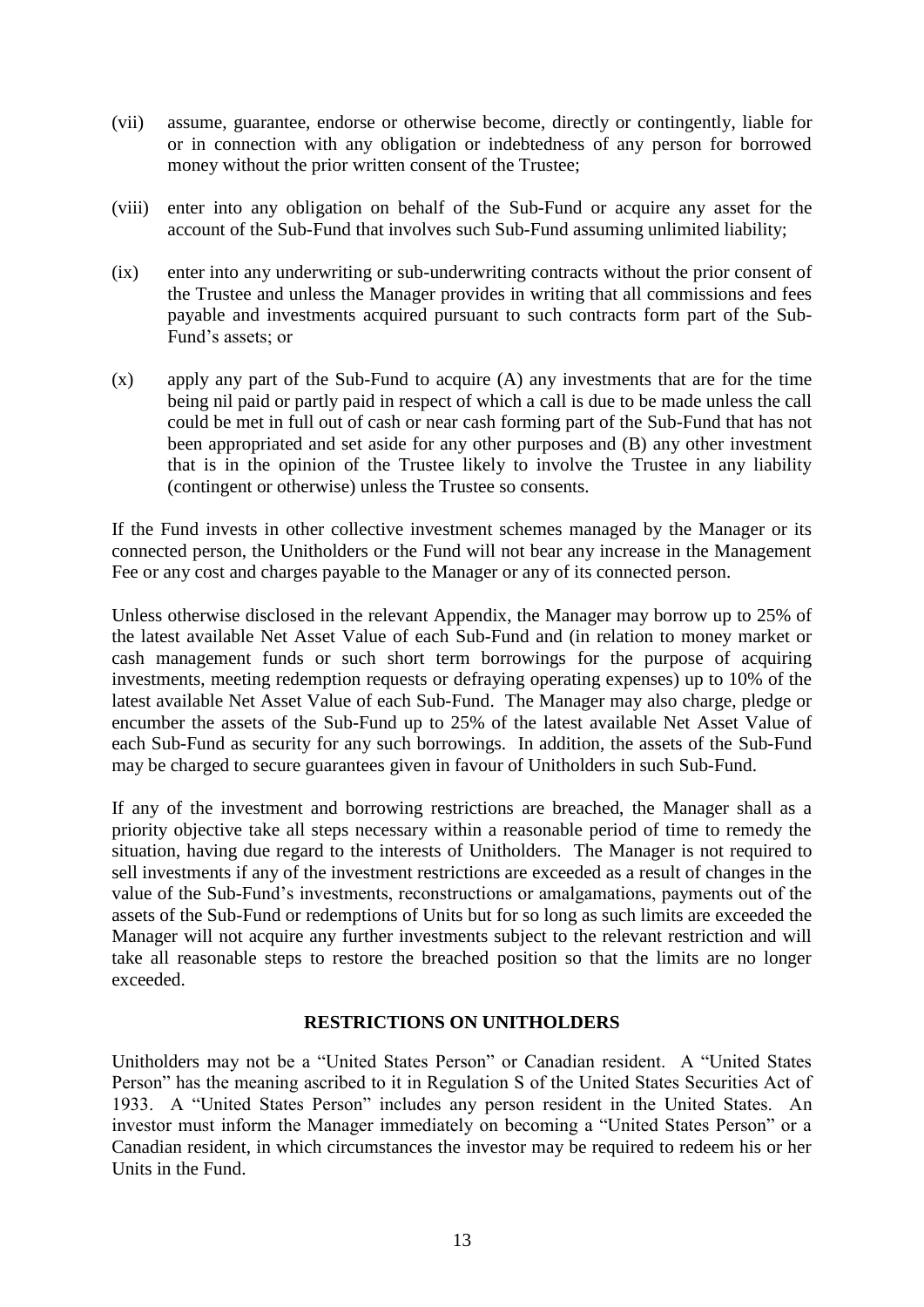The Manager may impose any restrictions as it deems necessary to ensure that no Units of the Fund are acquired or held directly or beneficially by:

- (i) any person under the age of 18 (or such other age as the Manager may think fit); or
- (ii) any person in breach of the law or requirements of any country or governmental authority; or
- (iii) any person or persons in circumstances (whether directly or indirectly affecting such person or persons and whether taken alone or in conjunction with any other person or persons, connected or not, or any other circumstances appearing to the Manager to be relevant) that, in the opinion of the Manager, might result in the Trustee, the Manager or the Fund breaching any law or requirement of any country or governmental authority, including any liability to taxation or suffering any other pecuniary disadvantage, that the Trustee, the Manager or the Fund might not otherwise have incurred or suffered or which might result in the Manager, the Trustee or the Fund becoming subject to additional regulation or taxation in any other country (a "**nonqualified person**").

If it comes to the notice of the Manager that any Units are held by any such non-qualified person, the Manager may notify such person, requiring the redemption or transfer of any Units held in accordance with the provisions of the Trust Deed. A person who becomes aware that holding or ownership of Units is in breach of any such restrictions is required to deliver, either to the Trustee or the Manager or its authorised agents, a written request for the redemption of such Units or to transfer the same to a person who is not a non-qualified person. In such circumstances, neither the Manager, the Trustee, nor any other person is required to compensate the investor or any other person for any loss that may arise in connection with the redemption of Units.

#### **OFFERING**

<span id="page-18-0"></span>Units of the Sub-Fund will be offered for the first time at the Issue Price during the Initial Offer Period as may be set out in the relevant Appendix relating to the relevant Sub-Fund. Units of a Sub-Fund may or may not be issued following the close of the relevant Initial Offer Period as described in the relevant Appendix. Investments can be made by the relevant Sub-Fund only after Units are issued to Unitholders after the close of the relevant Initial Offer Period.

## **PURCHASE OF UNITS**

## <span id="page-18-1"></span>**Application Procedure**

Unless otherwise disclosed in the relevant Appendix relating to the relevant Sub-Fund, an investor should complete the application form and return the form to the Trustee.

Any investor that sends application forms by facsimile or by any other means or electronic means as the Manager or the Trustee may from time to time determine assumes the risk that the Trustee may not receive the forms. Investors should confirm with the Trustee safe receipt of an application form. Neither the Manager nor the Trustee and/or the respective agents are responsible to a Unitholder for any loss resulting from non-receipt or duplicate receipt or illegibility of any application form sent by facsimile or by such means. Unless otherwise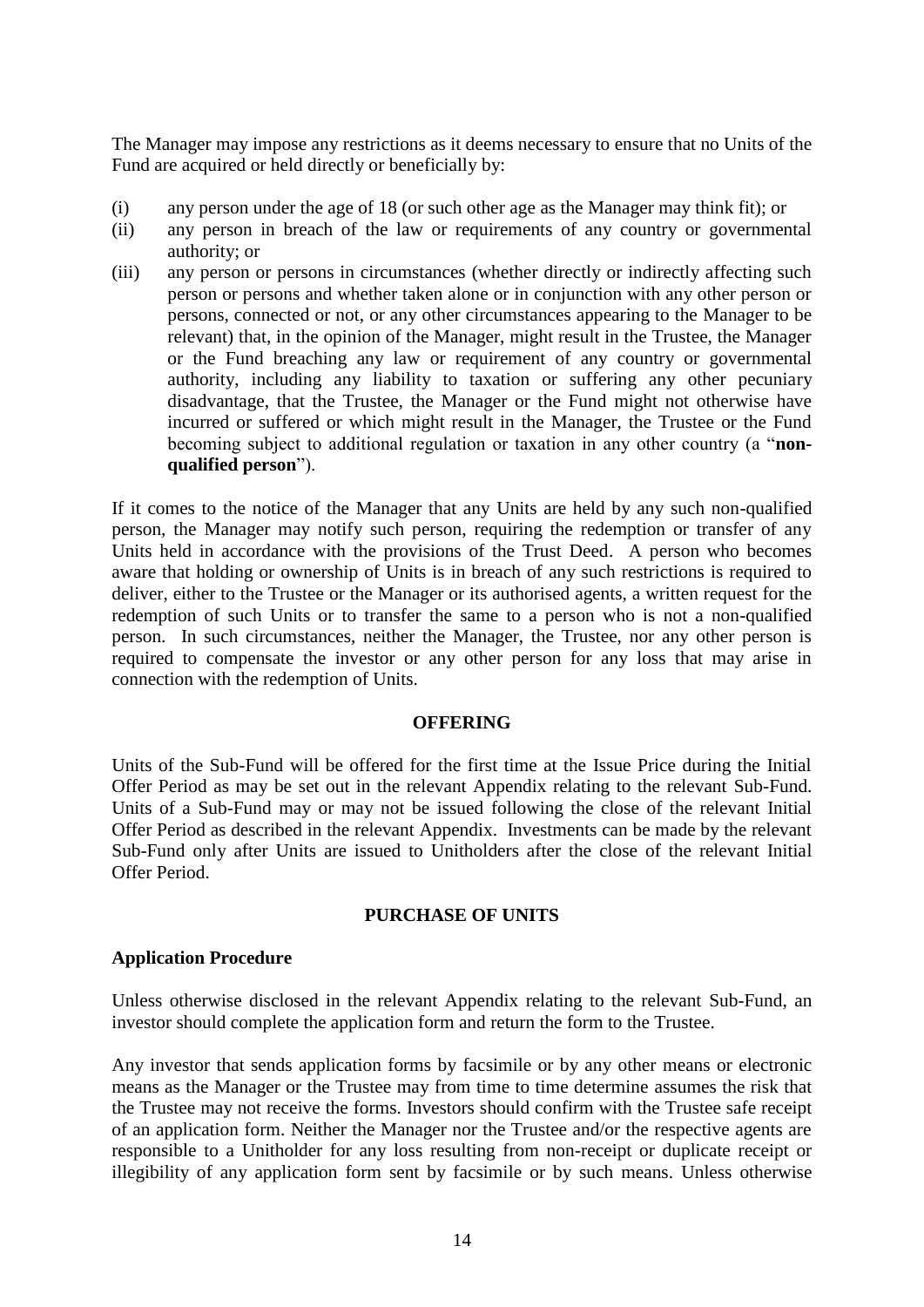agreed by the Manager and the Trustee, the original of any application form sent by facsimile should be forwarded to the Trustee.

Subject to the conditions outlined in the section headed "**Subscription of Units**" in the relevant Appendix, applications will generally be accepted only if cleared funds have been received on or prior to the relevant application submission cut-off times in relation to which Units are to be issued, as set out in the section headed "**Subscription Details**" in the Appendix, or at the discretion of the Manager. Investors should confirm the relevant application submission cut-off times with their distributors.

The Manager reserves the right to defer processing any application until receipt of cleared monies and to reduce the subscription amount by any financial charges, for example, bank service charges and transfer fees.

Each applicant whose application is accepted will be sent a contract note confirming details of the purchase of Units but no certificates will be issued. A Unitholder must examine contract notes and statements issued in respect of the Fund. A register of Unitholders shall be kept by the Trustee. If a Unitholder does not notify the Trustee of any errors within 30 days of issue of the statement or contract note, the Unitholder will be deemed to have waived any right to raise any objections in relation to them.

The Manager, at its discretion, may charge a subscription fee on the total value of the relevant class of Units subscribed. Any subscription fee will be described in the relevant Appendix in respect of the relevant Sub-Fund. The Manager may retain or may pay all or part of the subscription fee (and any other fees received) to recognised intermediaries or any other persons. The Manager may from time to time vary the subscription fee up to any maximum specified in the relevant Appendix. The Manager may also charge different applicants different subscription fees.

#### **Payment of Subscription Amount**

The Subscription Price on any Dealing Day is the price per Unit ascertained by dividing the Net Asset Value of the relevant class of Units of the Sub-Fund as at the Valuation Point in respect of the relevant Dealing Day by the number of such class of Units in issue, rounded up to the nearest 2 decimal places or in such manner and to such other number of decimal places as may from time to time be determined by the Manager after consulting the Trustee ("**Subscription Price**"). Any rounding adjustment as a result of determining the Subscription Price will be retained by the relevant Sub-Fund.

Subscription monies should normally be paid in the Base Currency of the Sub-Fund. Subject to the agreement of the Trustee or the Manager, arrangements can be made for applicants to pay for Units in most other major currencies and in such cases, the exchange rate will be the prevailing market rate as agreed between the Manager and the Trustee and any cost of currency conversion will be borne by the applicant.

The Subscription Price will be calculated in the Base Currency of the Sub-Fund and quoted by the Manager in that Base Currency and in any other currency or currencies determined at the Manager's discretion after giving notice to the Trustee. The rate used for converting the Subscription Price to its equivalent in other currencies will be the same rate the Manager uses to calculate the Net Asset Value as at the Valuation Point or at any other rates as determined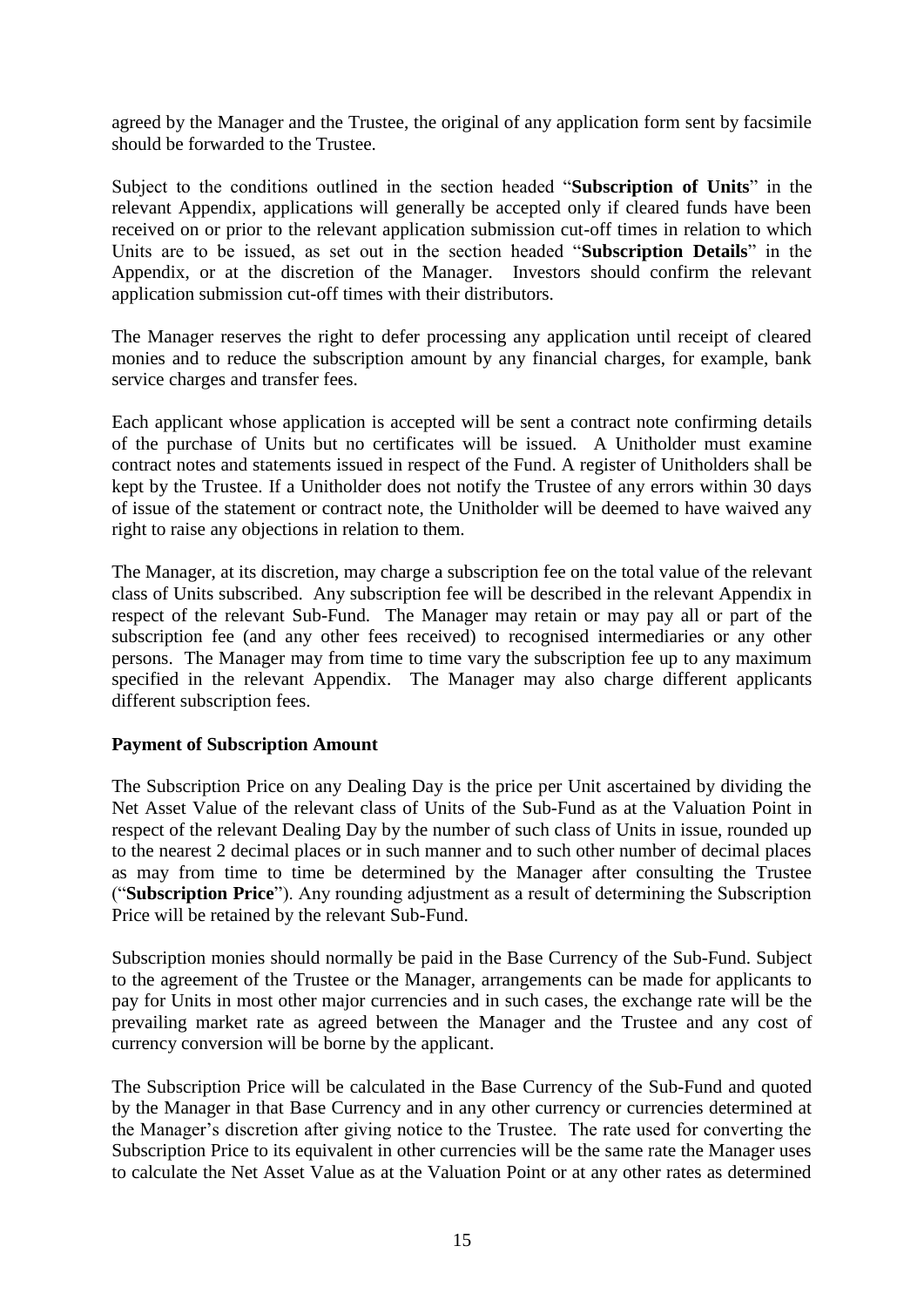by the Manager in its sole discretion. The Manager may, at its discretion impose a subscription fee in respect of Units being subscribed. The subscription fee, if any, is described in the relevant Appendix.

All payments should be made by telegraphic transfer or cheque. Cheques should be crossed "**a/c payee only, not negotiable**" and made payable in the Base Currency of the Sub-Fund to "**BOCI-Prudential Trustee Limited**", and sent with the completed application form and relevant documents required by the Trustee. Payment by cheque is likely to cause delay in receipt of cleared funds as it normally takes 3 Business Days to clear. Units will not be issued until the cheque is cleared and the Trustee receives the completed application form, together with all relevant documents required by the Trustee. Applicants bear the costs of transfer of subscription monies to the Sub-Fund. No third party payment or cash payment will be accepted. Applicants assume the sole responsibility to provide the payment proof.

Details of payments by telegraphic transfer are set out in the application form enclosed.

## **No money should be paid to any intermediary in Hong Kong who is not licensed or registered to carry on Type 1 (dealing in securities) regulated activity under Part V of the SFO.**

### **General**

The Manager has the absolute discretion to accept or reject in whole or in part any application for Units. If an application is rejected, subscription monies will be returned without interest by cheque through the post at the risk of the applicant or by telegraphic transfer to the bank account from which the moneys originated at the risk and expense of the applicants (or in such other manner determined by the Manager and the Trustee.

Fractions of Units may be issued rounded down to 2 decimal places. Subscription monies representing smaller fractions of a Unit will be retained by the Sub-Fund.

All holdings will be registered and certificates will not be issued. Evidence of title will be the entry on the register of Unitholders. No bearer units will be issued. A maximum of 4 persons may be registered as joint Unitholders. It is important to ensure that the Registrar is informed promptly of any change to the registered details.

## **REDEMPTION OF UNITS**

#### <span id="page-20-0"></span>**Redemption Procedure**

Unitholders may redeem their Units on any Dealing Day by submitting a redemption request to the Trustee or to an authorised distributor before the relevant redemption request submission cut-off time for the Sub-Fund, as set out in the section headed "**Redemption of Units**" in the relevant Appendix. Investors should confirm the relevant redemption request submission cut-off time with their distributors.

A redemption request must be given in writing or by facsimile or by other means or electronic means as the Manager or the Trustee may from time to time determine and must specify: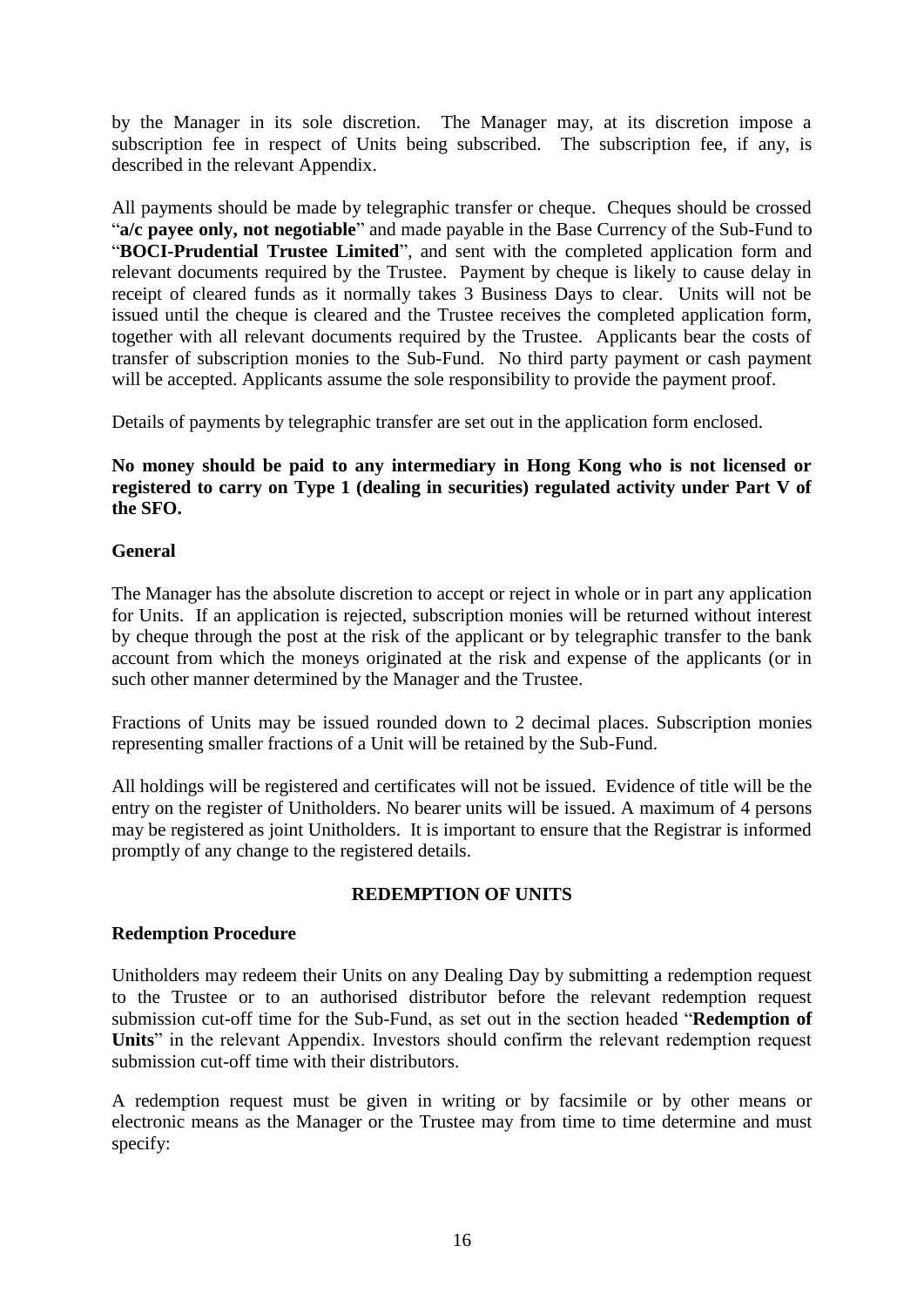- the name of the Sub-Fund;
- the number of Units to be redeemed;
- $\bullet$  the name(s) of the Unitholder(s);
- the Unitholder account number (if any); and
- give payment instructions for the redemption proceeds.

Unless otherwise agreed by the Manager and the Trustee, the original of any redemption request sent by facsimile should be forwarded to the Trustee. Neither the Manager nor the Trustee are responsible to a Unitholder for any loss resulting from non-receipt or duplicate receipt or illegibility of any redemption request sent by facsimile.

A Unitholder may not redeem part only of his holding of Units in a Sub-Fund if his holding would be reduced to less than the Minimum Holding for the Sub-Fund. The Manager may redeem all of such Unitholder's Units in the Sub-Fund if the request to redeem a holding of Units in the Sub-Fund would cause the Unitholder's holding in the Sub-Fund to fall below the Minimum Holding.

A request for redemption once given cannot be revoked without the consent of the Manager.

### **Payment of Redemption Proceeds**

The Redemption Price on any Dealing Day is the price per Unit ascertained by dividing the Net Asset Value of the relevant class of Units of the Sub-Fund (as at the Valuation Point in respect of the relevant Dealing Day) by the number of such class of Units in respect of such Sub-Fund in issue rounded down to the nearest 2 decimal places or in such manner and to such other number of decimal places as the Manager may determine from time to time after consulting the Trustee (the "**Redemption Price**"). Any rounding adjustment as a result of determining the Redemption Price will be retained by the relevant Sub-Fund.

The Redemption Price will be calculated in the Base Currency of the Sub-Fund and quoted by the Manager in the Base Currency and in any other currency or currencies determined at the Manager's discretion after giving prior notice to the Trustee. The rate used for converting the Redemption Price to its equivalent in other currencies will be the same rate the Manager uses to calculate the Net Asset Value as at the Valuation Point or at any other rates as determined by the Manager in its sole discretion.

The Manager may impose a redemption fee in respect of Units being redeemed. The redemption fee, if any, is described in the relevant Appendix.

The amount due to a Unitholder on the redemption of a Unit pursuant to the paragraphs above is the Redemption Price, less any redemption fee, any fiscal charges imposed by the remittance banks. The fiscal and sales charges (if any), as well as the rounding adjustments in relation to the redemption of any Units will be retained as part of the Sub-Fund. The redemption fee will be retained by the Sub-Fund.

The Fund will not pay redemption proceeds until:

 the Trustee receives the original redemption request signed by the Unitholder (unless the Trustee agrees to a different procedure); and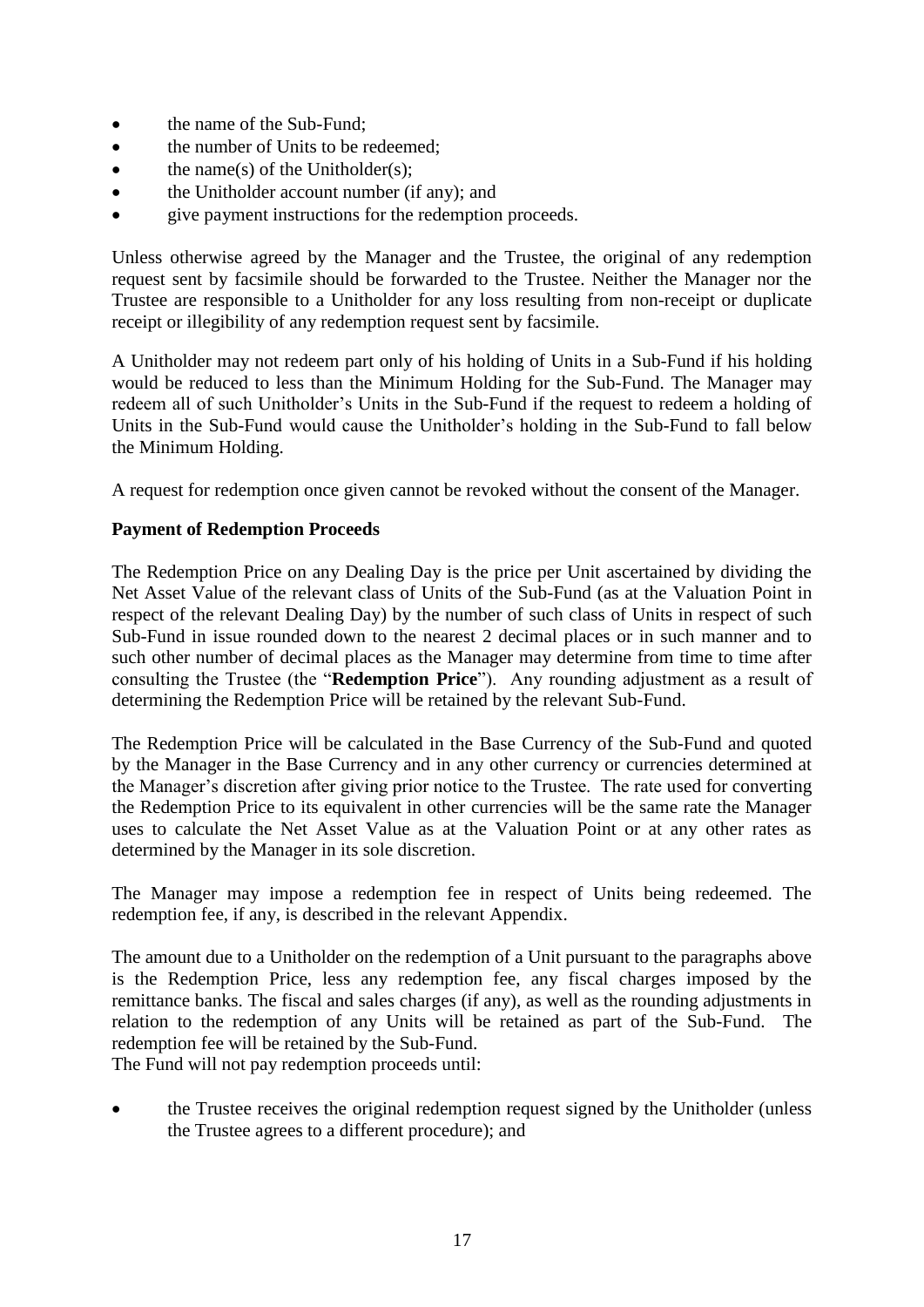the signature of the Unitholder (or each joint Unitholder) has been verified to the satisfaction of the Trustee where redemption proceeds are to be paid by telegraphic transfer.

The Manager or the Trustee, as the case may be, may, in its absolute discretion, refuse to make a redemption payment to a Unitholder if (i) the Manager or the Trustee, as the case may be, suspects or is advised that the payment of any redemption proceeds to such Unitholder may result in a breach or violation of any anti-money laundering law by any person in any relevant jurisdiction or other laws or regulations by any person in any relevant jurisdiction, or such refusal is considered necessary or appropriate to ensure the compliance by the Fund, the Manager, the Trustee or other service providers with any such laws or regulations in any relevant jurisdiction; or (ii) there is a delay or failure by the redeeming Unitholder in producing any information or documentation required by the Trustee and/or the Manager or their respective duly authorised agents for the purpose of verification of identity.

If the Manager or the Trustee is required by the laws of any relevant jurisdiction to make a withholding from any redemption moneys payable to the Unitholder the amount of such withholding shall be deducted from the redemption moneys otherwise payable to such person, provided that the Manager or the Trustee is acting in good faith and on reasonable grounds.

No third party payment will be made.

Redemption proceeds will be paid in the Base Currency (or such other currency as the Manager and the Trustee may determine) of the Sub-Fund by telegraphic transfer normally within 7 Business Days after the relevant Dealing Day and in any event within one calendar month of the relevant Dealing Day or (if later) receipt of a properly documented redemption request, unless the market(s) in which a substantial portion of investments is made is subject to legal or regulatory requirements (such as foreign currency controls) thus rendering the payment of the redemption monies within the aforesaid time period not practicable. In such case, payment of redemption monies may be deferred, but the extended time frame for payment should reflect the additional time needed in light of the specific circumstances in the relevant market(s). If relevant account details are not provided, redemption proceeds will be paid to the redeeming Unitholder (or to the first-named of joint Unitholders) at the Unitholder's risk by cheque in the Base Currency of the Sub-Fund.

Redemption proceeds can be paid in a currency other than the Base Currency of the Sub-Fund at the request and expense of the Unitholder, subject to the approval of the Trustee and the Manager. In such circumstances, subject to the agreement of the Trustee or the Manager and to the applicable limits on foreign exchange, arrangements can be made for redemption proceeds to be paid in other currencies. In such circumstances, the cost of conversion into the currency requested by the Unitholder will be borne by the Unitholder and deducted from the redemption proceeds, and the Unitholder may suffer loss arising from such currency conversion. The Trustee or the Manager shall use such currency exchange rates as it may from time to time determine. Currency conversion will be subject to availability of the currency concerned. None of the Manager, the Trustee or their respective agents or delegates will be liable to any Unitholder for any loss suffered by any person arising from the said currency conversion. Payment will only be made to a bank account in the name of the Unitholder.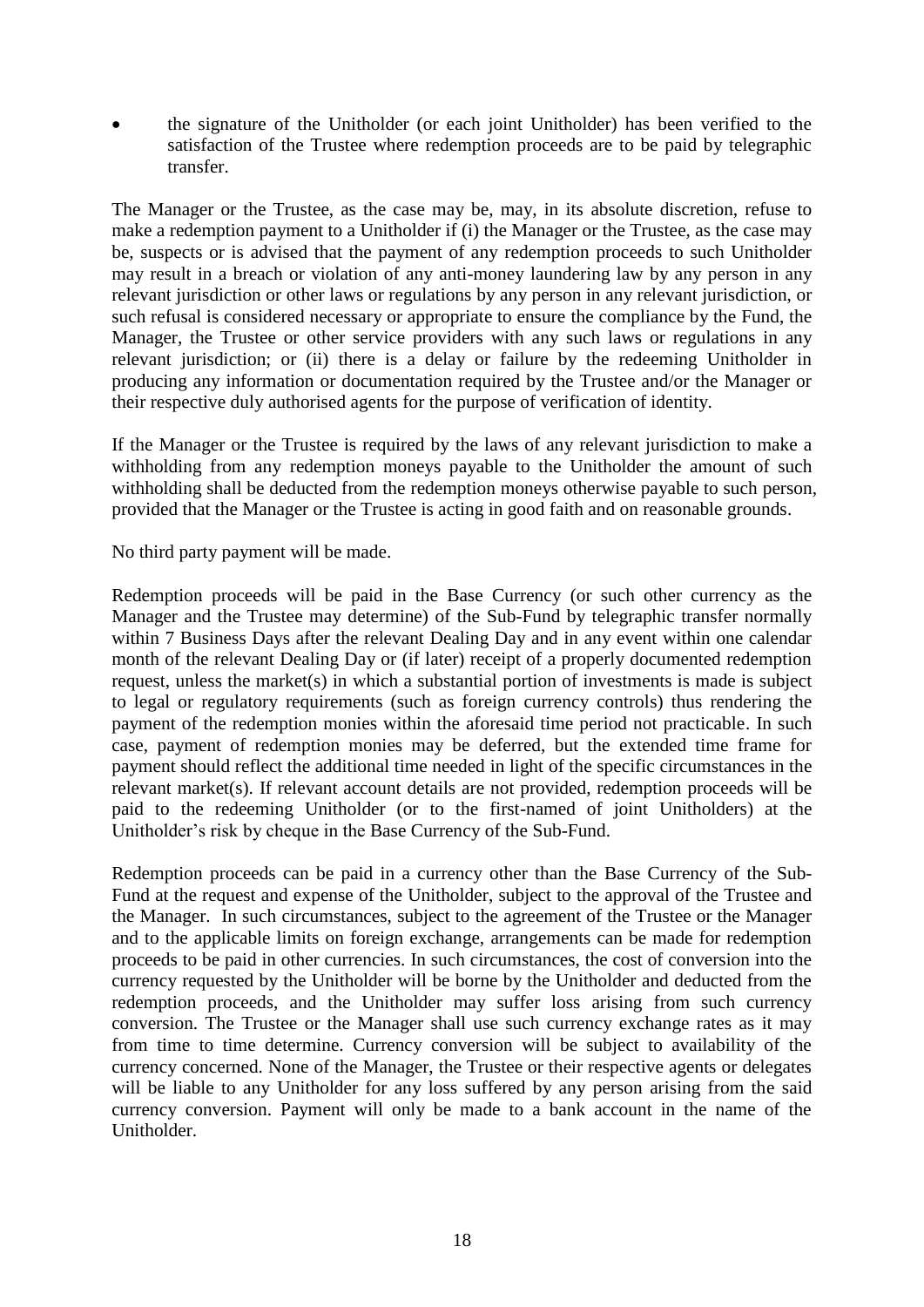#### **Restrictions on Redemption**

The Manager may suspend the redemption of Units or delay the payment of redemption proceeds during any periods in which the determination of the Net Asset Value of the Sub-Fund is suspended (Please refer to the section headed "**Suspension of Calculation of Net Asset Value**" below).

With a view to protecting the interests of Unitholders, the Manager is entitled, with the approval of the Trustee, to limit the number of Units of any Sub-Fund redeemed on any Dealing Day to 10% of the total number of Units of the relevant Sub-Fund in issue. In this event, the limitation will apply pro rata so that all Unitholders wishing to redeem Units of the same Sub-Fund on that Dealing Day will redeem the same proportion of such Units, and Units not redeemed (but which would otherwise have been redeemed) will be carried forward for redemption, subject to the same limitation, and will have priority on the next Dealing Day. If redemption requests are carried forward, the Trustee will inform the Unitholders concerned.

## **CONVERSION BETWEEN UNITS AND SUB-FUNDS**

<span id="page-23-0"></span>Subject to the consent of the Manager, Unitholders have the right (subject to any suspension in the determination of the Net Asset Value of any relevant Sub-Fund) to convert all or part of their Units of any class into Units of any other class (whether in the same Sub-Fund or any other Sub-Fund) by giving notice in writing or by facsimile to the Manager or by other means or electronic means as the Manager or the Trustee may from time to time determine.

Conversion notices received by the Manager prior to 4:00 p.m. (Hong Kong time) on a Dealing Day will be dealt with on that Dealing Day. Conversion notices received after that time or on a day that is not a Dealing Day will be carried forward and dealt with on the next Dealing Day. Where a conversion notice is made by facsimile, neither the Manager nor the Trustee are responsible to any Unitholder for any loss resulting from the non-receipt of such conversion notice.

The price at which the whole or any part of a holding of Units of a class (the "**Current Class**") will be converted on any Dealing Day into Units of another class (the "**New Class**") will be determined by reference to the Redemption Price of the Current Class and Subscription Price of the New Class on the relevant Dealing Day. Unless otherwise specified in the section headed "**Expenses and Charges**" below, no subscription fee or redemption fee will be levied.

The Manager is entitled to levy a conversion fee expressed as a percentage of the issue price per Unit of the New Class to be issued. The conversion fee will be deducted from the amount re-invested into the New Class of Units. The amount of conversion fee is set out in the section headed "**Expenses and Charges**" below, unless otherwise specified in the Appendix of the original Sub-Fund.

No conversion will be allowed during any period when the determination of the Net Asset Value of any relevant Sub-Fund is suspended (Please refer to the section headed "**Suspension of Calculation of Net Asset Value**"). Unitholders should also note that the requirements on:

minimum subscription;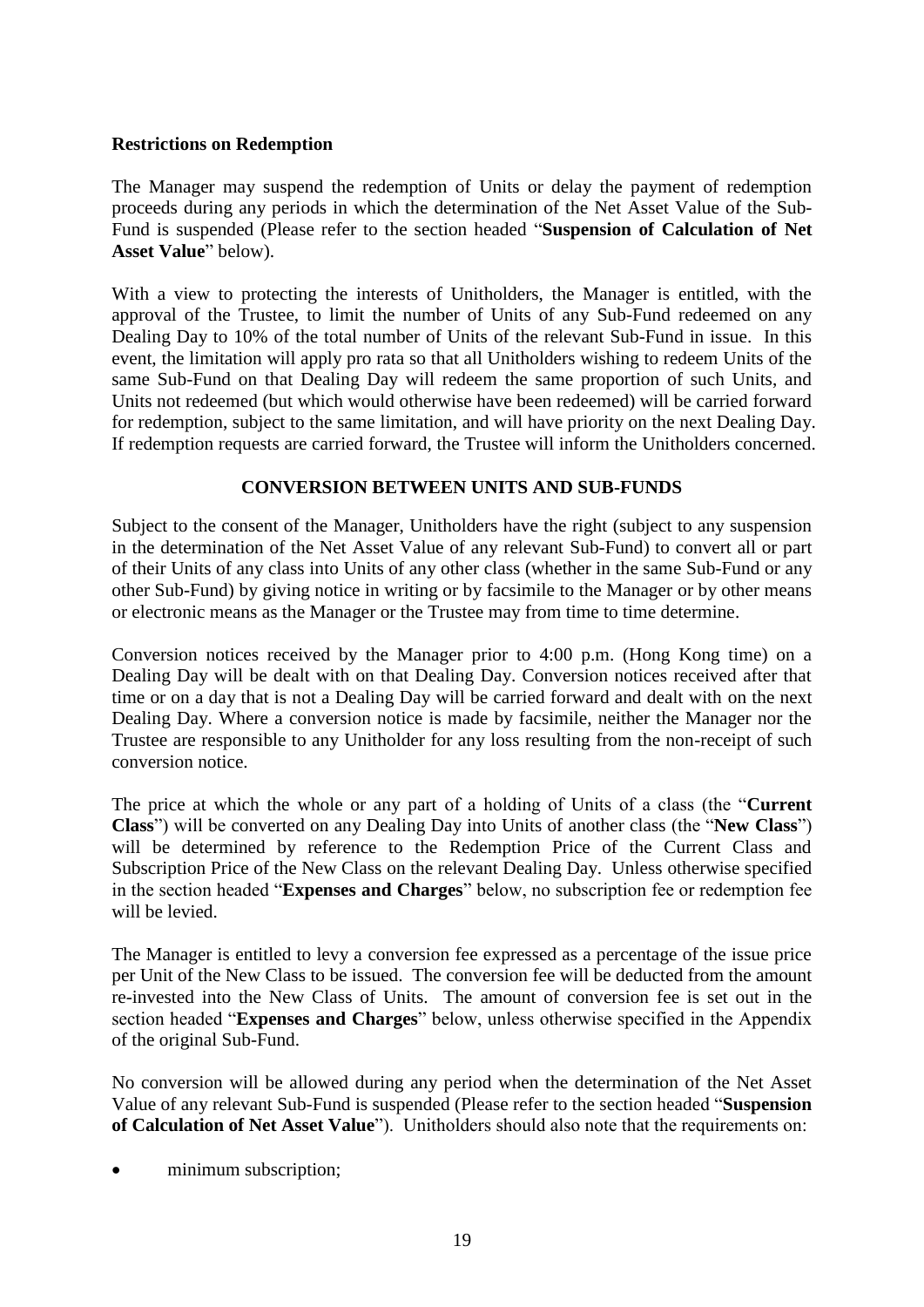- minimum holding; and
- minimum redemption amount,

as set out in the Appendix of the original Sub-Fund also apply to conversions.

### **VALUATION**

<span id="page-24-0"></span>The Net Asset Value of each Sub-Fund is calculated by determining the value of the assets attributable to the Sub-Fund, including accrued income, and deducting all its liabilities. The resultant sum is divided by the total number of Units in issue at that time to give the Net Asset Value per Unit and adjusting the resultant sum to the nearest 2 decimal places.

The value of the net assets of each Sub-Fund, the Subscription Price and Redemption Price will be calculated by the Trustee as at each Valuation Point by valuing the assets of the Sub-Fund in accordance with the Trust Deed. The Trust Deed provides (inter alia) that:

- (a) except in the case of any interest in a collective investment scheme to which paragraph (b) applies and subject as provided in paragraphs (c) and (f) below, all calculations based on the value of securities quoted, listed, traded or dealt in on any securities market shall be made by reference to the last traded price (as defined below) on the principal securities exchange as at the close of business in such place or if the last traded prices on the market are not available, the value of the securities shall be certified by such person, firm or institution dealing in or making a market in such securities as may be appointed for such purpose by the Manager or, if the Trustee so requires, by the Manager after consultation with the Trustee. In determining such prices the Manager and the Trustee are entitled to use and rely on electronic price feeds generated by price dissemination systems from such source or sources as they may determine from time to time and shall have no liability to any Unitholders in respect of such reliance. If the electronic price feeds generated by such price dissemination systems reflect unusual price data and information, as determined in the opinion of the Manager, the Manager after consultation with the Trustee, will determine the fair value of the assets for the purposes of valuing the Net Asset Value of the relevant Sub-Fund;
- (b) subject as provided in paragraphs (c) and (f) below, the value of each interest in any collective investment scheme will be the latest available net asset value per unit in such collective investment scheme whether or not published or (if the same is not available) the last available bid price for such unit or share or other interest;
- (c) the value of any investment which is not listed or ordinarily dealt in on a market shall be the initial value thereof equal to the amount expended out of the relevant Sub-Fund in the acquisition of such investment (including in each case the amount of stamp duties, commissions and other acquisition expenses) provided that the Manager may with the approval of the Trustee and on a regular basis at the request of the Trustee cause a revaluation to be made by a professional person approved by the Trustee as qualified to value such investment;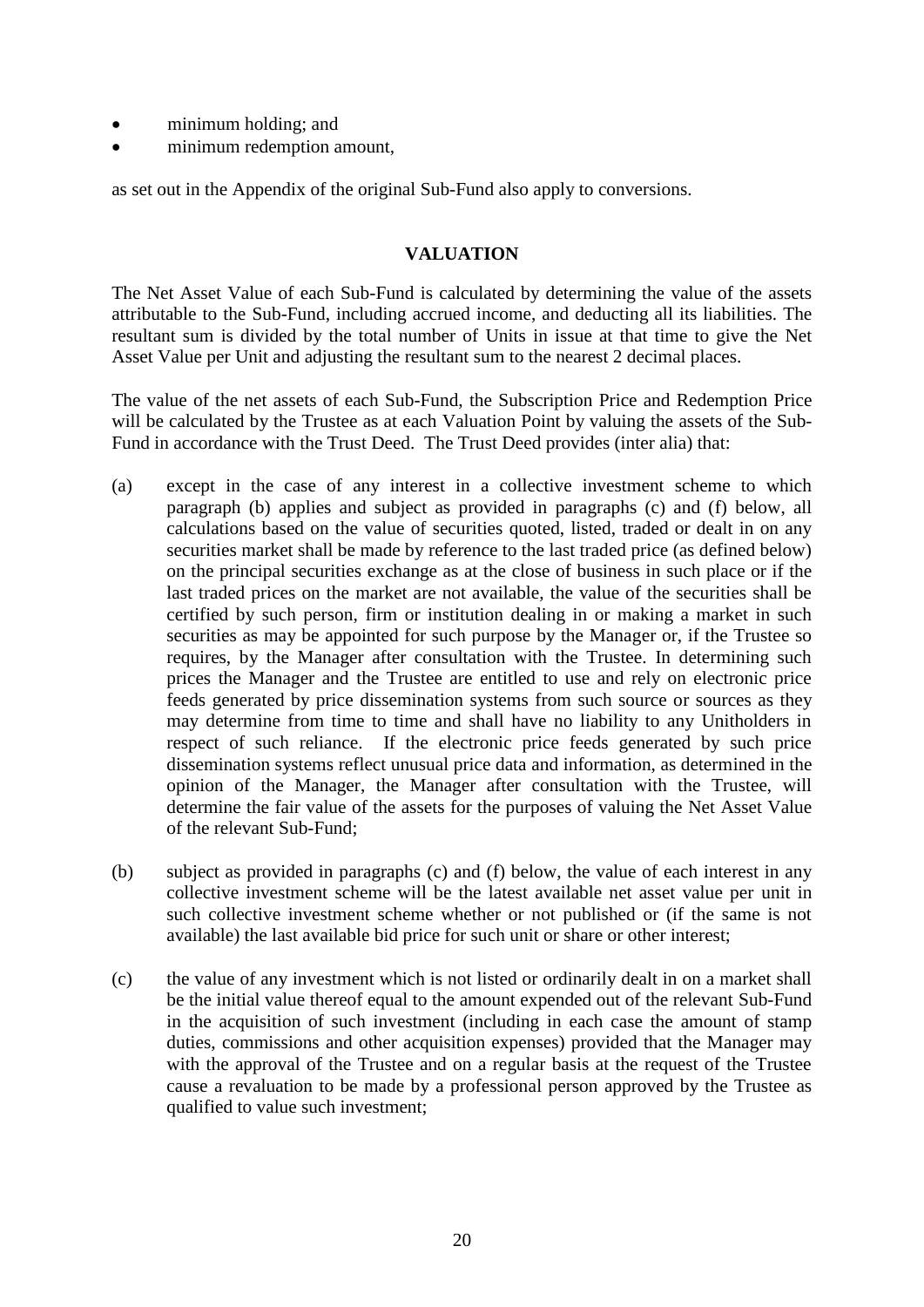- (d) cash, deposits and similar investments shall be valued at their face value (together with accrued interest) unless, in the opinion of the Manager following consultation with the Trustee, any adjustment should be made to reflect the value thereof:
- (e) notwithstanding the foregoing, the Manager may with the consent of the Trustee adjust the value of any investment or permit some other method of valuation to be used if, having regard to relevant circumstances, the Manager considers that such adjustment or use of such other method is required to reflect the fair value of the investment provided always that the accounting standards under the relevant jurisdiction are being complied with; and
- (f) the value of any investment (whether of a security or cash) otherwise than in the Base Currency of the relevant Sub-Fund will be converted into such Base Currency at the rate (whether official or otherwise) which the Manager believes appropriate in the circumstances, having regard to any premium or discount which may be relevant and to costs of exchange.

"**Last traded price**" refers to the last traded price reported on the exchange for the day, commonly referred to in the market as the "settlement" or "exchange price", and represents a price at which members of the exchange settle between them for their outstanding positions. Where a security has not traded then the last traded price will represent the "exchange close" price as calculated and published by that exchange in accordance with its local rules and customs.

Under IFRS the value of investments quoted, listed, traded or dealt in on any securities exchange, commodities exchange, futures exchange or over-the-counter market are made by reference to the closing bid (for long positions) and closing offer (for short positions) price. Since the Fund values its investments by reference to the last traded price, its valuation policy deviates from IFRS, which may lead to a different valuation had the valuation been performed in accordance with IFRS. The Manager has considered the impact of such noncompliance and does not expect this issue to affect the results and the Net Asset Value of the respective Sub-Fund materially. To the extent the Fund's valuation policy deviates from IFRS, the Manager may make necessary adjustments in the accounts of the Fund for the accounts to be in compliance with IFRS and will include in the Fund's annual accounts a reconciliation note to reconcile values derived by applying the Fund's valuation rules. If the Net Asset Value of the relevant Sub-Funds and the Fund is not adjusted in preparation of the annual accounts, non-compliance with IFRS may result in the auditor qualifying its opinion on the annual accounts, depending on the nature and level of materiality of the noncompliance.

## **Suspension of Calculation of Net Asset Value**

The Manager may, after giving notice to the Trustee, suspend the determination of the Net Asset Value of a Sub-Fund for the whole or any part of any period during which:

- (a) any period when any Market on which a substantial part of the securities or other property in the relevant Sub-Fund (being the Sub-Fund to which that class of Units relates) is quoted, listed or dealt in is closed otherwise than for ordinary holidays;
- (b) any period when dealings on any such Market are restricted or suspended;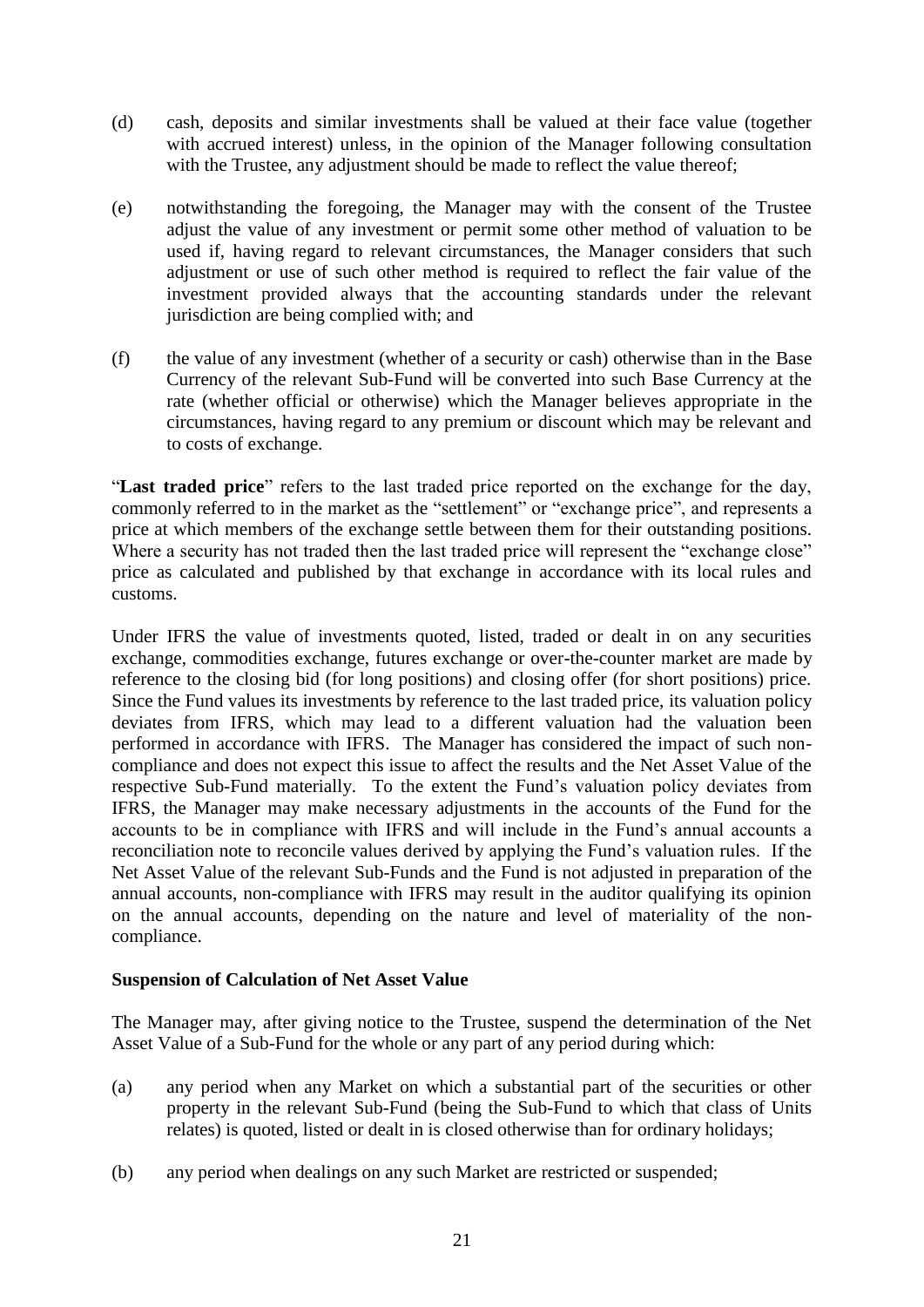- (c) during the existence of any state of affairs as a result of which disposal of any of the securities or other property in the relevant Sub-Fund cannot, in the opinion of the Manager, be effected normally or without seriously prejudicing the interests of Unitholders;
- (d) during any breakdown in the means of communications normally employed in determining the Net Asset Value of the relevant Sub-Fund or when for any other reason the value of any securities or other property in the relevant Sub-Fund cannot be promptly and accurately ascertained;
- (e) any period when the redemption of securities or other property in the relevant Sub-Fund or the transfer of funds involved in such realisation cannot, in the opinion of the Manager, be made at normal prices or normal rates of exchange; and
- (f) any period when the payment or receipt of the proceeds of the realisation of any of the securities or other property in the relevant Sub-Fund is delayed due to exceptional circumstances.

Such suspension will take effect immediately upon the Manager's declaration and thereafter there will be no determination of the Net Asset Value of the Sub-Fund until the Manager declares the suspension at an end; however the suspension will terminate in any event on the day following the first Business Day on which (i) the condition giving rise to the suspension has ceased to exist and (ii) no other condition under which suspension is authorised exists.

Whenever the Manager declares such a suspension it shall as soon as practicable after any such declaration notify the SFC. During the period of such suspension, the Manager shall also, (i) as soon as practicable, publish its determination and (ii) at least once month, publish a notice on the website http://www.tpahk.cntaiping.com. This website has not been reviewed by the SFC.

No Units in the Sub-Fund may be issued, redeemed or converted during suspension.

#### **DISTRIBUTION POLICY**

<span id="page-26-0"></span>The Manager will adopt a distribution policy for each Sub-Fund as the Manager considers appropriate having regard to each Sub-Fund's net income, fees and costs. Please refer to the relevant Appendix for the distribution policy of the relevant Sub-Fund. Unless otherwise specified in the relevant Appendix, no distribution will be paid out of capital or effectively out of capital of the relevant Sub-Fund.

#### **EXPENSES AND CHARGES**

<span id="page-26-1"></span>The current fees of the Sub-Fund are set out in the relevant Appendix. Unless otherwise disclosed in the relevant Appendix, the types of fees and maximum amount of fees are set out below: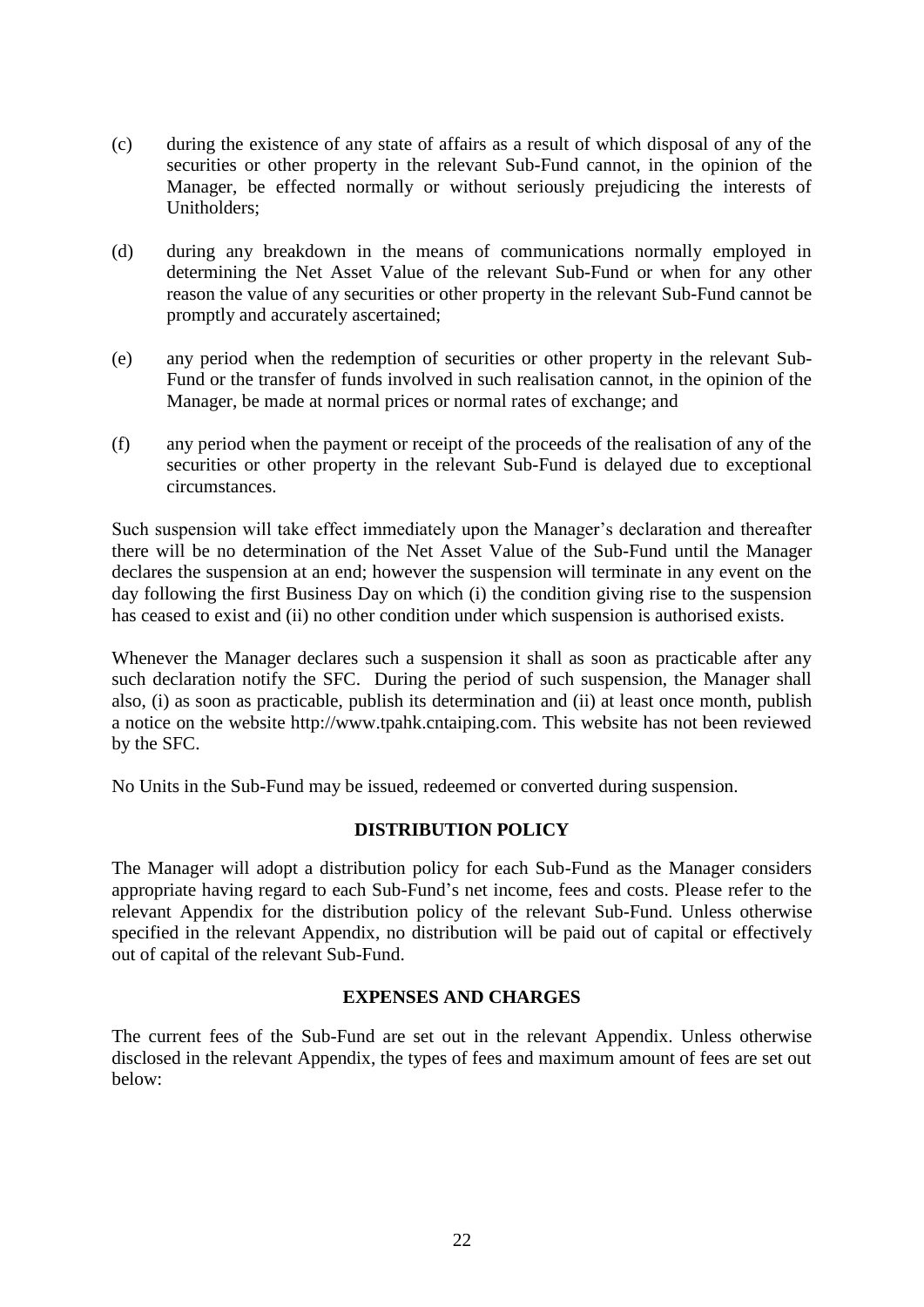**Types of Fees\* Fees**

Management fee Up to 3% per annum<br>Trustee fee A annum 0 175% per annum  $0.175%$  per annum

Subscription fee Up to 5% (on the Issue Price per Unit issued) Redemption fee Up to 4% (on the Redemption Price per Unit) Conversion fee Up to 3% (on the Issue Price per Unit of the new class)

- ^ Percentage of trustee fee excludes transaction fee, out-of-pocket expenses and custodian and sub-custodian fees and will be subject to a minimum monthly fee as agreed between the Manager and the Trustee in respect of the Sub-Fund.
- \* The management and the trustee fees are expressed as a percentage of the Net Asset Value of the Sub-Fund as at the relevant Valuation Point, and the subscription fee, the redemption fee and the conversion fee will be calculated based on the total value of Units subscribed, redeemed or converted (as the case may be) by the investor or Unitholder.

If the Fund invests in other collective investment schemes managed by the Manager or its connected person, the Unitholders or the Fund will not bear any increase in the Management Fee or any cost and charges payable to the Manager or any of its connected person.

Unitholders shall be given not less than 1 month's prior notice should there be any increase of the management fee or trustee fee from the current level to the maximum level. Any increase in the maximum level of the management fee or trustee fee of a Sub-Fund (or any class thereof) shall be subject to the SFC's prior approval and the sanction of Extraordinary Resolution of the Unitholders of such Sub-Fund (or such class).

The Sub-Fund will bear the costs set out in the Trust Deed that are directly attributable to it. Where such costs are not directly attributable to the Sub-Fund, the Sub-Fund will bear such costs in proportion to its respective Net Asset Value or in such other manner as the Manager shall consider appropriate. Such costs include, but are not limited to, the costs incurred in the establishment, management and administration of the Fund and the Sub-Fund including the costs of preparing the Trust Deed and any supplemental trust deeds), the costs of investing and realising the investments of the Sub-Fund, stamp duties, taxes, brokerage, commissions, foreign exchange costs, bank charges, registration fees and service fees, the fees and expenses of custodians of the assets of the Fund, the fees and expenses of the auditor, the fees and expenses of the Registrar, valuation costs, legal fees, the costs incurred in connection with any listing or regulatory approval, the costs of holding meetings of Unitholders, the costs of preparing accounts in accordance with IFRS or other prescribed accounting standards, the costs of providing information for the preparation of tax returns of the Sub-Fund and the Unitholders, the costs incurred in preparing, printing and distributing any explanatory memorandum and any audited accounts, interim reports or notices which are sent to the Unitholders (including the costs incurred by any distributors appointed in respect of the Sub-Fund), the licence fees payable to any index owners and other legal and professional fees. For the avoidance of doubt, the Fund bears all costs incurred as a result of a change in or introduction of, any law, regulation or requirement (whether or not having the force of law) of any governmental or other regulatory authority or any undertaking given to, or agreement entered into with, any such authority.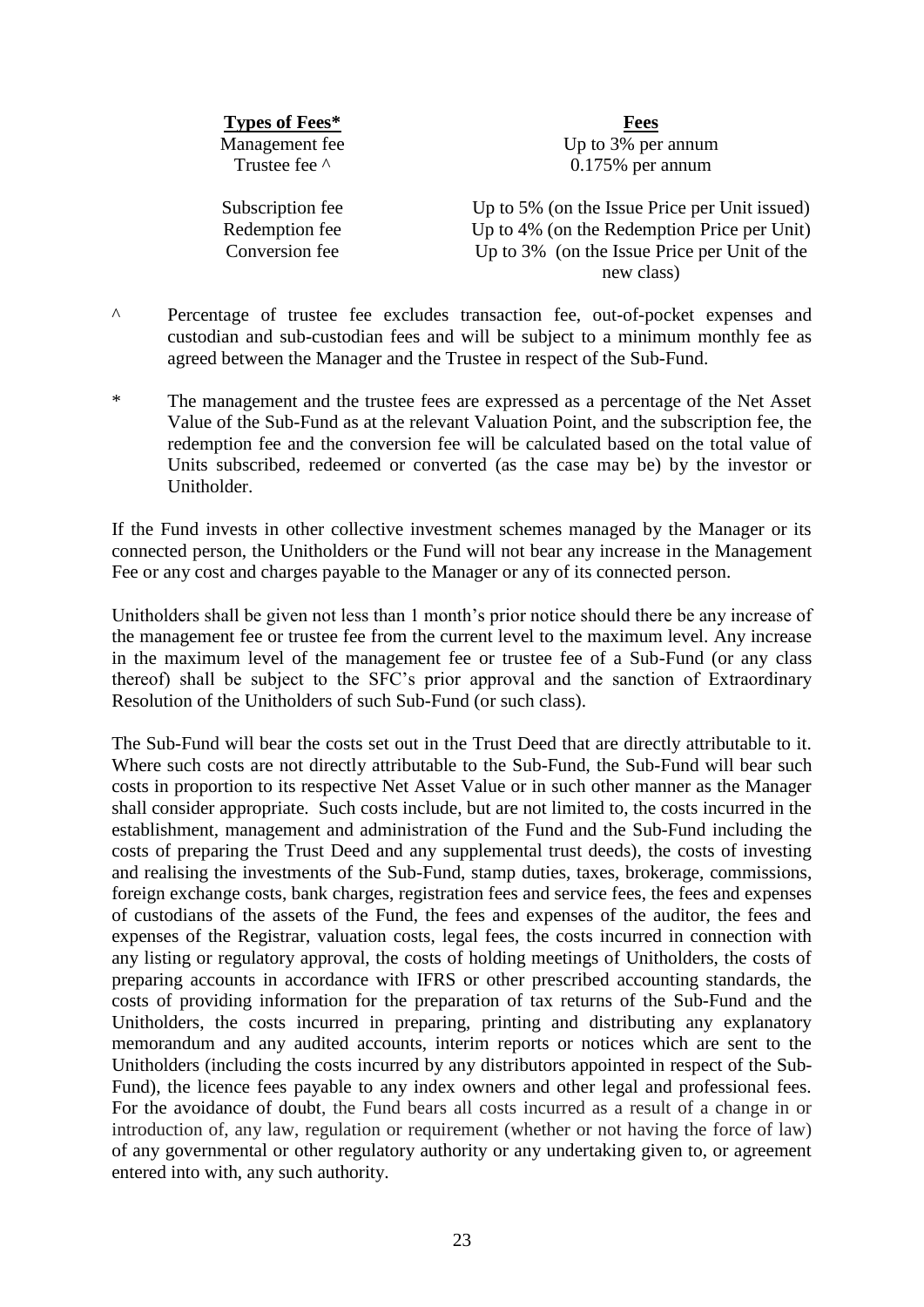The establishment costs and payments incurred in the establishment of subsequent Sub-Funds are to be borne by the Sub-Fund to which such costs and payments relate and amortised over the amortisation period as set out in the relevant Appendix.

In addition to the above, Unitholders may be required to pay any requisite governmental tax, stamp duty, registration fee, custody and nominee charges as may be required in the purchase or sale of the Units under the Fund.

### **Transactions with Connected Persons**

Cash forming part of the property of the Fund may be placed on deposit with the Trustee, the Manager or with any connected persons of these companies (being an institution licensed to accept deposits) so long as the institution pays interest thereon at a rate that is no lower than that which applies, in accordance with normal banking practice and the commercial rate for deposits of the size of the deposit in question negotiated at arm's length.

Unless otherwise provided in the Trust Deed, any transactions between the Fund and the Manager, directors of the Manager or any of their connected persons as principal may only be made with the prior written consent of the Trustee.

All transactions carried out by or on behalf of the Fund must be at arm's length and executed on the best available terms.

The Manager and/or any of its connected persons reserves the right to effect transactions (which will be consistent with best execution standards) by or through the agency of another person with whom the Manager and/or any of its connected persons has an arrangement under which that party will from time to time provide to or procure for the Manager and/or any of its connected persons goods, services or other benefits (such as research and advisory services, economic and political analysis, portfolio analysis (including valuation and performance measurement), market analysis, data and quotation services, computer hardware associated with specialised software or research services and performance measures, clearing and custodian services and investment-related publications) the nature of which is such that their provision can reasonably be expected to benefit the Fund as a whole and may contribute to an improvement in the performance of the Fund or of the Manager and/or any of its connected persons in providing services to the Fund and for which no direct payment is made but instead the Manager and/or any of its connected persons undertakes to place business with that party. For the avoidance of doubt, such goods and services do not include travel, accommodation, entertainment, general administrative goods or services, general office equipment or premises, membership fees, employee salaries or direct money payments.

Transactions with brokers or dealers connected to the Manager or directors of the Manager or any of their connected persons may not in aggregate account for more than 50% of the Fund's transactions in value in any one financial year of the Fund. In effecting transactions for the account of any Sub-Fund with brokers or dealers connected to the Manager or its connected persons, the Manager shall ensure that it complies with the following requirements:

(a) such transactions should be on arm's length terms;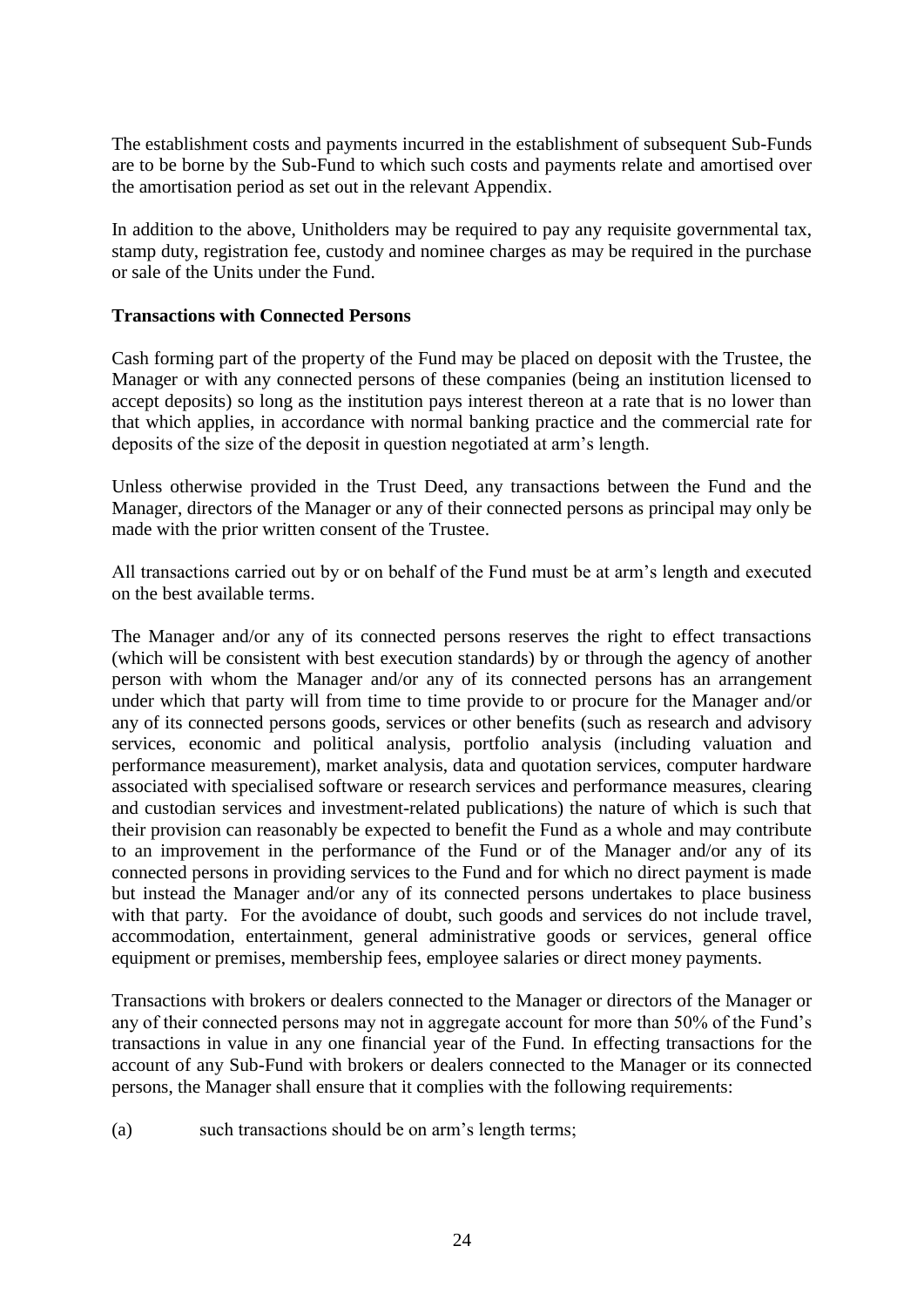- (b) the Manager must use due care in the selection of brokers or dealers and ensure that they are suitably qualified in the circumstances;
- (c) transaction execution must be consistent with applicable best execution standards;
- (d) the fee or commission paid to any such broker or dealer in respect of a transaction must not be greater than that which is payable at the prevailing market rate for a transaction of that size and nature;
- (e) the Manager must monitor such transactions to ensure compliance with its obligations; and
- (f) the nature of such transactions and the total commissions and other quantifiable benefits received by such broker or dealer shall be disclosed in the annual report of the relevant Sub-Fund.

All connected party transactions and soft dollar practices will be disclosed in the Fund's annual report.

The Manager does not receive any cash rebates from connected parties, brokers and/or dealers.

### **RISK FACTORS**

<span id="page-29-0"></span>Investors should consider the following risks and any additional risk(s) relating to any specific Sub-Fund, contained in the relevant Appendix, before investing in any of the Sub-Funds. Investors should note that the decision whether or not to invest remains with them. If investors have any doubt as to whether or not a Sub-Fund is suitable for them, they should obtain independent professional advice.

#### **General Investment Risk**

Investments involve risks. A Sub-Fund's investment portfolio may fall in value due to any of the key risk factors below and therefore your investment in the relevant Sub-Fund may suffer losses. There is no guarantee of the repayment of principal.

#### **Market Risk**

A Sub-Fund's investment strategy is subject to some dimension of market risk: directional price movements, deviations from historical pricing relationships, changes in the regulatory environment, changes in market volatility, "flights to quality," "credit squeezes," etc.

The particular or general types of market conditions in which the relevant Sub-Fund may incur losses or experience unexpected performance volatility cannot be predicted, and the Sub-Fund may materially underperform other investment funds with substantially similar investment objectives and approaches.

## **Emerging Markets Risk**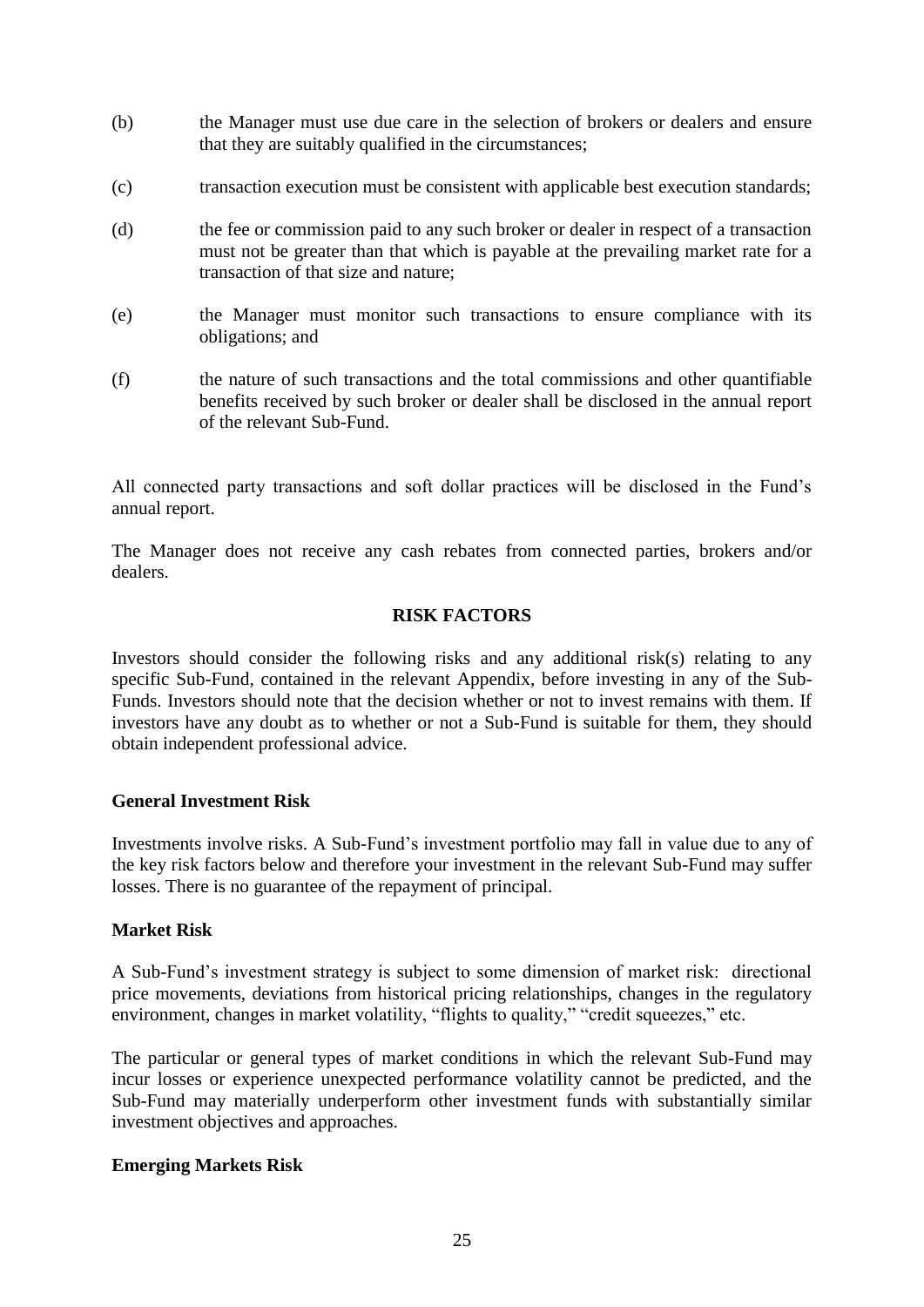A Sub-Fund may invest in emerging markets which may involve increased risks and special considerations not typically associated with investment in more developed markets, such as liquidity risks, currency risks/control, political and economic uncertainties, legal and taxation risks, settlement risks, custody risk and the likelihood of a high degree of volatility. Risks associated with investments in emerging markets include (i) greater risk of expropriation, confiscatory taxation, nationalisation, and social, political and economic stability; (ii) the small current size of the markets for securities of emerging markets issuers and the currently low or non-existent volume of trading, resulting in lack of liquidity and in price volatility, (iii) certain national policies which may restrict the Sub-Fund's investment opportunities including restrictions on investing in issuers or industries deemed sensitive to relevant national interests and repatriation of capital; and (iv) the absence of developed legal structures governing private or foreign investment. These risks may adversely affect the Net Asset Value of the Sub-Fund and thus the Sub-Fund's performance.

### **Concentration Risk**

A Sub-Fund's investments may be concentrated in a specific country/region/sector/asset class. The value of the relevant Sub-Fund may be more volatile than that of a fund having a more diverse portfolio of investments.

For a Sub-Fund which is concentrated in a particular country/region, the value of the Sub-Fund may be more susceptible to adverse economic, political, policy, foreign exchange, liquidity, tax, legal or regulatory event affecting the market in the relevant country/region.

#### **Foreign Exchange/Currency Risk**

The underlying investments of a Sub-Fund may be denominated in currencies other than the Base Currency of the relevant Sub-Fund. The Net Asset Value of a Sub-Fund may be affected unfavorably by fluctuations in the exchange rates between these currencies and the Base Currency and by changes in exchange rate controls.

It may not be possible or practicable to hedge against the consequent foreign exchange/ currency risk exposure. As a result, a Sub-Fund may suffer losses.

#### **Settlement Risk**

Settlement procedures in emerging countries are frequently less developed and less reliable and may involve the relevant Sub-Fund's delivery of securities, or transfer of title to securities, before receipt of payment for their sale. A Sub-Fund may be subject to a risk of substantial loss if a securities firm defaults in the performance of its responsibilities. A Sub-Fund may incur substantial losses if its counterparty fails to pay for securities such Sub-Fund has delivered, or for any reason fails to complete its contractual obligations owed to such Sub-Fund. On the other hand, significant delays in settlement may occur in certain markets in registering the transfer of securities. Such delays could result in substantial losses for a Sub-Fund if investment opportunities are missed or if a Sub-Fund is unable to acquire or dispose of a security as a result.

#### **Custodial Risk**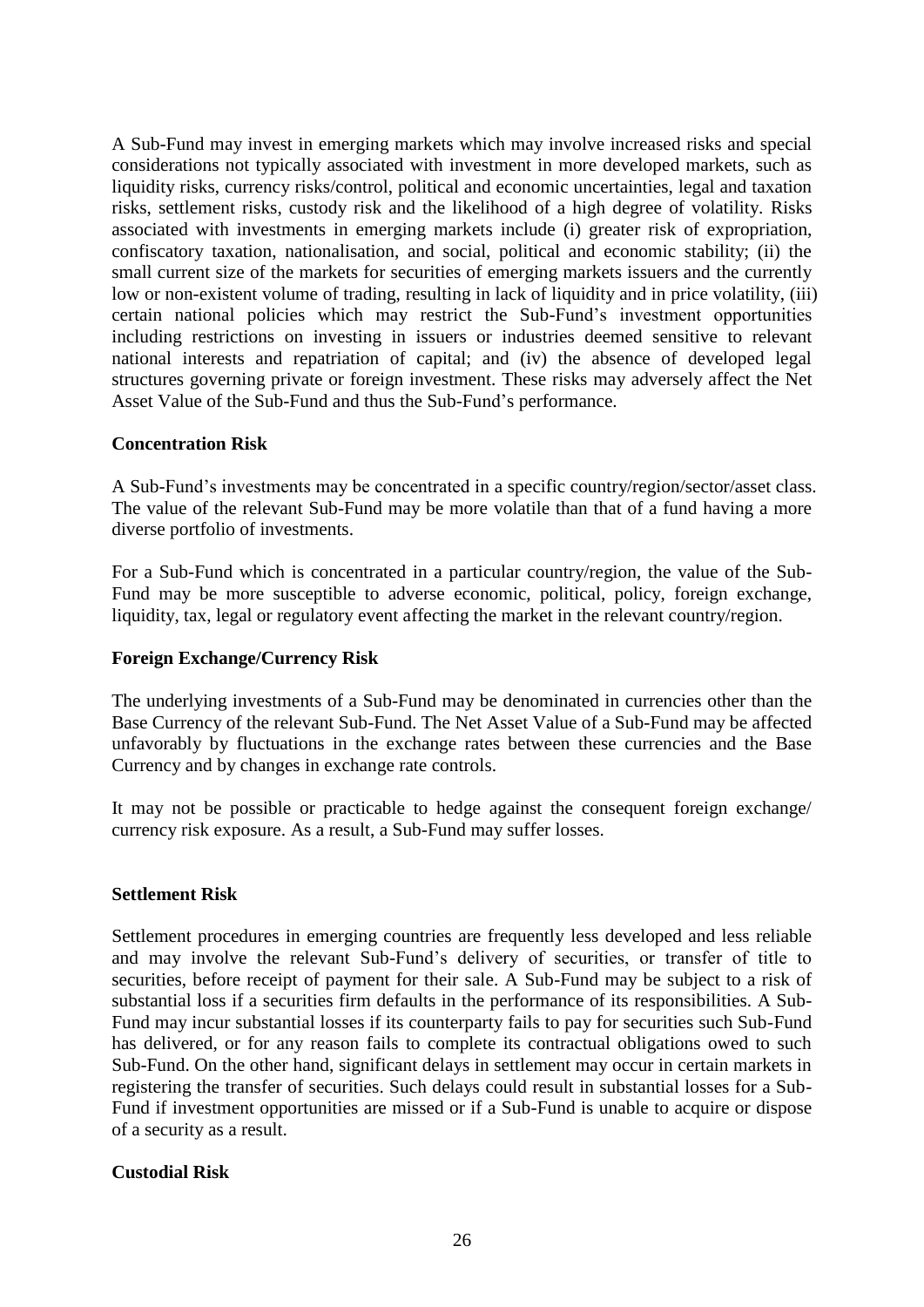Custodians or sub-custodians may be appointed in local markets for purpose of safekeeping assets in those markets. Where a Sub-Fund invests in markets where custodial and/or settlement systems are not fully developed, the assets of the Sub-Fund may be exposed to custodial risk. In case of liquidation, bankruptcy or insolvency of a custodian or subcustodian, the Sub-Fund may take a longer time to recover its assets. In extreme circumstances such as the retroactive application of legislation and fraud or improper registration of title, the Sub-Fund may even be unable to recover all of its assets. The costs borne by a Sub-Fund in investing and holding investments in such markets will be generally higher than in organised securities markets.

### **Counterparty Risk**

Counterparty risk involves the risk that a counterparty or third party will not fulfil its obligations to a Sub-Fund. A Sub-Fund may be exposed to the risk of a counterparty through investments such as bonds, futures and options. To the extent that a counterparty defaults on its obligations and a Sub-Fund is prevented from exercising its rights with respect to the investment in its portfolio, a Sub-Fund may experience a decline in the value and incur costs associated with its rights attached to the security. The Sub-Fund may sustain substantial losses as a result.

### **Political and/or Regulatory Risks**

The value of a Sub-Fund's investments may be affected by uncertainties such as international political developments, changes in government policies, changes in taxation, restrictions on foreign investment and currency repatriation, currency fluctuations and other developments in the laws and regulations of countries in which investment may be made. Furthermore, the legal infrastructure and accounting, auditing and reporting standards in certain countries in which investment may be made may not provide the same degree of investor protection or information to investors as would generally apply in major securities markets. Foreign ownership restrictions in some markets may mean that corporate actions entitlements in relation to any collective investment schemes or other investments a Sub-Fund is invested into may not always be secured or may be restricted.

#### **Market Disruptions; Governmental Intervention**

The global financial markets are currently undergoing pervasive and fundamental disruptions which have led to extensive and unprecedented governmental intervention. Such intervention has in certain cases been implemented on an "emergency" basis, suddenly and substantially eliminating market participants' ability to continue to implement certain strategies or manage the risk of their outstanding positions. In addition — as one would expect given the complexities of the financial markets and the limited time frame within which governments have felt compelled to take action — these interventions have typically been unclear in scope and application, resulting in confusion and uncertainty which in itself has been materially detrimental to the efficient functioning of the markets as well as previously successful investment strategies.

Confusion and uncertainty have also resulted from the apparent inconsistency which has characterized recent governmental actions. Such inconsistency has caused both severe losses for a number of market participants — who assumed either no intervention or intervention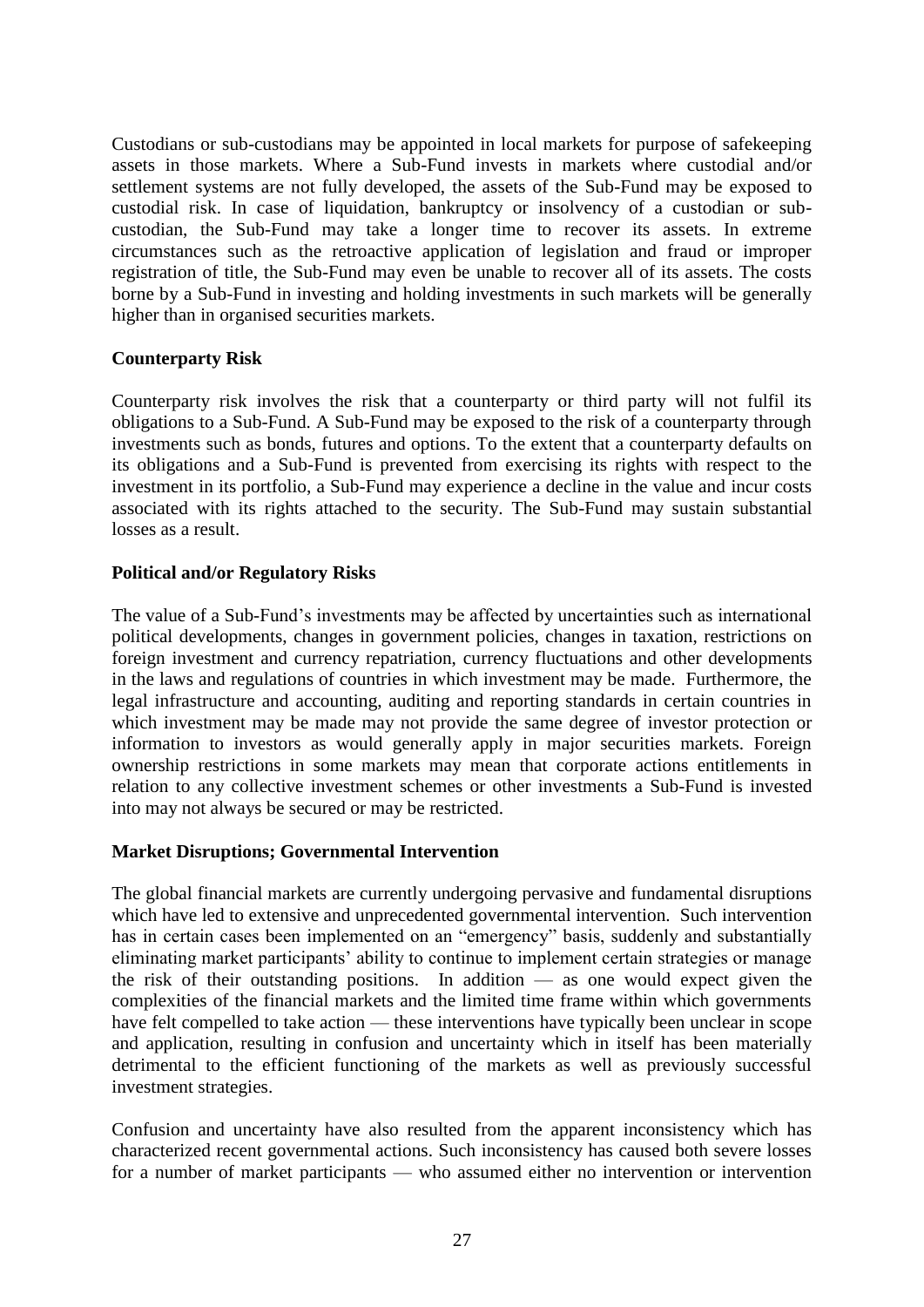consistent with past precedent — and contributed to the general uncertainty and resulting illiquidity of the markets.

# **Hedging Risk**

The Manager does not, in general, attempt to hedge all market or other risks inherent in a Sub-Fund's positions, and hedges certain risks, if at all, only partially. Specifically, the Manager may choose not, or may determine that it is economically unattractive, to hedge certain risks, either in respect of particular positions or in respect of the relevant Sub-Fund's overall portfolio. The Sub-Fund's portfolio composition may result in various directional market risks remaining unhedged, although the Manager may rely on diversification to control such risks to the extent that the Manager believes it is desirable to do so. In adverse situation, a Sub-Fund's hedging strategy may become ineffective and the Sub-Fund may suffer significant losses.

# **Volatility Risk**

The prices of the instruments that will be traded by a Sub-Fund may be subject to periods of excessive volatility. Price movements are influenced by many unpredictable factors, such as market sentiment, inflation rates, interest rate movements and general economic and political conditions.

While volatility can create profit opportunities for the Manager and the relevant Sub-Fund, it can also create the specific risk that historical or theoretical pricing relationships will be disrupted, causing what should otherwise be comparatively low risk positions to incur significant losses. On the other hand, the lack of volatility can also result in losses for certain of the Sub-Fund's positions that profit from price movements.

## **Importance of the Manager**

A Sub-Fund must rely on the ability of the Manager to manage the Sub-Fund's trading and investment program and the continued availability of the Manager's services to it. The Manager, in turn, is dependent on the services of certain key personnel, and the loss of the services of one or more such professionals could impair the ability of the Manager to provide services to the Fund and the Sub-Fund(s) and be material and adverse to the Fund and each of the Sub-Fund(s).

## **Competitive Nature for Investments**

The Manager competes with a large number of firms, many of which have substantially greater financial resources as well as larger research and trading staffs than are available to the Manager. Competitive investment activity by other firms may reduce a Sub-Fund's opportunity for profit by reducing the magnitude as well as the duration of the market inefficiencies which it seeks to exploit.

## **Reliance on Corporate Management and Financial Reporting**

The investment strategy implemented by a Sub-Fund may rely on the financial information made available by issuers in which the relevant Sub-Fund invests and such issuers' trustees or managers. The Manager has no ability to independently verify the financial information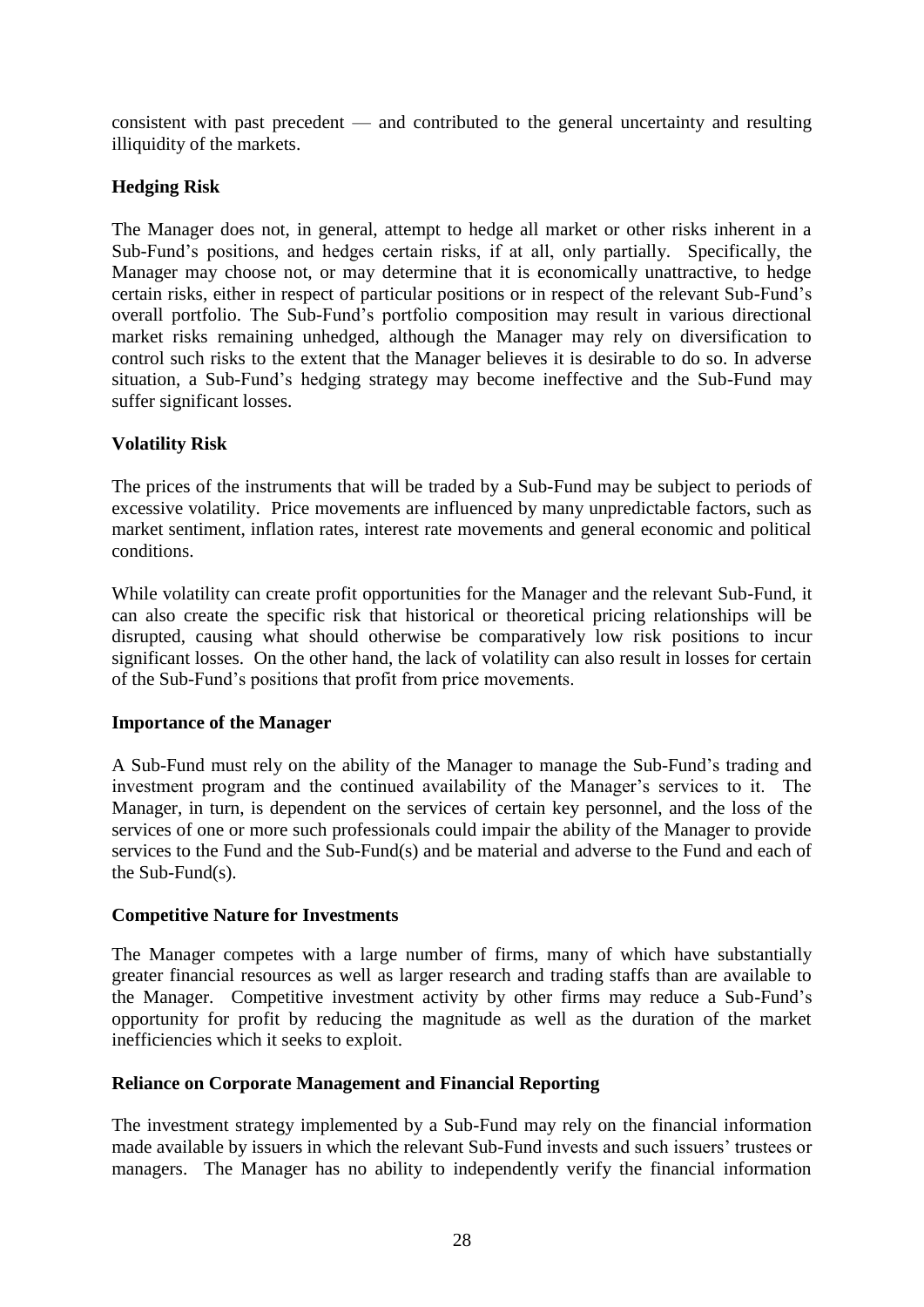disseminated by these third parties and is dependent upon the integrity of both the management of these third parties and the financial reporting process in general. Recent events have demonstrated the material losses that investors such as a Sub-Fund can incur as a result of corporate mismanagement, fraud and accounting irregularities.

### **Cross Liability between Sub-Funds**

Each Sub-Fund will represent a separate account and will be maintained with separate accounting records. However, the Fund may, in certain jurisdictions, be treated as one entity despite the separation of assets of Sub-Funds provided for in the Trust Deed. In such case, any of the assets of the Fund attributable to one Sub-Fund may be available to meet the liabilities of other Sub-Funds or of the Fund generally, regardless of the separate portfolio or account of the relevant Sub-Fund to which the assets or liabilities are attributable. In practice the risk of cross class liability is notable where one Sub-Fund holds investments which are more leveraged than another less or unleveraged Sub-Fund, and can arise where any Sub-Fund becomes insolvent or exhausts its assets and is therefore unable to meet all its liabilities. As at the date of this Explanatory Memorandum, the Manager is not aware of any such existing or contingent liability.

### **Risk of Loss; Past Performance**

Investors may lose all or substantially all of their investment in the Fund and the Sub-Fund(s). There can be no assurance the relevant Sub-Fund will achieve its objective. Past performance of each Sub-Fund is available upon request but is not necessarily indicative of future results. The markets in which the Fund operates have been severely disrupted over the past year or more, so results observed in earlier periods may have little relevance to the results observable in the current environment.

#### **Possible Adverse Tax Consequences**

The Manager's investment decisions will be based primarily upon economic, not tax, considerations, and could result, from time to time, in adverse tax consequences to some or all investors.

## **Risk relating to Foreign Account Tax Compliance Act**

The amendments to the Internal Revenue Code made pursuant to the US Hiring Incentives to Restore Employment ("**FATCA**") provides that a 30% withholding tax will be imposed on certain payments to foreign financial institutions, such as the Fund and the Sub-Fund(s), unless the Fund/Sub-Fund discloses the name, address and taxpayer identification number of certain US persons that own, directly or indirectly, an interest in the Fund/Sub-Fund, as well as certain other information relating to any such interest.

Although the Manager will attempt to satisfy any obligations imposed on it and to avoid the imposition of any FATCA withholding, no assurance that the Fund and Sub-Fund will be able to achieve this and/or satisfy such FATCA obligations can be given. If the Fund or a Sub-Fund becomes subject to a 30% FATCA penalty withholding on most types of income from US investments (further described under the sub-heading "**FATCA**" in the section of "**Taxation**" of this Explanatory Memorandum) as a result of the FATCA regime, the value of the Units held by Unitholders in the relevant Sub-Fund may suffer material losses.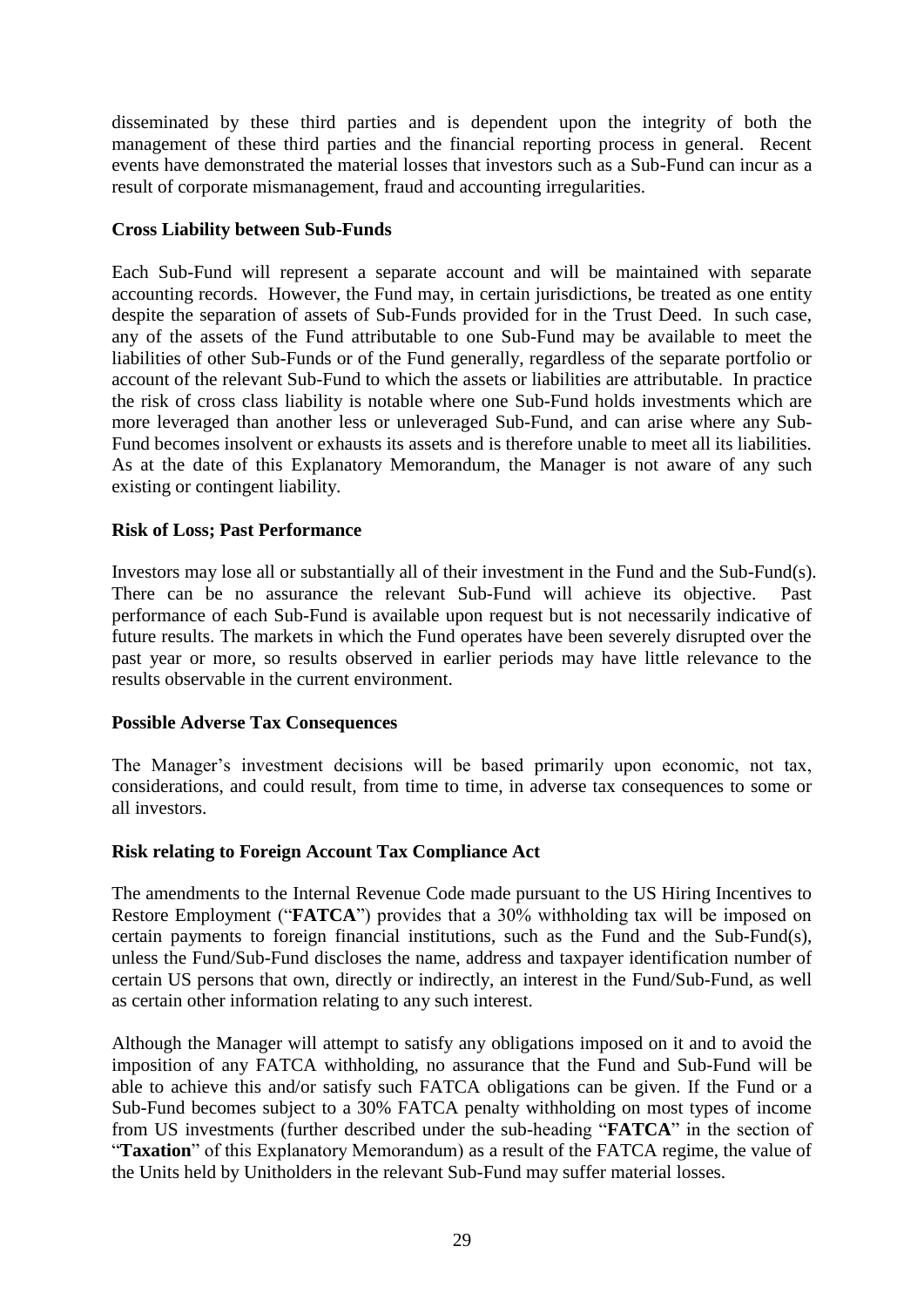#### **Possibility of Additional Government or Market Regulation**

There have recently been certain well-publicized incidents of regulators unexpectedly announcing regulatory changes or interpretations that prohibited strategies that had been implemented in a variety of formats for many years. For instance, in September 2008 various regulatory bodies imposed temporary bans on short-selling in a variety of stocks, and adopted permanent regulations that may have the effect of making short-selling more difficult or costly. These actions were generally regarded as disrupting market fundamentals and causing unexpected and volatile increases in the stock prices of a variety of issuers, as short sellers closed out their positions by buying securities. Market disruptions like those experienced in the credit-driven equity market collapse in 2008 has led to increased governmental scrutiny of the investment fund industry in general. Increased governmental as well as self-regulatory scrutiny of mutual and other forms of retail funds cannot be discounted.

#### **Risk of Early Termination**

The Fund and/or any of its Sub-Fund may be terminated early upon the occurrence of certain events as set out in the section headed "**Termination of the Fund or any Sub-Fund**" of this Explanatory Memorandum. In particular, the Manager may, in its absolute discretion, decide to terminate a Sub-Fund at any time if any of the following circumstances occur: (i) the average Net Asset Value of a Sub-Fund falls under HK\$39,000,000 or the equivalent in US dollars or other currencies over 12 consecutive calendar months; (ii) it becomes illegal or in the opinion of the Manager impracticable or inadvisable to continue the Sub-Fund; or (iii) the Sub-Fund ceases to be authorised or otherwise officially approved by the SFC. If the Manager decides to terminate a Sub-Fund, the Manager will give not less than 3 months' notice to the Trustee and the Unitholders outlining the reasons for the termination, alternatives available to Unitholders and the expected costs involved in terminating the Sub-Fund.

#### **Risk of Litigation**

In the ordinary course of its business, the Fund may be subject to litigation from time to time. The outcome of litigation, which may materially adversely affect the value of the Fund, may be impossible to anticipate, and such proceedings may continue without resolution for long periods of time. Any litigation may consume substantial amounts of the Manager's time and attention, and that time and the devotion of these resources to litigation may, at times, be disproportionate to the amounts at stake in the litigation.

#### **TAXATION**

<span id="page-34-0"></span>This summary of certain tax considerations is considered to be a correct interpretation of existing laws and regulations in force on the date of this Explanatory Memorandum. No assurance can be given that changes in existing laws or regulations or their interpretation will not occur after the date of this Explanatory Memorandum.

Each prospective Unitholder should inform himself of, and where appropriate take advice on, the taxes applicable to the acquisition, holding and redemption of Units by him under the laws of the places of his citizenship, residence and domicile.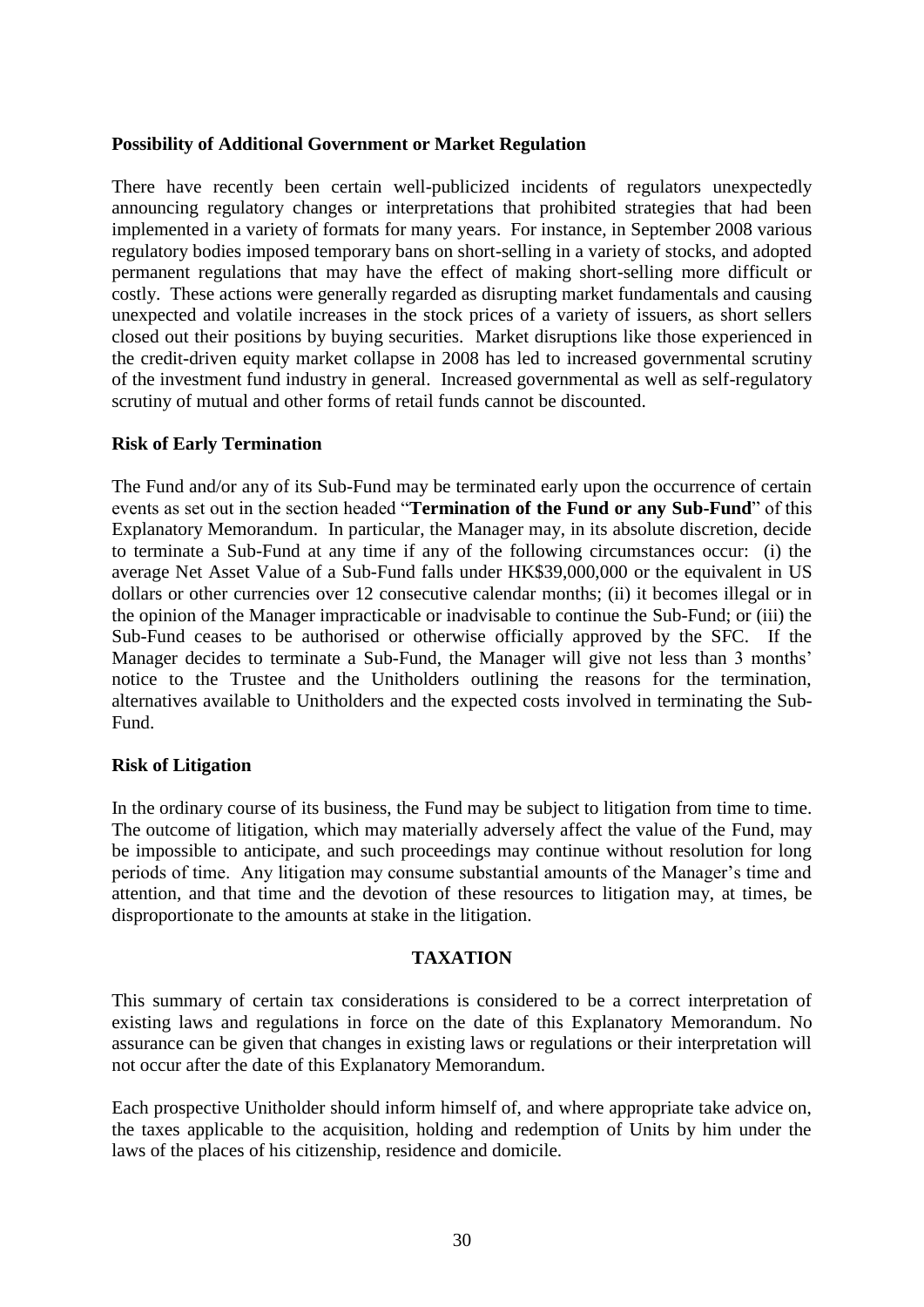# **Hong Kong**

# *Taxation of the Fund*

The Fund will be exempted from profits tax in Hong Kong upon authorization by the SFC as a collective investment scheme under Section 104 of the SFO for offer to the retail public in Hong Kong.

# *Taxation of Unitholders*

Profits arising on the transfer or redemption of an investment in the Units should only be subject to profits tax for Unitholders who carry on a trade or business in Hong Kong of trading in investments (for example, dealers in securities, financial institutions or insurance companies), where the profits, not being regarded as capital in nature, arise in or derived from such trade or business carried on in Hong Kong (that is, such profits are sourced in Hong Kong).

Profits tax is currently imposed at a rate of 16.5% for corporations and 15% for all other persons.

Distributions received by Unitholders that do not carry on a trade or business of trading in investments from their investments in the Units should generally not be chargeable to tax in Hong Kong (whether by way of withholding or otherwise) under current law and practice.

## *Stamp Duty*

No Hong Kong stamp duty is payable in relation to the issue or redemption of Units.

No Hong Kong stamp duty is payable where the sale or transfer of the Units is effected by selling the relevant Units back to the Manager, who then either extinguishes the Units or resells the Units to another person within two months thereof.

Other types of sales and purchases or transfers of the Units by the Unitholders should be liable to Hong Kong stamp duty of 0.2% (normally borne by the buyer and seller in equal share) on the higher of the consideration amount or market value.

# **PRC**

## *The Fund and Sub-Funds are not operated as PRC tax-resident enterprises*

The PRC Corporate Income Tax ("**CIT**") Law, which came into effect on 1 January 2008, introduced the concept of tax resident enterprises, whereby a foreign company, even though established outside of China, will be considered a resident enterprise and thus be subject to Chinese CIT at the rate of 25% on its worldwide income, if such company's "place of effective management" is located in China. The implementation regulations define the "place of effective management" as the place where the exercise, in substance, of the overall management and control of the production and business operation, personnel, accounting, properties, etc. of a foreign company is located. In 2009, the State Administration of Taxation ("**SAT**") has issued interpretative guidelines on the "place of effective management"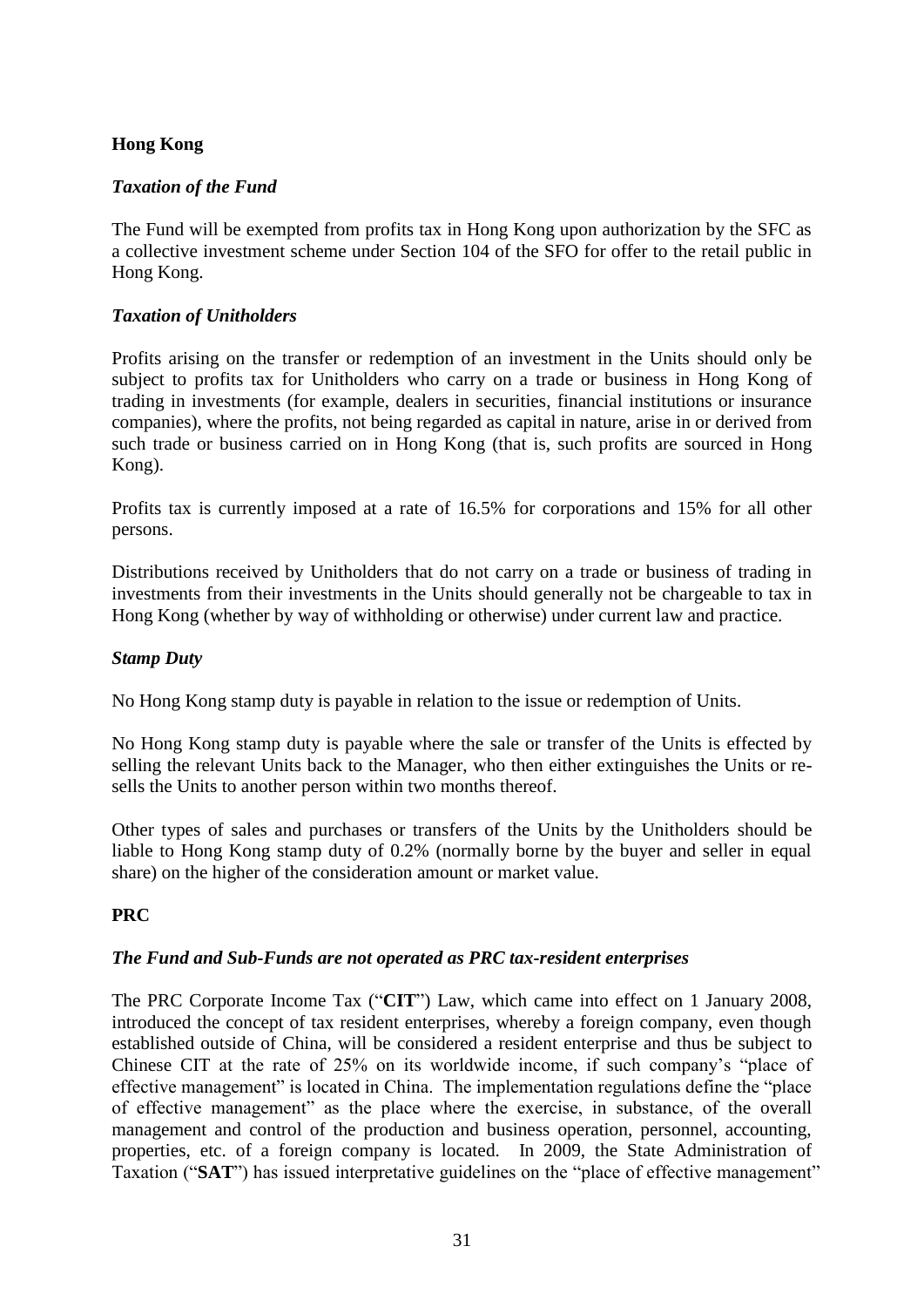for foreign companies substantially owned by PRC investors, however, it is uncertain how this rule would be applied to foreign companies which do not fall within this category.

The Manager and the Trustee intend to manage and operate the Fund and the Sub-Funds in such a manner that the Fund and the Sub-Funds would not be treated as tax resident enterprises of the PRC or non-tax resident enterprises with an establishment or place of business in the PRC for CIT purposes. As such, it is expected that the Fund and the Sub-Funds should not be subject to CIT at 25% on an assessment basis.

### *Tax obligations of the Unitholders*

**Individual Income Tax:** Non-PRC national individual Unitholders should not be subject to Individual Income Tax ("**IIT**") as a result of their investment in the Sub-Fund. There should be no PRC withholding taxes applicable to investment distributions from or gains realised on disposal of Units in the Sub-Fund as such distributions and gains should not be considered to be PRC-sourced (because it is expected that the Sub-Fund will not be operated as a tax resident enterprise of the PRC).

Individual Unitholders who are domiciled in the PRC or non-PRC national individual Unitholders who have resided in the PRC for five consecutive full years will be subject to IIT on investment distributions derived from the Sub-Fund on a receipts basis regardless of the status of the Sub-Fund. PRC tax resident Unitholders should anyhow seek their own tax advice on their tax position with regard to their investment in the Sub-Fund.

**Corporate Income Tax:** Corporate Unitholders who are considered to be non-tax resident enterprises without an establishment or place of business in the PRC should not be subject to CIT as a result of their investment in the Sub-Fund. There should also be no PRC withholding income tax applicable to investment distributions from the Sub-Fund to such Unitholders as such distributions would not be considered to be PRC-sourced (because it is expected that the Sub-Fund will not be a tax resident enterprise of the PRC).

Corporate Unitholders who are considered to be: (i) tax resident enterprises of the PRC; or (ii) non-PRC tax resident enterprises who have an establishment or place of business in the PRC (and where such establishment holds the Units in the Sub-Fund as part of its business) would likely be subject to CIT on investment distributions derived from the Sub-Fund on an accrual basis. PRC tax resident enterprise Unitholders should anyhow seek their own tax advice on their tax position with regard to their investment in the Sub-Fund.

## **FATCA**

#### *General Information*

Sections 1471-1474 of the United States Internal Revenue Code of 1986, as amended ("**IRS Code**", commonly known as the Foreign Account Tax Compliance Act or "**FATCA**") imposes a 30% withholding tax on certain payments to a foreign financial institution ("**FFI**") if that FFI is not compliant with FATCA. The Fund and/or its Sub-Funds are likely to be FFIs and thus, subject to FATCA and generally be required to enter into an agreement (an "**FFI Agreement**") with the US Internal Revenue Service ("**US IRS**") under which it will agree to identify its direct or indirect owners who are United States persons ("**US persons**") and report certain information concerning such owners who are US persons to the US IRS.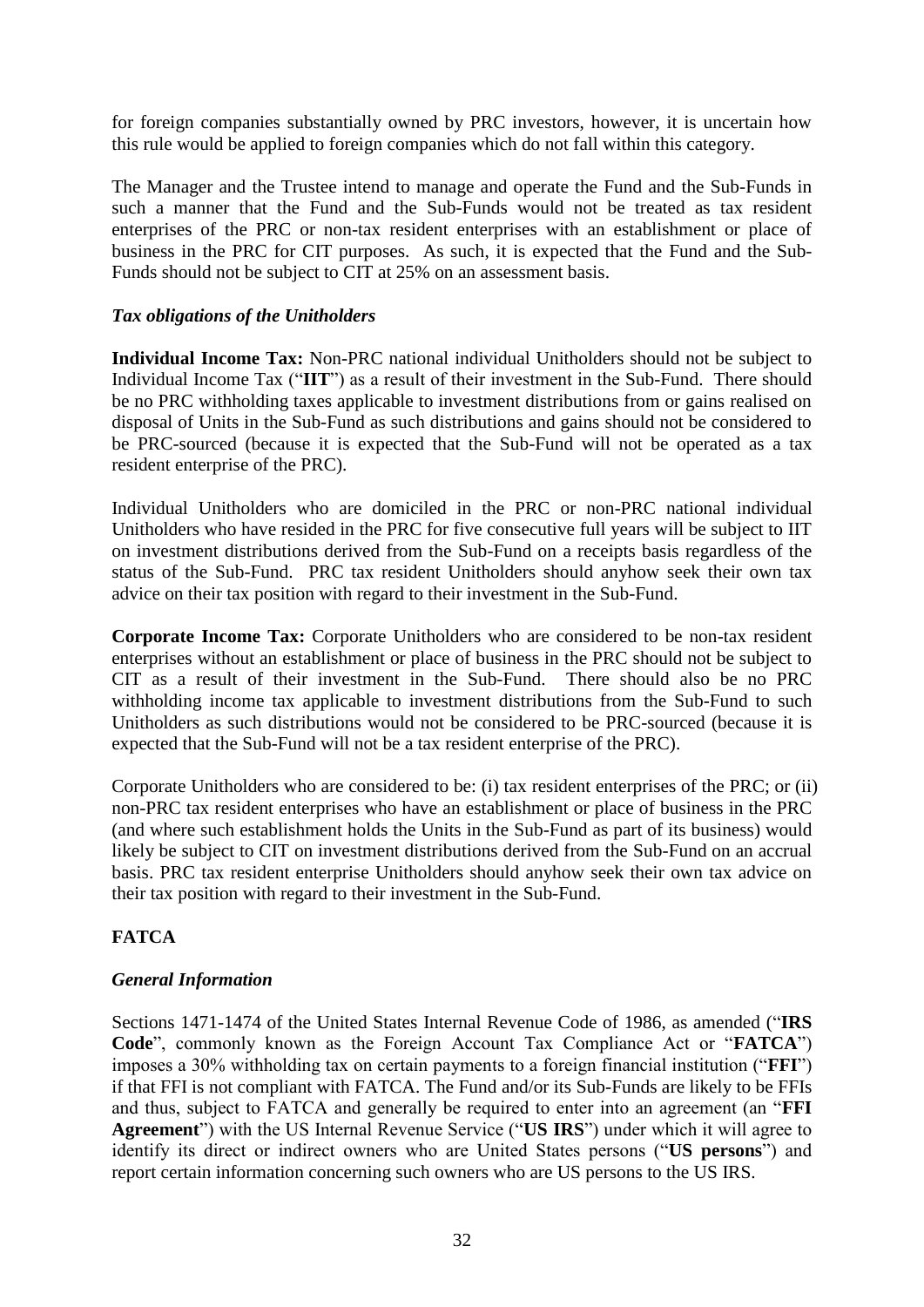Beginning on 1 July 2014, the aforementioned withholding tax applies to "withholdable payments" to FFIs. "Withholdable payments" include interest, dividends and other types of income from US sources (such as dividends paid by a US corporation). Beginning on 1 January 2019, this withholding tax is extended to the payment of gross proceeds such as the proceeds received from the sale or disposal of assets that give rise to US sourced dividend or interest payments. It is expected that certain non-US sourced payments attributable to amounts that would be subject to FATCA withholding (referred to as "foreign passthru payments") may also be subject to FATCA withholding starting no earlier than 1 January 2019, though the definition of "foreign passthru payment" in the US Treasury Regulations is currently pending.

These FATCA withholding taxes may be imposed on payments to the Fund and/or Sub-Fund unless the Fund and/or Sub-Fund becomes FATCA compliant pursuant to (i) the provisions of FATCA and the relevant regulations, notices and announcements issued thereunder; and/or (ii) where the Fund and/or Sub-Fund is subject to an appropriate Intergovernmental Agreement to improve international tax compliance and to implement FATCA ("IGA"). If an IGA is in place between the US and the country where the FFI is domiciled, the FFI will generally be able to apply simpler, less burdensome due diligence and tax information sharing requirements, with generally no FATCA tax withholding if the requirements of that IGA are satisfied.

The Hong Kong government signed an IGA with the US on 13 November 2014 for the implementation of FATCA, adopting a "Model 2" IGA arrangement. Under this "Model 2" IGA arrangement, FFIs in Hong Kong (such as the Sub-Funds) would be required to enter into an FFI Agreement with the US IRS, and register with the US IRS and comply with the terms of an FFI Agreement, as discussed above. Otherwise FFIs will be subject to a 30% withholding tax on relevant US-sourced payments and other "withholdable payments" paid to them. The Hong Kong and the US IGA established a framework of enabling relevant financial institutions in Hong Kong to seek consent for disclosure from US investors, and to report relevant tax information of such investors to the US IRS. This model of IGA will be supplemented by the operation of a tax information exchange agreement. Thus, the application of the withholding rules and the information that may be required to be reported and disclosed are subject to change.

However, it is expected that FFIs in Hong Kong (such as the Sub-Funds) complying with the terms of an FFI Agreement (i) will generally not be subject to the above described 30% withholding tax; and (ii) will generally not be required to withhold tax on payments to "nonconsenting US accounts" (i.e. certain accounts of which the Unitholders do not consent to FATCA reporting and disclosure to the US IRS), but may be required to withhold tax on withholdable payments made to non-compliant FFIs.

## *FATCA Registration Status*

As of the date hereof, the Sub-Fund established as at the date hereof has registered with the IRS as a reporting FFI and has obtained a global intermediary identification number.

#### *Impact on the Sub-Funds and Unitholders*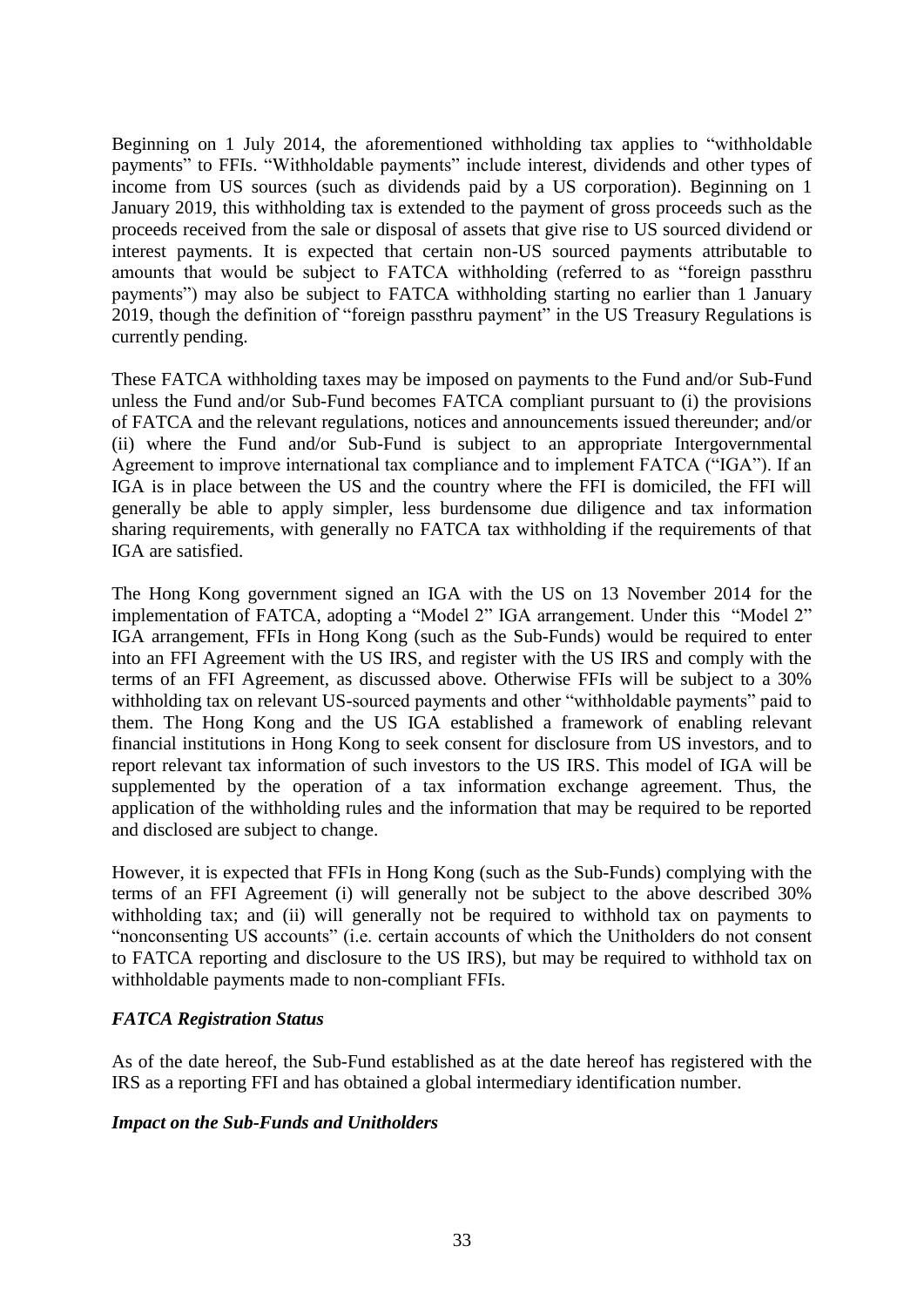Unitholders will be required to furnish appropriate documentation certifying as to their US or non-US tax status, together with such additional tax information as the Manager or its agents may from time to time request

Each Unitholder shall also be required to: (a) inform the Fund, the Sub-Funds, the Manager or its agents as soon as possible of any change in any information provided in relation to its US or non-US tax status (including any circumstances that would result in a change in the taxpayer status of such Unitholder); and (b) subject to the Unitholder's express consent, waive any and all rights of such Unitholder under any relevant law or regulation in any applicable jurisdiction that would prevent the Fund, the Sub-Funds, the Manager or its agents from meeting applicable regulatory and legal requirements.

In the event a Unitholder does not provide the requested information and/or documentation, whether or not that actually leads to compliance failures by the Fund or the relevant Sub-Fund, or a risk of the Fund or the relevant Sub-Fund being subject to withholding tax under FATCA, the Fund, the Sub-Funds, the Manager or its agents may, and acting in good faith and on reasonable grounds as permitted under applicable laws and regulations (i) report the relevant information of such Unitholder to the US IRS (subject to applicable laws or regulations in Hong Kong); (ii) exercise its right to request a transfer of Units to another person or to compulsorily redeem the Units held by such Unitholder; and/or (iii) bring legal action against such Unitholder for losses suffered by the Fund or the relevant Sub-Fund, if such Unitholder is certified with respect to its US tax status or fails to provide any information requested.

Nothing in this section constitutes or purports to constitute tax advice and a Unitholder should not rely on any information set out in this section for the purposes of making any investment decision, tax decision or otherwise. Investors should consult their own tax advisors regarding the FATCA requirements, possible implications and related tax consequences with respect to their own situation. In particular, investors who hold their Units through intermediaries should confirm the FATCA compliance status of those intermediaries to ensure that they do not suffer FATCA withholding tax on their investment returns.

Although the Fund and the Sub-Funds will attempt to satisfy any obligations imposed on it to avoid the imposition of the FATCA withholding tax, no assurance can be given that the Fund and the Sub-Funds will be able to satisfy these obligations. If the Fund or any Sub-Fund becomes subject to a withholding tax as a result of the FATCA regime, the value of the Units held by Unitholders may suffer material losses.

#### **Automatic Exchange of Financial Account Information**

The Inland Revenue (Amendment) (No.3) Ordinance (the "**Ordinance**") came into force on 30 June 2016. This is the legislative framework for the implementation in Hong Kong of the Standard for Automatic Exchange of Financial Account Information ("**AEOI**"). The AEOI requires financial institutions ("**FI**") in Hong Kong to collect information relating to non-Hong Kong tax residents holding accounts with FIs, and exchange such information with the jurisdiction(s) in which that account holder is resident. Generally, tax information will be exchanged only with jurisdictions with which Hong Kong has a Competent Authority Agreement ("**CAA**"); however, the Fund and/or its agents may further collect information relating to residents of other jurisdictions.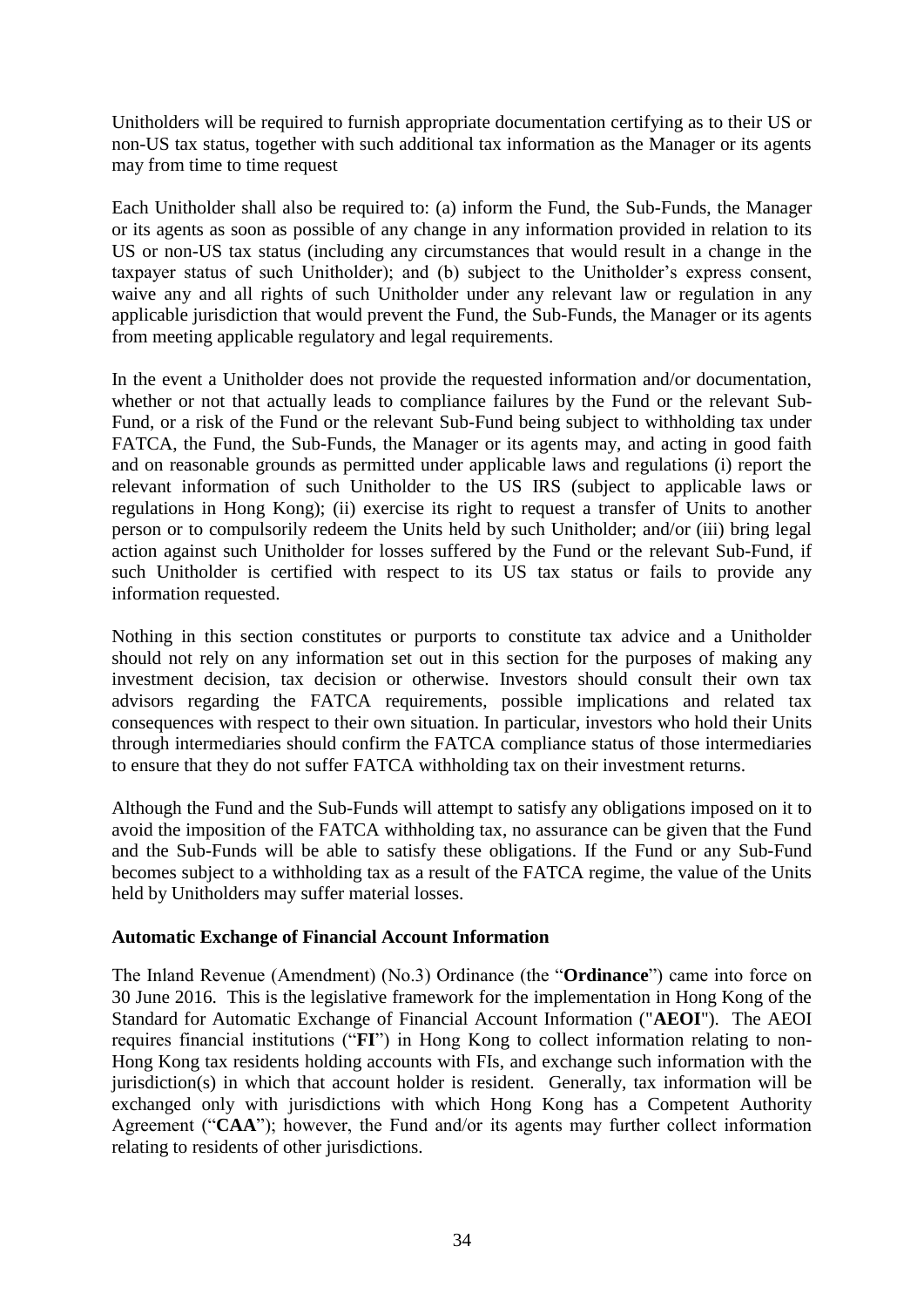The Fund and the Sub-Funds are required to comply with the requirements of AEOI as implemented by Hong Kong, which means that the Fund, each Sub-Fund and/or its agents shall collect and provide to the Hong Kong Inland Revenue Department ("**IRD**") tax information relating to Unitholders and prospective investors.

The AEOI rules as implemented by Hong Kong require the Fund to, amongst other things: (i) register the Fund's status as a "Reporting Financial Institution" with the IRD; (ii) conduct due diligence on its accounts (i.e., Unitholders) to identify whether any such accounts are considered "Reportable Accounts" for AEOI purposes"; and (iii) report to the IRD information on such Reportable Accounts. The IRD is expected on an annual basis to transmit the information reported to it to the government authorities of the relevant jurisdictions with which Hong Kong has signed a CAA. Broadly, AEOI contemplates that Hong Kong FIs should report on: (i) individuals or entities that are tax resident in a jurisdiction with which Hong Kong has signed a CAA; and (ii) certain entities controlled by individuals who are tax resident in such other jurisdiction. Under the Ordinance, details of Unitholders, including but not limited to their name, jurisdiction of birth, address, tax residence, account details, account balance/value, and income or sale or redemption proceeds, may be reported to the IRD and subsequently exchanged with government authorities in the relevant jurisdictions of tax residence.

By investing in the Fund and the Sub-Funds and/or continuing to invest in the Fund and the Sub-Funds, Unitholders acknowledge that they may be required to provide additional information to the Fund, the Sub-Funds, the Manager and/or agents of the Fund and the Sub-Funds in order for the Fund and the Sub-Funds to comply with AEOI. The Unitholder's information (and information on beneficial owners, beneficiaries, direct or indirect shareholders or other persons associated with such Unitholders that are not natural persons), may be communicated by the IRD to authorities in other jurisdictions.

Each Unitholder and prospective investor should consult its own professional advisor(s) on the administrative and substantive implications of AEOI on its current or proposed investment in the Fund and the Sub-Funds.

**The foregoing is a summary of some of the important tax rules and considerations affecting the Unitholders, the Fund, and the Fund's proposed operations and does not purport to be a complete analysis of all relevant tax rules and considerations, nor does it purport to be a comprehensive coverage of all potential tax risks inherent in purchasing or holding Units in the Fund. Prospective investors in the Fund are urged to consult their own tax advisers on the tax consequences to them of acquiring, holding, realising, transferring or redeeming Units in the Fund under the relevant laws of the jurisdictions to which they are subject, including any exchange control requirements. These consequences, including the availability of, and the value of, tax relief to Unitholders will vary with the law and practice of the Unitholders' country of citizenship, residence, domicile or incorporation and their personal circumstances.**

## **REPORTS AND ACCOUNTS**

<span id="page-39-0"></span>The Fund's and each Sub-Fund's financial year end is on the Accounting Date in each year. The annual audited accounts of the Fund should also cover the following: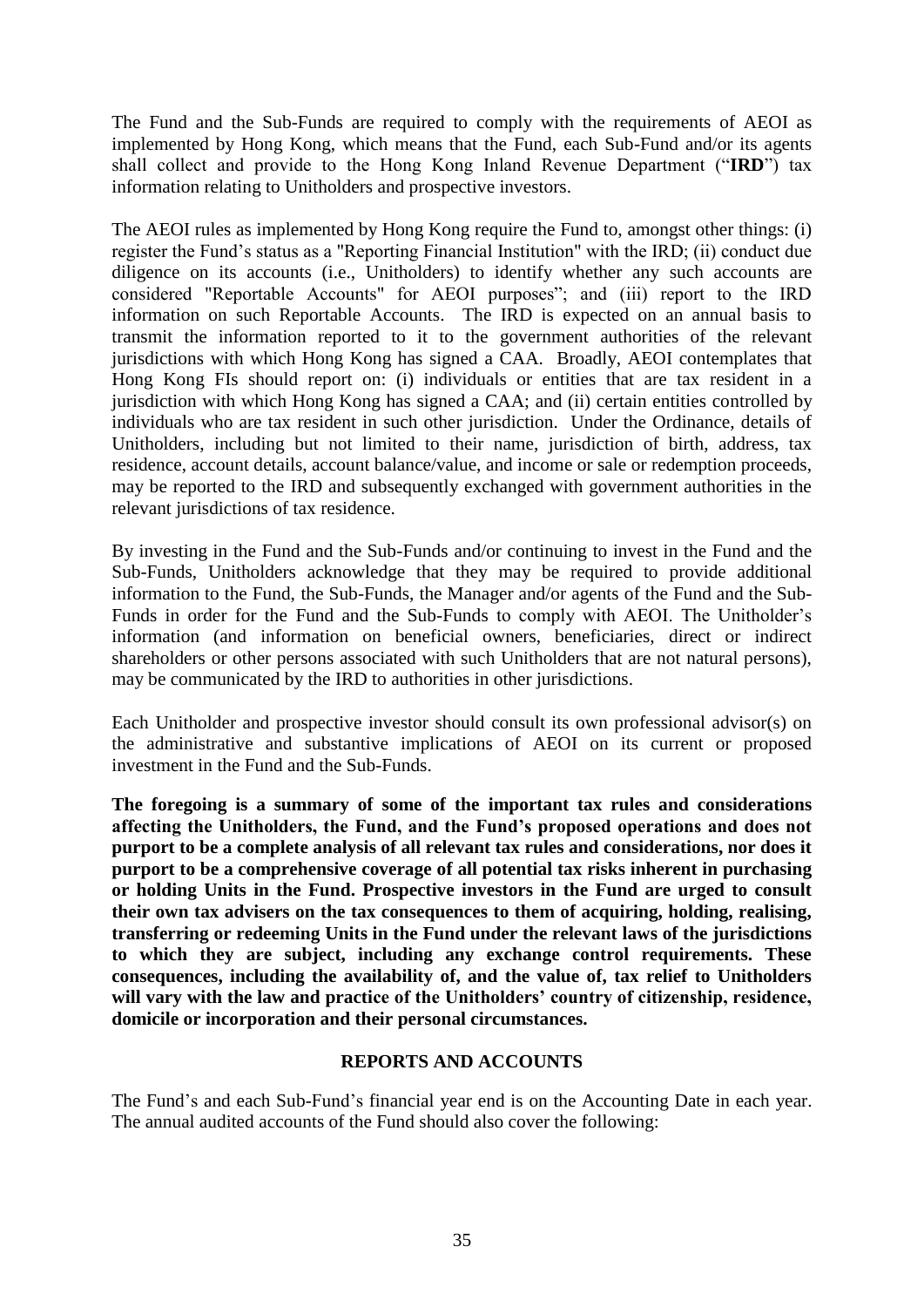- (i) the auditor's opinion as to whether the accounts prepared for the relevant Accounting Period have been properly prepared in accordance with the relevant provisions of the Trust Deed and the Code;
- (ii) the auditor's opinion as to whether a true and fair view is given of the disposition of the Fund and of the transactions of the Fund as at the end of the relevant Accounting Period;
- (iii) the fact that, in the auditor's opinion, proper books and records have not been kept by the Fund and/or the accounts prepared are not in agreement with the Fund's books and records (if applicable);
- (iv) the fact that the auditor has failed to obtain all the information and explanations which, to the best of the auditor's knowledge and belief, are necessary for the purposes of the audit (if applicable); and
- (v) a description of the amount reserved on account of taxes (which may be payable by a Sub-Fund to any tax authorities (including, for the avoidance of doubt, the PRC tax authorities) in respect of a Sub-Fund's investments) from assets of the relevant Sub-Fund.

English audited accounts will be available to Unitholders as soon as possible, and in any event within four months, after the end of the financial year.

Unaudited semi-annual reports will also be available to Unitholders within two months after 30 June in each year. Such reports contain a statement of the Net Asset Value of the Sub-Fund and of the investments comprising its portfolio.

As an alternative to the distribution of printed audited accounts and unaudited semi-annual reports, the Manager will notify Unitholders where the audited accounts and unaudited semiannual reports (in English only) can be obtained (in printed and electronic forms) within the aforesaid time frame. Once issued, the English audited accounts and unaudited semi-annual reports will be available for inspection at the Manager's office free of charge during normal working hours.

To the extent the Fund's valuation policy deviates from IFRS, the Manager may make necessary adjustments in the accounts of the Fund for the accounts to be in compliance with IFRS and will include in the Fund's annual accounts a reconciliation note to reconcile values arrived at by applying the Fund's valuation rules.

## **PUBLICATION OF PRICES**

<span id="page-40-1"></span><span id="page-40-0"></span>The Net Asset Value per Unit of the Sub-Fund will be published on each Dealing Day on the website http://www.tpahk.cntaiping.com. This website has not been reviewed by the SFC. The prices will be expressed exclusive of any subscription fee or redemption fee which may be payable on subscription or redemption.

## **VOTING RIGHTS**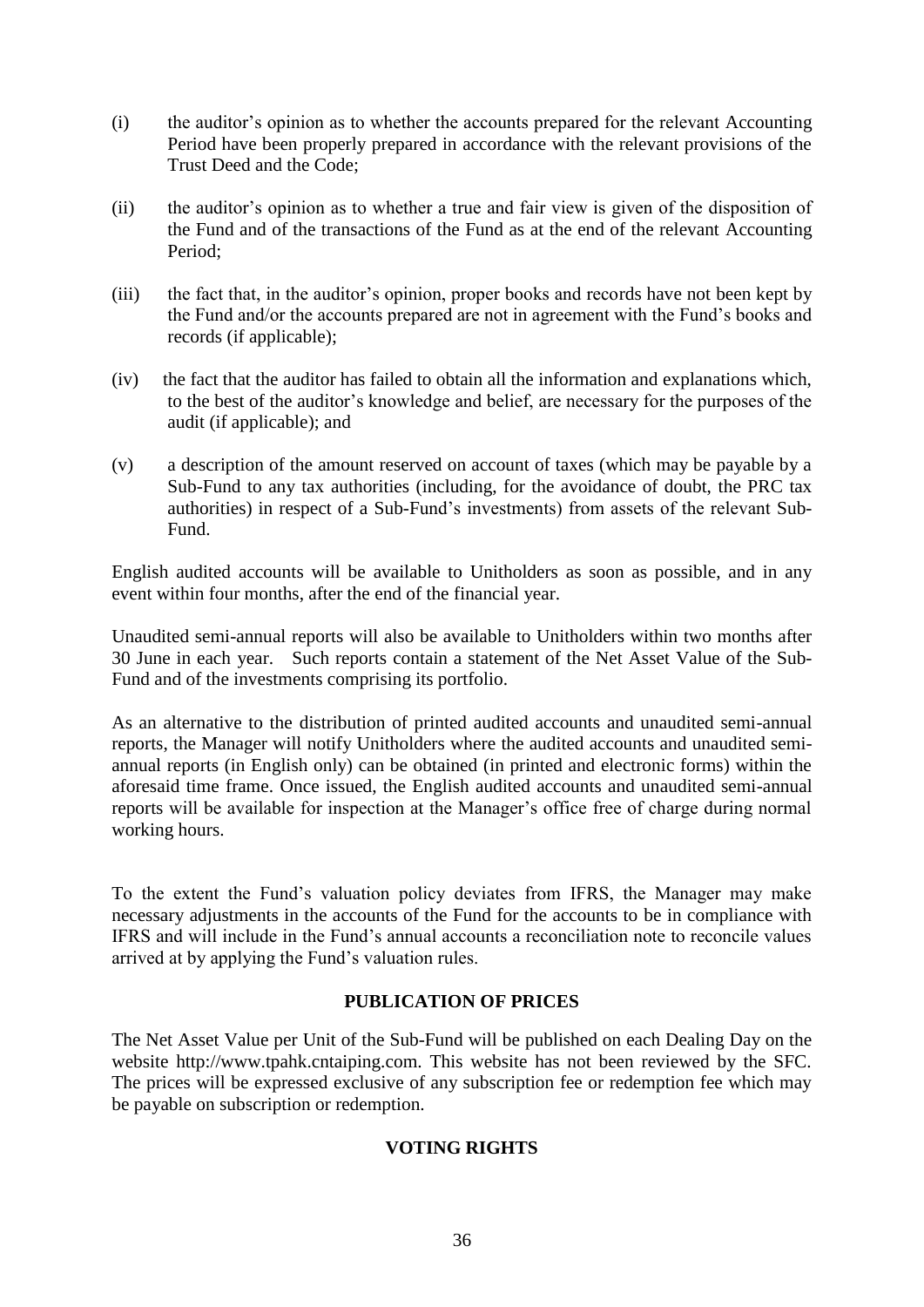Either the Manager or the Trustee may convene meetings of Unitholders. In addition, Unitholders of 10% or more in value of the Units in issue may require a meeting to be convened. Unitholders will be given not less than 21 days' notice of any meeting. If a situation gives rise to potential conflicts of interest between different classes of Unitholders, class meetings will be held in accordance with the provisions of the Trust Deed.

The quorum for all meetings is Unitholders present in person or by proxy representing 10% of the Units for the time being in issue except for the purpose of passing an Extraordinary Resolution. At any meeting an Ordinary Resolution or an Extraordinary Resolution put to the vote of the meeting shall be decided on a show of hands unless a poll is (before or on the declaration of the result of the show of hands) demanded by the chairman or by one or more Unitholders present in person or by proxy. Unless a poll is demanded, a declaration by the chairman that the resolution has been carried or carried unanimously or by a particular majority or lost shall be conclusive evidence of the fact without proof of the number or proportion of the votes recorded in favour of or against such resolution.

The quorum for passing an Extraordinary Resolution is Unitholders present in person or by proxy representing 25% or more of the Units in issue. If a quorum is not present within half an hour from the appointed meeting time, the meeting will be adjourned for not less than 15 days. In the case of an adjourned meeting of which separate notice will be given, such Unitholders as are present in person or by proxy will form a quorum. Every individual Unitholder present in person, by proxy or by representative has one vote for every Unit of which he is the holder. In the case of joint Unitholders the senior of those who tenders a vote (in person or by proxy) will be accepted and seniority is determined by the order in which the names appear on the register of Unitholders.

An Extraordinary General Meeting should be called for the following purposes:

- (i) to modify, alter or add to the Trust Deed;
- (ii) to terminate the Fund in accordance with the Trust Deed;
- (iii) to increase the maximum fees paid to the Manager and/or the Trustee; or
- (iv) to impose other types of fees.

The Trustee, the Manager and their connected persons are prohibited from voting their beneficially owned Units at, or counted in the quorum for, a meeting at which they have a material interest in the business to be contracted by the Fund and/or the Sub-Fund.

## **TRANSFER OF UNITS**

<span id="page-41-1"></span><span id="page-41-0"></span>Subject as provided below, Units may be transferred by an instrument in writing in common form signed by (or, in the case of a body corporate, signed on behalf of or sealed by) the transferor and the transferee. The duly stamped, with adequate stamp duty affixed, instrument of transfer, any necessary declarations, other documents that may be required by the Manager, the Trustee or the Registrar or in consequence of any legislation (including any anti-money laundering legislation) shall be left with the Registrar for registration. The transferor will be deemed to remain the holder of the Units transferred until the name of the transferee is entered in the register of Unitholders in respect of such Units.

## **TRUST DEED**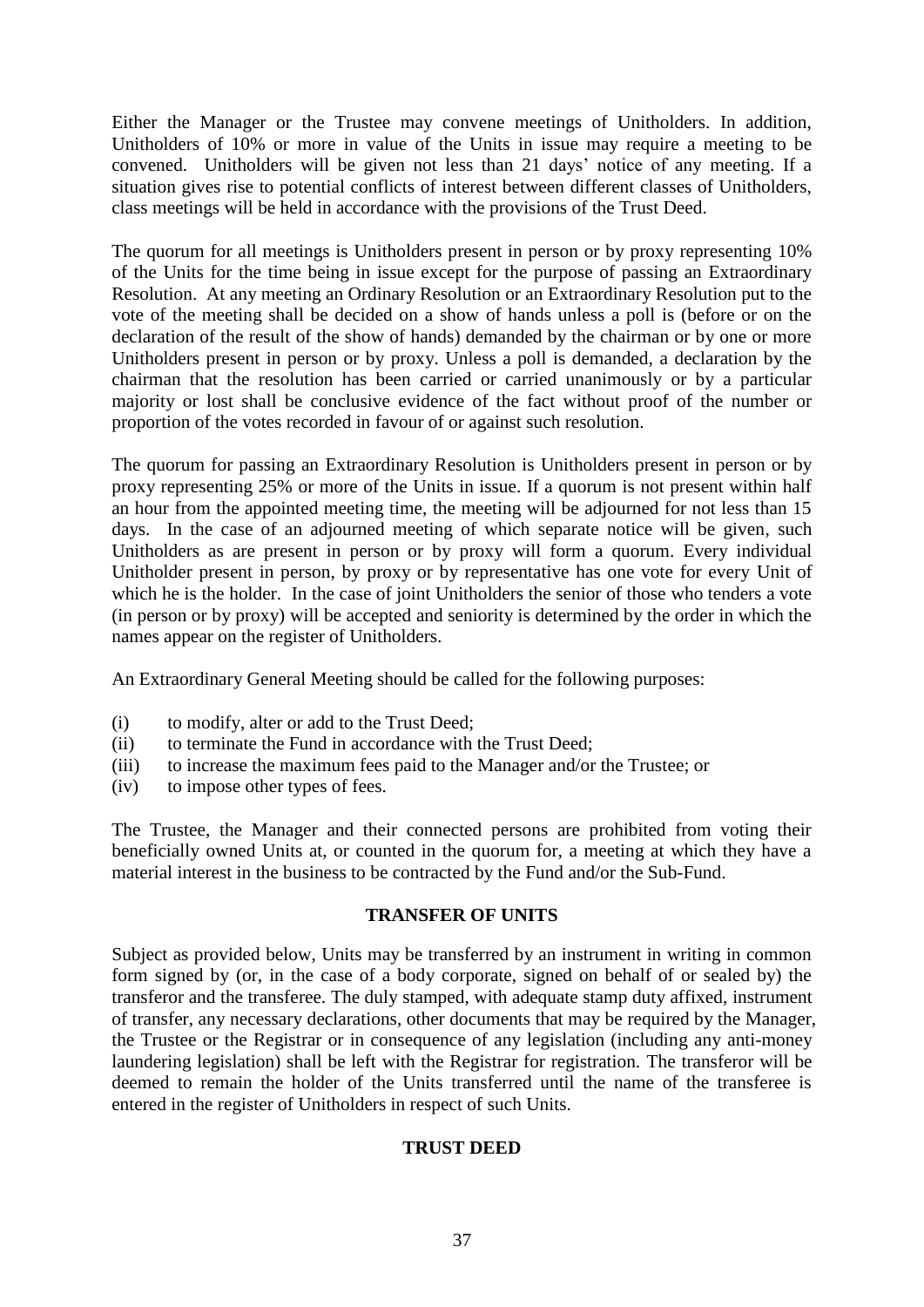The Fund was established by a Trust Deed dated 17 March 2009 made between Hai Tong Asset Management (HK) Limited as the manager and HSBC Trustee (Cayman) Limited as the trustee and as amended from time to time. With effect from 15 December 2014, Hai Tong Asset Management (HK) Limited retired from its role as manager and has been replaced by Taiping Assets Management (HK) Company Limited as the Manager. With effect from 30 April 2016, HSBC Trustee (Cayman) Limited retired from its role as trustee and has been replaced by HSBC Institutional Trust Services (Asia) Limited as the trustee. With effect from 1 January 2017, the Trustee was appointed as trustee in place of HSBC Institutional Trust Services (Asia) Limited.

The Trust Deed contains provisions for:

- the indemnification of the Manager and the Trustee in certain circumstances in the absence of any fraud, bad faith, negligence, default or breach of duty or trust on the part of the Manager or the Trustee (as the case may be);
- the exculpation of liability of the Manager and the Trustee in certain circumstances, and generally for anything done in good faith under the provisions of the Trust Deed in the absence of fraud, bad faith, willful default or negligence on the part of the Manager or the Trustee (as the case may be); and
- the circumstances as to when the removal and retirement of the Trustee and Manager may be effected.

Although the Trust Deed contains provisions for the indemnification of the Manager and the Trustee in certain circumstances, nothing in the Trust Deed may provide that the Trustee, the Manager and the directors of the Trustee and the Manager can be exempted from any liability to Unitholders imposed under the laws of Hong Kong for breaches of trust through fraud or negligence, nor may they be indemnified against such liability by Unitholders or at Unitholders' expense.

Unitholders and applicants are advised to consult the terms of the Trust Deed. If there is a conflict between any of the provisions of this Explanatory Memorandum and the Trust Deed, the provisions of the Trust Deed will prevail.

Copies of the current Trust Deed may be obtained from the Manager at a cost of HK\$300 each and may be inspected during normal working hours at the offices of the Manager free of charge.

## <span id="page-42-0"></span>**REMOVAL AND RETIREMENT OF THE TRUSTEE AND THE MANAGER**

## **The Trustee**

Subject to the prior approval of the SFC:

1. The Trustee may retire voluntarily if a new trustee has been appointed by the Manager and adequate arrangements have been made for the new trustee to assume the responsibility for administration of the Fund and for the Trustee's interest in the Fund (if any) to be transferred to the new trustee; and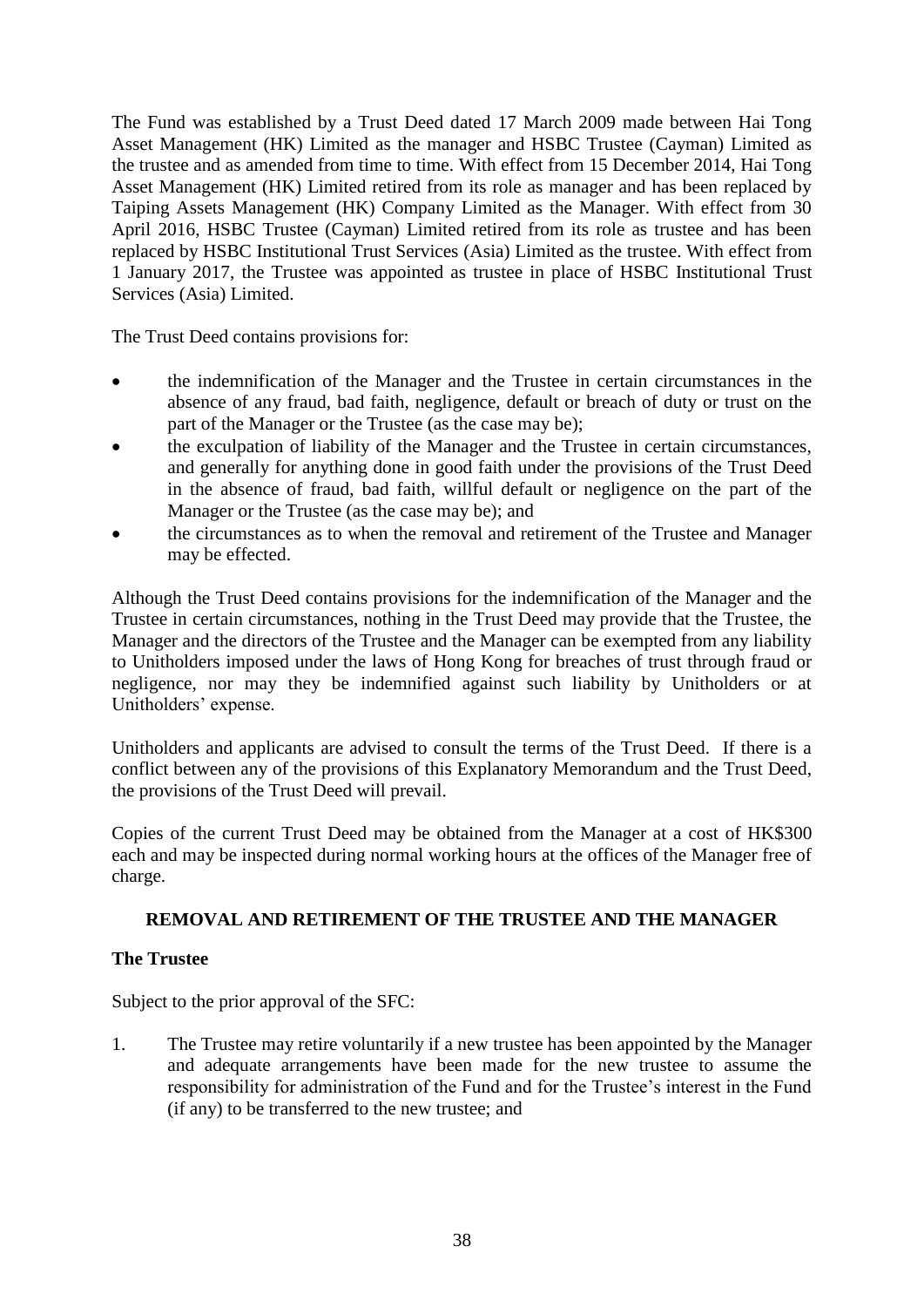2. The Manager may remove the Trustee by giving not less than 3 months' prior notice in writing to the Trustee and appoint any other qualified company to act as the trustee of the Fund.

# **The Manager**

Subject to the prior approval of the SFC, the Manager may, by written notice, be subject to removal by the Trustee if:

- 1. the Manager commences liquidation or has gone into receivership; or
- 2. the Trustee gives not less than 6 months' prior written notice to the Manager stating that for good and sufficient reason a change of the Manager is in the interest of the Unitholders; or
- 3. the Unitholders representing at least 50% in value of the Units outstanding (excluding those held or deemed to be held by the Manager) deliver to the Trustee a written request to dismiss the Manager and the Trustee provides not less than 6 months' prior written notice to the Manager.

If the SFC withdraws the authorisation of the Manager to act as investment manager of the Fund, the Manager's appointment under the Fund will terminate as at the date on which the SFC's withdrawal becomes effective.

Apart from the above, if the Manager considers that it is in the best interests of investors, it may also retire voluntarily in favour of some other qualified company approved by the Trustee and the SFC.

## **MODIFICATION OF TRUST DEED**

<span id="page-43-0"></span>Subject to the prior approval of the SFC, the Trustee and the Manager may agree to modify the Trust Deed by supplemental deed provided that in the opinion of the Trustee such modification:

- (i) is not materially prejudicial to the interests of Unitholders, does not operate to release to any material extent, the Trustee, the Manager or any other person from any responsibility to the Unitholders and (with the exception of the costs of preparing and executing the relevant supplemental deed) does not increase the costs and charges payable out of the assets of the Fund; or
- (ii) is necessary or desirable in order to comply with any fiscal, statutory or official requirement; or
- (iii) is made to correct a manifest error.

Unitholders must approve by Extraordinary Resolution all other modifications to the Trust Deed.

For the avoidance of doubt, and notwithstanding the above, the approval of an Extraordinary Resolution is not required when a new Sub-Fund is established by the Trustee and the Manager.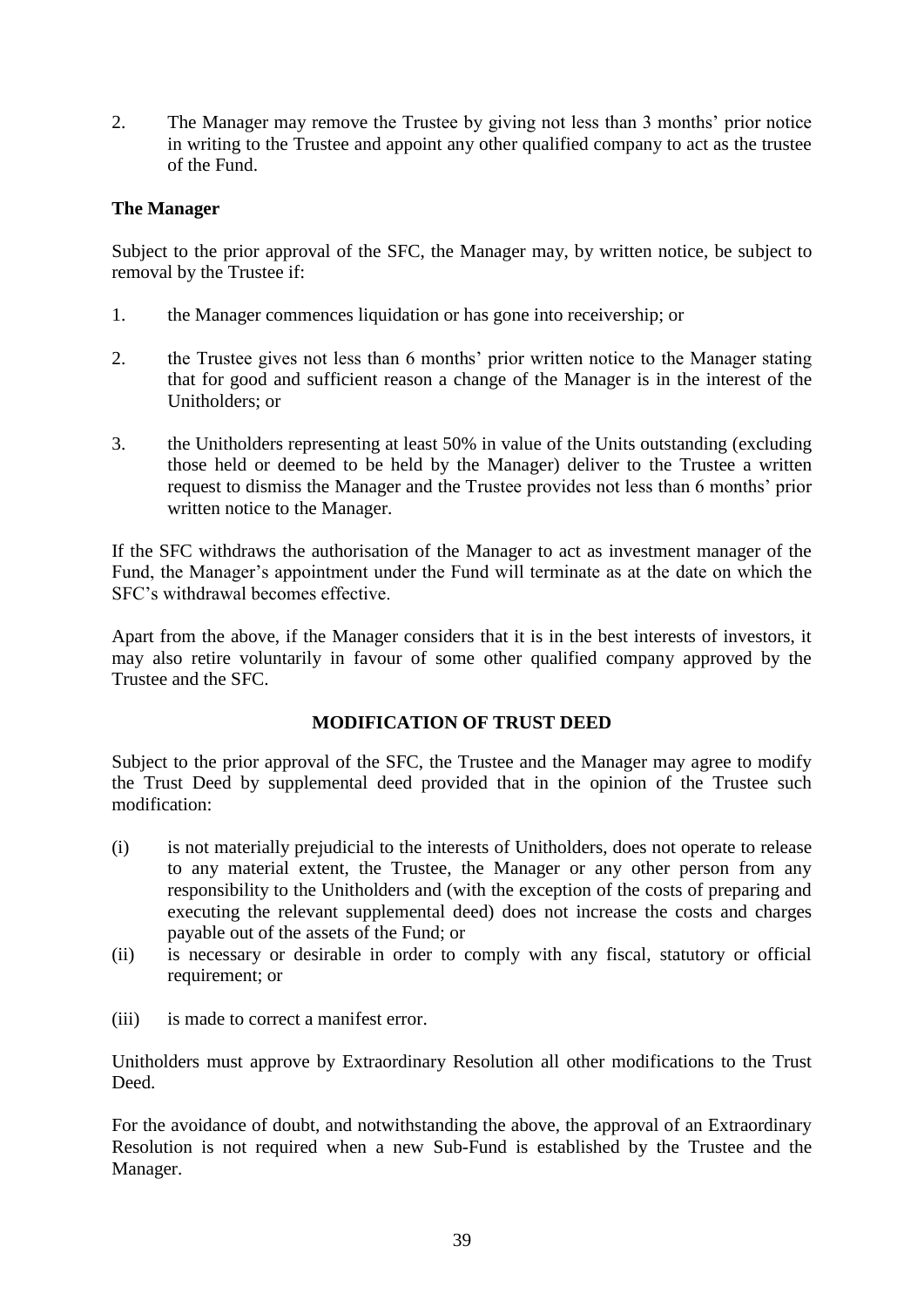#### **TERMINATION OF THE FUND OR ANY SUB-FUND**

<span id="page-44-0"></span>The Fund will continue for a period of 80 years from the date of the Trust Deed or until it is terminated in one of the ways set out below.

The Trustee may terminate the Fund by notice in writing to the Manager in the following events, namely if:

- (a) within 30 days of the Manager leaving office and no new manager is appointed; or
- (b) if in the opinion of the Trustee, the Manager is incapable of performing or fails to perform its duties satisfactorily; or
- (c) if the Manager goes into liquidation (except a voluntary liquidation for the purposes of reconstruction or amalgamation when so approved in writing by the Trustee) or if a receiver is appointed over any of the assets of the Manager and not discharged within 60 days; or
- (d) if the Trustee desires to retire and the Manager fails to find a new trustee qualified to act as trustee in the place of the retiring Trustee within 3 months from the date of retirement of the Trustee; or
- (e) if it becomes illegal or, in the opinion of the Trustee, impracticable or inadvisable to continue the Fund.

The Trustee may also terminate the Fund if any law is passed that makes it illegal, or in the opinion of the Trustee, impracticable or inadvisable to continue the Fund.

The Manager may terminate the Fund or any Sub-Fund:

- (a) if, in relation to the Fund, the Net Asset Value of the Fund is less than HK\$39,000,000 or the equivalent in US dollars or other currencies over 12 consecutive calendar months, and Unitholders of the Fund pass an Extraordinary Resolution approving the termination of the Fund in such circumstances; or
- (b) if, in relation to any Sub-Fund, the average Net Asset Value of the Units outstanding in respect of such Sub-Fund is less than HK\$39,000,000 or the equivalent in US dollars or other currencies over 12 consecutive calendar months; or
- (c) if any law is passed that makes it illegal or, in the opinion of the Manager, impracticable or inadvisable, in consultation with the SFC to continue the Fund or such Sub-Fund; or
- (d) if the Fund and/or any Sub-Fund (as the case may be) ceases to be authorised or otherwise officially approved by the SFC.

Not less than three months' notice of any termination will be given to the Trustee and the Unitholders. Such notice will be submitted to the SFC for prior approval and will contain the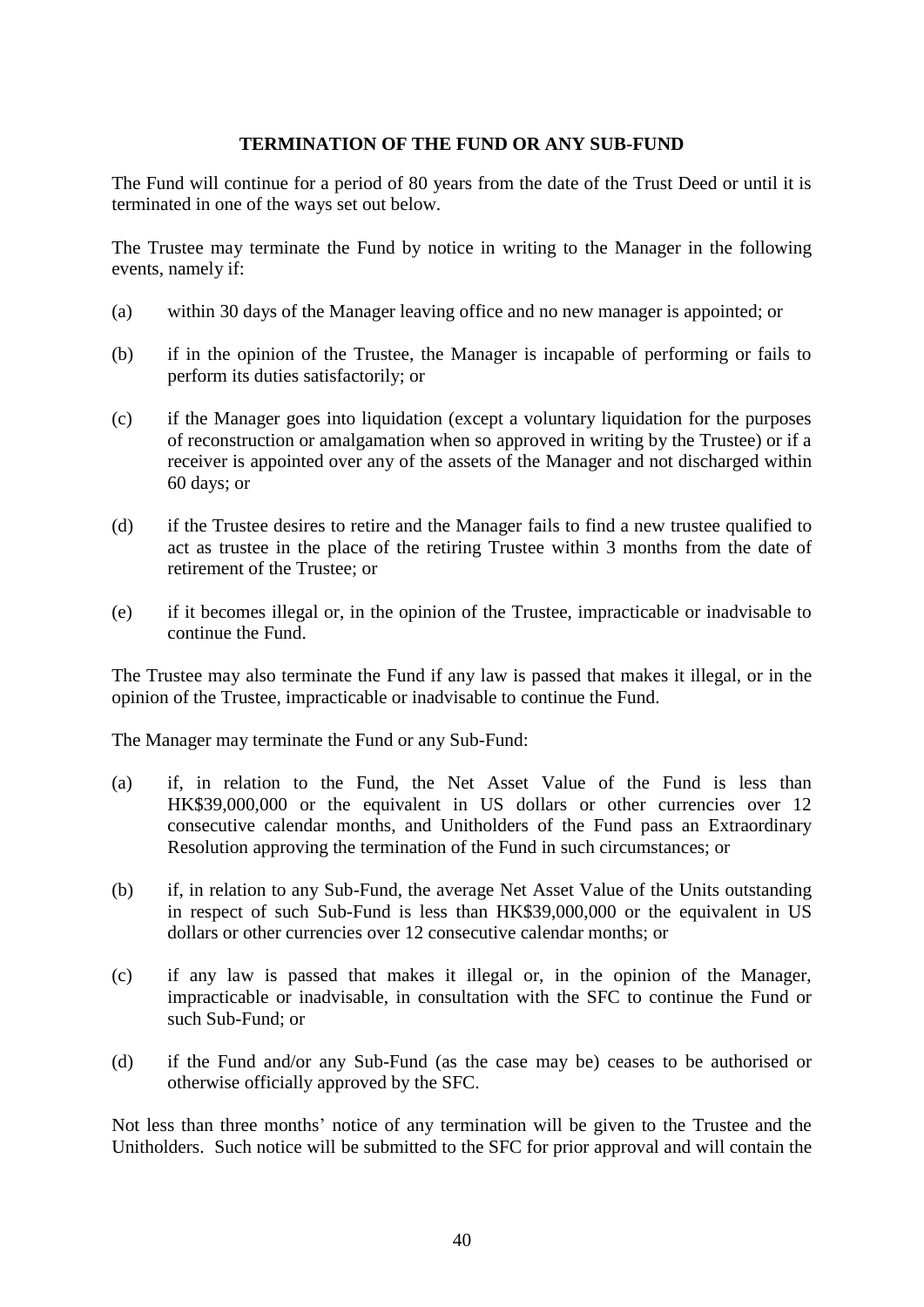reasons for the termination, alternatives available to Unitholders and the expected costs involved.

Further, at any time the Unitholders of any Sub-Fund may authorise termination of such Sub-Fund by Extraordinary Resolution.

Upon termination of a Sub-Fund, the Manager shall redeem all the assets then comprised in the Sub-Fund or such part of the Sub-Fund as the Manager thinks fit. The Trustee shall from time to time, in relation to such Sub-Fund, distribute to the Unitholders of the Sub-Fund in proportion to their respective holdings of such Units, all net cash proceeds derived from the redemption of Units in the Sub-Fund in an orderly manner, in accordance with the provisions set out in the Trust Deed.

### <span id="page-45-0"></span>**CERTIFICATION FOR COMPLIANCE WITH FATCA OR OTHER APPLICABLE LAWS**

Each investor (i) shall be required to, upon demand by the Trustee or the Manager, provide any form, certification or other information reasonably requested by and acceptable to the Trustee or the Manager that is necessary for the Fund or a Sub-Fund (A) to prevent withholding (including, without limitation, any withholding taxes required under FATCA) or qualify for a reduced rate of withholding or backup withholding in any jurisdiction from or through which the Fund or the relevant Sub-Fund receives payments and/or (B) to satisfy reporting or other obligations under the IRS Code and the United States Treasury Regulations promulgated under the IRS Code, or to satisfy any obligations relating to any applicable law, regulation or any agreement with any tax or fiscal authority in any jurisdiction (ii) will update or replace such form, certification or other information in accordance with its terms or subsequent amendments or when such form, certificate or other information is no longer accurate, and (iii) will otherwise comply with any reporting obligations imposed by the United States, Hong Kong or any other jurisdiction (including under AEOI), including reporting obligations that may be imposed by future legislation.

For the purposes herein, "**AEOI**" means:

- (a) FATCA;
- (b) the OECD Standard for Automatic Exchange of Financial Account Information in Tax Matters – the Common Reporting Standard (the "**CRS**") and any associated guidance;
- (c) any intergovernmental agreement, treaty, regulation, guidance, standard or other agreement between the Hong Kong government (or any government body in Hong Kong) and any other jurisdiction (including any government bodies in such jurisdiction), entered into in order to comply with, facilitate, supplement or implement the legislation, regulations, guidance or standards described in sub-clauses (a) and (b) above; and
- <span id="page-45-1"></span>(d) any legislation, regulations or guidance in Hong Kong that give effect to the matters outlined in the preceding sub-clauses (a) to (c) above.

## **DOCUMENTS AVAILABLE FOR INSPECTION**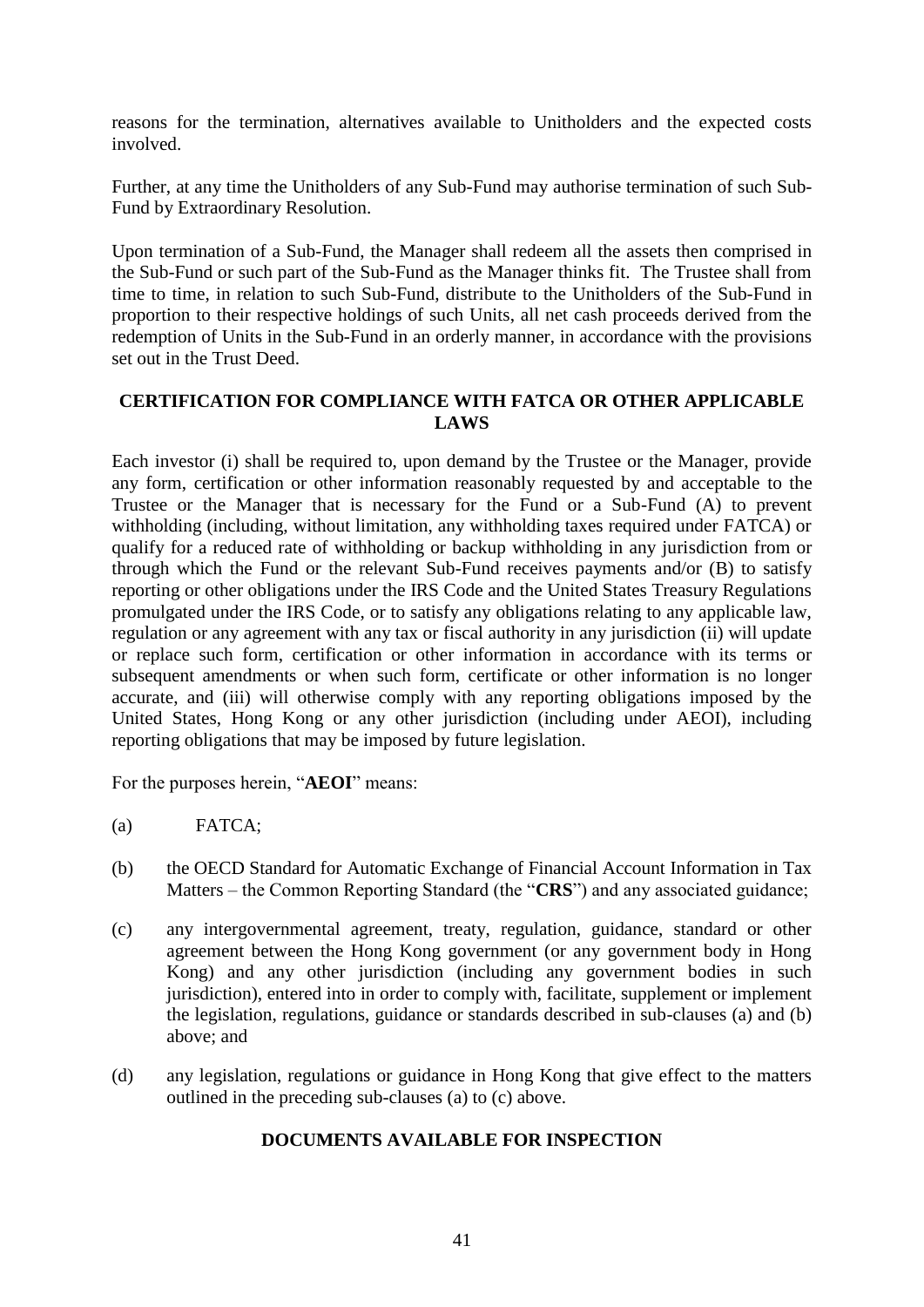Copies of the Trust Deed and the latest annual and semi-annual reports (if any) are available for inspection free of charge at any time during normal business hours on any day (excluding Saturdays, Sundays and public holidays) at the offices of the Manager at 11/F, China Taiping Tower Phase II, 8 Sunning Road, Causeway Bay, Hong Kong. Copies of the Trust Deed can be purchased from the Manager on payment of a reasonable fee.

### **ANTI-MONEY LAUNDERING REGULATIONS**

<span id="page-46-0"></span>As part of the Trustee and the Manager's responsibility for the prevention of money laundering, the Trustee and/or the Manager (including its affiliates, subsidiaries or associates) require a detailed verification of an investor's identity and the source of payment of application monies. Depending on the circumstances of each application, a detailed verification might not be required where:

- (a) the applicant makes the payment from an account held in the applicant's name at recognised financial institution; or
- (b) the application is made through a recognised intermediary.

These exceptions will only apply if the financial institution or intermediary referred to above is within a country recognised as having sufficient anti-money laundering regulations. The Trustee and the Manager nevertheless reserve the right to request such information as is necessary to verify the identity of an applicant and the source of payment. In the event of delay or failure by the applicant to produce any information required for verification purposes, the Manager or the Trustee may refuse to accept the application and the subscription monies relating thereto and refuse to pay any redemption proceeds if an applicant for Units delays in producing or fails to produce any information required for the purposes of verification of identity or source of fund.

## **CONFLICTS OF INTEREST**

<span id="page-46-1"></span>The Manager and the Trustee may from time to time act as trustee, administrator, registrar, manager, custodian, investment manager or investment adviser, representative or otherwise as may be required from time to time in relation to, or be otherwise involved in or with, other funds and clients that have similar investment objectives to those of any Sub-Fund. It is, therefore, possible that any of them may, in the course of business, have potential conflicts of interest with the Fund. Each will, at all times, have regard in such event to its obligations to the Fund and will endeavour to ensure that such conflicts are resolved fairly. In any event, the Manager will ensure that all investment opportunities will be fairly allocated.

## **PERSONAL DATA**

<span id="page-46-2"></span>Personal data provided by the Unitholder on the application form, and details of transactions or dealings between Unitholder and the Fund will be used, stored, disclosed and transferred (in and outside Hong Kong) to such persons as the Fund considers necessary for any purpose in connection with the services the Fund may provide to a Unitholder and/or in connection with verifying the identity of the Unitholder.

A Unitholder has the right to request access to and correction of any personal data.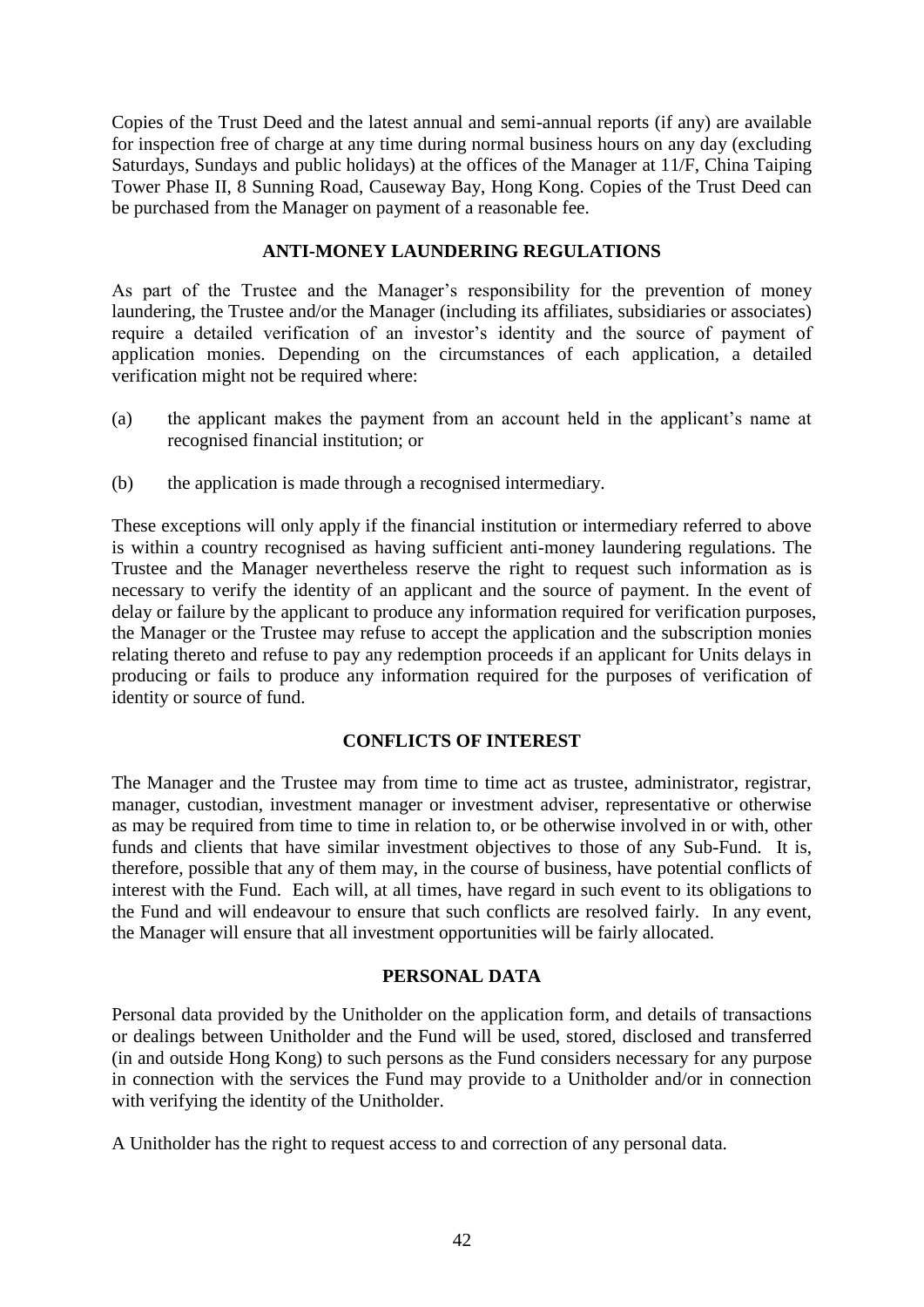#### **APPENDIX A**

#### <span id="page-47-0"></span>**TAIPING GREATER CHINA NEW MOMENTUM EQUITY FUND**

### **DEFINITIONS**

Save as provided below, the defined terms used in the Explanatory Memorandum have the same meaning in this Appendix A. In addition, the following expressions shall have the following meanings in this Appendix A:

| "Base Currency"    | Hong Kong Dollar or HK\$                                                                                                      |  |
|--------------------|-------------------------------------------------------------------------------------------------------------------------------|--|
| "Dealing Day"      | each Business Day                                                                                                             |  |
| "Dealing Deadline" | 4:00 p.m. (Hong Kong time) on the relevant Dealing<br>Day                                                                     |  |
| "Greater China"    | includes the PRC, the Special Administrative Region of<br>Hong Kong, the Special Administrative Region of<br>Macau and Taiwan |  |
| "Issue Price"      | HK\$100 per Unit net of subscription fee                                                                                      |  |
| "Sub-Fund"         | Taiping Greater China New Momentum Equity Fund                                                                                |  |
| "Valuation Day"    | each Dealing Day                                                                                                              |  |

## **INTRODUCTION**

This Appendix contained in this Explanatory Memorandum relates solely to Taiping Greater China New Momentum Equity Fund.

## **INVESTMENT OBJECTIVE AND STRATEGY**

#### **Investment Objective**

Taiping Greater China New Momentum Equity Fund is an equity fund which seeks to provide investors with medium to long term capital appreciation over time.

#### **Investment Strategy**

The Manager intends to make investments (at least 70% of the Sub-Fund's non-cash assets) through a portfolio consisting of listed securities (which may include (but are not limited to) A Shares, B Shares, shares listed on the Hong Kong Stock Exchange ("**SEHK**") (including H Shares, Red Chips and other Hong Kong shares quoted in Hong Kong Dollar), and Other China Related Stocks\*\*) of companies that derive or are expected to derive a significant portion of their revenues from goods produced or sold, investments made or services performed in Greater China (which includes the PRC, the Special Administrative Regions of Hong Kong and Macau), in particular the listed securities of companies in Hong Kong that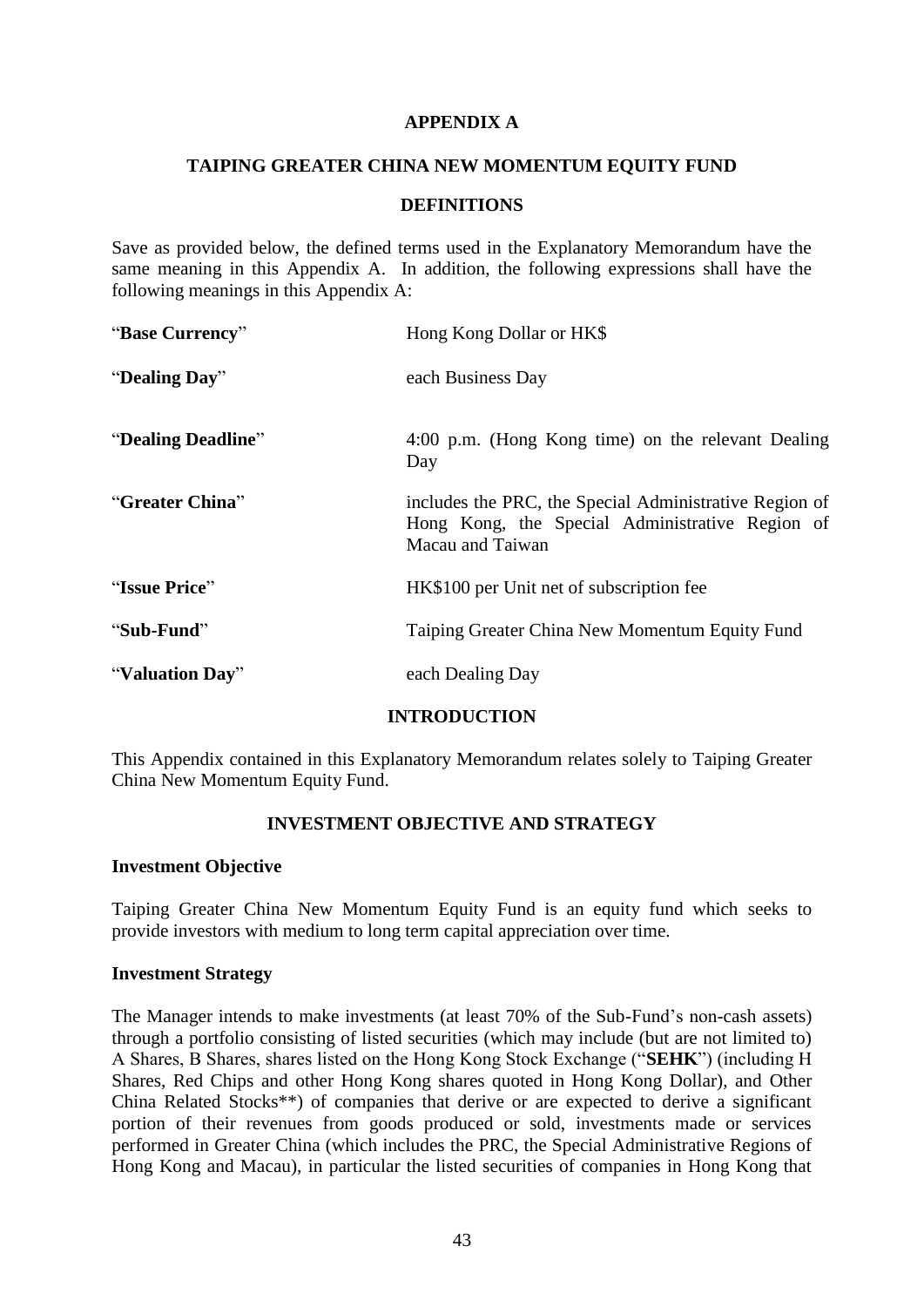are expected to achieve stable and high dividend returns. The Manager believes that the value of these companies should increase through their participation in the economic growth of the Greater China region. The Sub-Fund may invest up to 20% of its non-cash assets in A Shares via the Shanghai-Hong Kong Stock Connect ("**Stock Connect**").

The Sub-Fund may also invest less than 30% of its non-cash assets in listed equity securities of companies which may have no connection with the Greater China region. Such equity securities are listed on exchanges worldwide including but not limited to the United States.

The Sub-Fund will be managed based on a value-oriented investment strategy, which means that the Manager will invest in assets which are considered to be undervalued, compared to their intrinsic value. The Sub-Fund will have no particular focus on market capitalisation, industry or sector.

The Sub-Fund may also invest in financial derivative instruments for hedging purposes only but not for investment purposes, subject to the investment restrictions set out in this Explanatory Memorandum.

The Manager currently does not intend to enter into any securities lending or repurchase reverse repurchase transactions or other similar over-the-counter transactions in respect of the Sub-Fund.

## *Investment Portfolio*

The investment portfolio of the Sub-Fund may include listed equity securities of companies described above. In addition, the Sub-Fund may invest in these companies through Global Depository Receipts ("**GDRs**"), American Depository Receipts ("**ADRs**"), Chinese Depository Receipts, equity linked notes, or indirectly through other derivative instruments or may invest in derivative instruments for hedging purposes only, subject to the investment restrictions set out in this Explanatory Memorandum.

| <b>Securities market</b>                                           | <b>Nature</b>                                                                                                   | Fund's<br>percentage<br>allocation* |
|--------------------------------------------------------------------|-----------------------------------------------------------------------------------------------------------------|-------------------------------------|
| A Shares (via the<br><b>Stock Connect)</b>                         | quoted in Renminbi ("RMB")<br>٠<br>listed on the Shanghai Securities<br>$\bullet$                               | $0\% - 20\%$                        |
| <b>B</b> Shares                                                    | Exchange ("SSE")<br>quoted in United States Dollars and                                                         | 0%-20%                              |
|                                                                    | <b>Hong Kong Dollars</b>                                                                                        |                                     |
|                                                                    | listed on the SSE and Shenzhen<br><b>Stock Exchange</b>                                                         |                                     |
| H Shares $&$<br>Red Chips                                          | quoted in Hong Kong Dollars<br>listed on the SEHK                                                               | 0%-90%                              |
| <b>Hong Kong Shares</b><br>(excluding H)<br>Shares & Red<br>Chips) | quoted in Hong Kong Dollars<br>$\bullet$<br>listed on the SEHK                                                  | $0\% - 50\%$                        |
| Other China<br>Related Stocks <sup>**</sup>                        | quoted in Hong Kong Dollars<br>listed on exchanges other than on<br>$\bullet$<br>the SSE and the Shenzhen Stock | $0\% - 50\%$                        |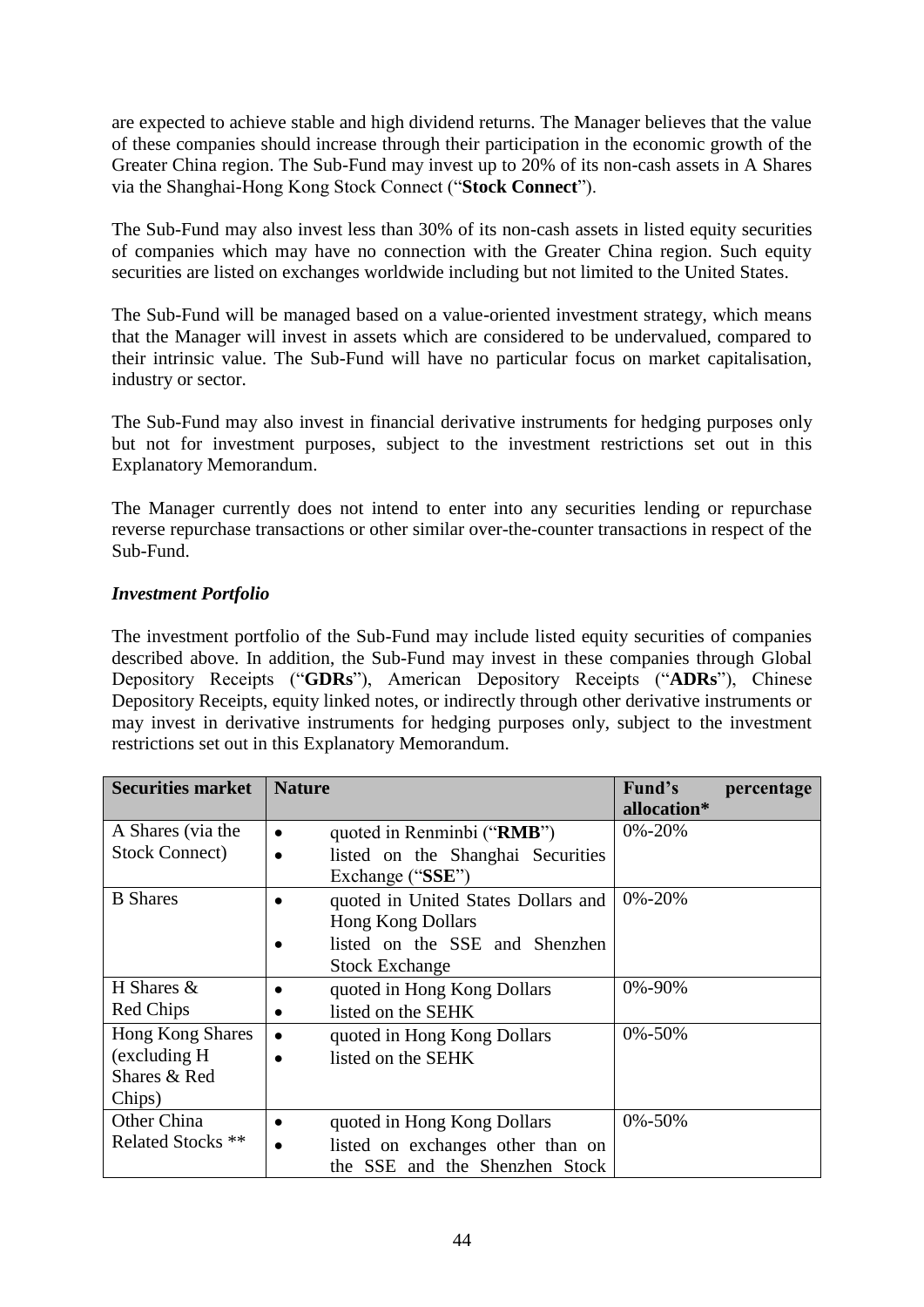|                   |   | Exchange                       |                       |
|-------------------|---|--------------------------------|-----------------------|
| Listed equity     |   | quoted in different currencies | 0\% -less than $30\%$ |
| securities of     | ٠ | listed on exchanges worldwide  |                       |
| companies which   |   |                                |                       |
| may have no       |   |                                |                       |
| connection with   |   |                                |                       |
| the Greater China |   |                                |                       |
| region            |   |                                |                       |

- \* Currently, the Manager's policy is to allocate assets in the Sub-Fund in accordance with the table set out above. In light of changes in market conditions, the Manager has absolute discretion to vary the percentage allocation of assets in the Sub-Fund to be invested into different securities market. The latest percentage allocation of the assets in the Sub-Fund will be notified to Unitholders and potential investors by way of publication on the Manager's website (http://www.tpahk.cntaiping.com) as soon as practicable. Please note that the website does not form part of this Explanatory Memorandum and has not been reviewed by the SFC.
- \*\* "**Other China Related Stocks**" refer to the shares of companies which are not domiciled in Greater China, but have direct and significant operations in Greater China.

### *Geographical Concentration*

The Sub-Fund will focus primarily on investment into the Greater China region and at least 70% of the Sub-Fund's non-cash assets will be invested into Greater China-related financial instruments and companies. However, this will not preclude the Sub-Fund from investing in other markets where opportunities can be identified.

Subject to the investment restrictions set out in the Explanatory Memorandum, the Manager may apply any investment strategy (including hedging, leveraging, and other strategies) it deems appropriate under the prevailing economic and market conditions in order to achieve the investment objective and strategy of the Sub-Fund.

In addition, the Manager may hold cash, deposits, short-term papers such as treasury bills, certificates of deposit, bankers' acceptances, short-term commercial papers and other fixed income instruments for the account of the Sub-Fund. In times of extreme volatility of the markets or during severe adverse market conditions, the Manager may hold a substantial portion of the Sub-Fund's assets in cash or cash equivalents, or invest in short-term money market instruments to preserve the value of the assets in the investment portfolio of the Sub-Fund.

## **Shanghai-Hong Kong Stock Connect**

The Stock Connect is a securities trading and clearing linked program developed by Hong Kong Exchanges and Clearing Limited ("**HKEx**"), SSE and China Securities Depository and Clearing Corporation Limited ("**ChinaClear**"), to achieve mutual stock market access between mainland China and Hong Kong.

The Stock Connect comprises a Northbound Trading Link and a Southbound Trading Link. Under the Northbound Trading Link, Hong Kong and overseas investors (including the Sub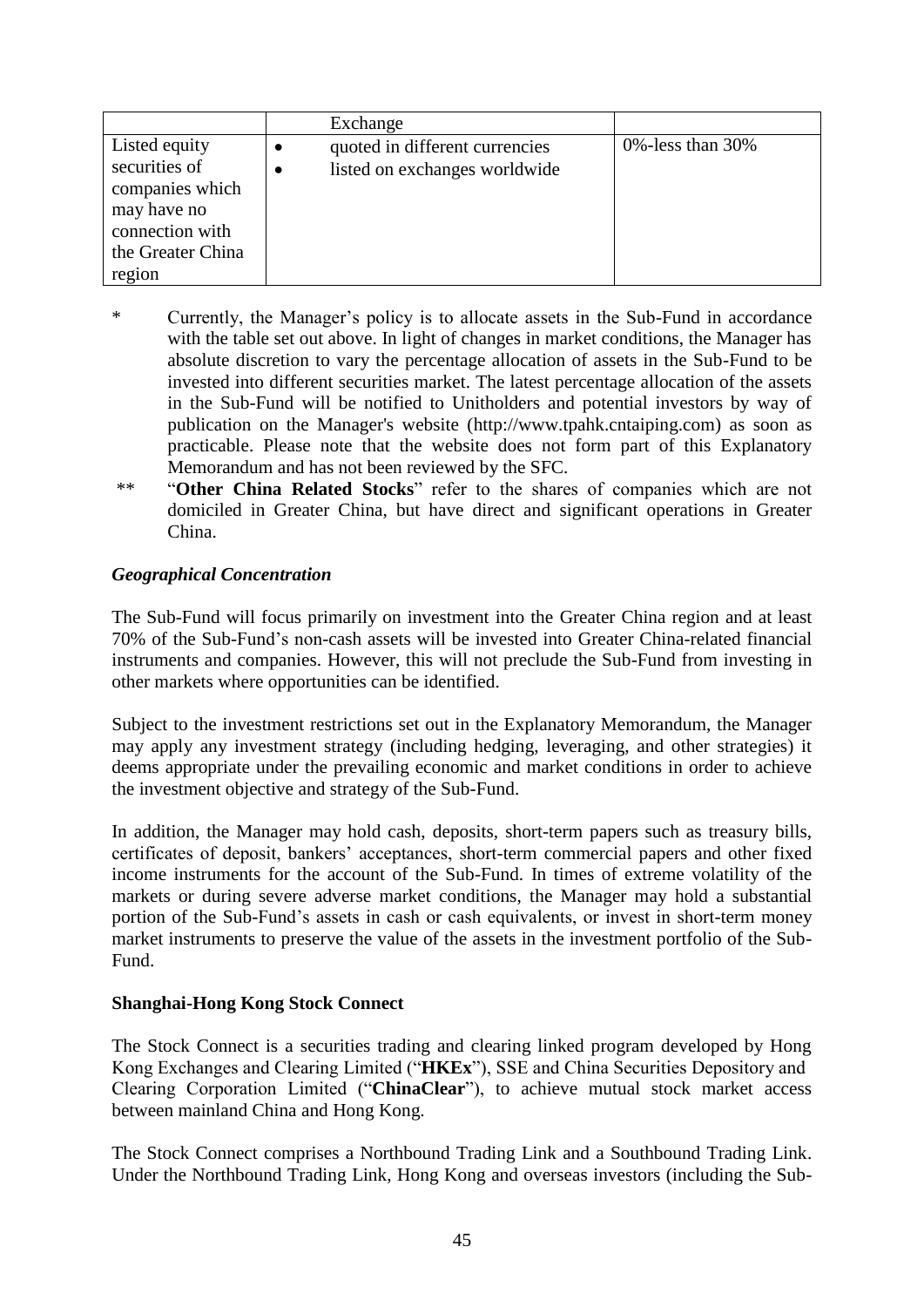Fund), through their Hong Kong brokers and a securities trading service company established by SEHK, may be able to trade eligible shares listed on SSE by routing orders to SSE.

# *Eligible Securities*

Hong Kong and overseas investors are able to trade certain stocks listed on the SSE market (i.e. "**SSE Securities**"). These include all the constituent stocks from time to time of the SSE 180 Index and SSE 380 Index, and all the SSE-listed A Shares that are not included as constituent stocks of the relevant indices but which have corresponding H-Shares listed on SEHK, except the following:

- (a) SSE-listed shares which are not traded in RMB; and
- (b) SSE-listed shares which are included in the "risk alert board".

The list of eligible securities may be changed subject to the review and approval by the relevant PRC regulators from time to time.

## *Trading Quota*

Trading under Stock Connect is subject to a daily quota ("**Daily Quota**").

The Daily Quota limits the maximum net buy value of cross-boundary trades under Stock Connect each day. The Northbound Daily Quota is set at RMB13 billion.

These Daily Quota may be increased or reduced subject to the review and approval by the relevant PRC regulators from time to time.

SEHK will monitor the quota and publish the remaining balance of the Northbound Daily Quota at scheduled times on the HKEx's website.

## *Settlement and Custody*

The Hong Kong Securities Clearing Company Limited ("**HKSCC**"), a wholly-owned subsidiary of HKEx, will be responsible for the clearing, settlement and the provision of depository, nominee and other related services of the trades executed by Hong Kong market participants and investors.

The A Shares traded through Stock Connect are issued in scripless form, so investors will not hold any physical A Shares. Hong Kong and overseas investors who have acquired SSE Securities through Northbound trading should maintain the SSE Securities with their brokers' or custodians' stock accounts with CCASS (the Central Clearing and Settlement System operated by HKSCC for the clearing securities listed or traded on SEHK).

## *Corporate Actions and Shareholders' Meetings*

Notwithstanding the fact that HKSCC does not claim proprietary interests in the SSE Securities held in its omnibus stock account in ChinaClear, ChinaClear as the share registrar for SSE listed companies will still treat HKSCC as one of the shareholders when it handles corporate actions in respect of such SSE Securities.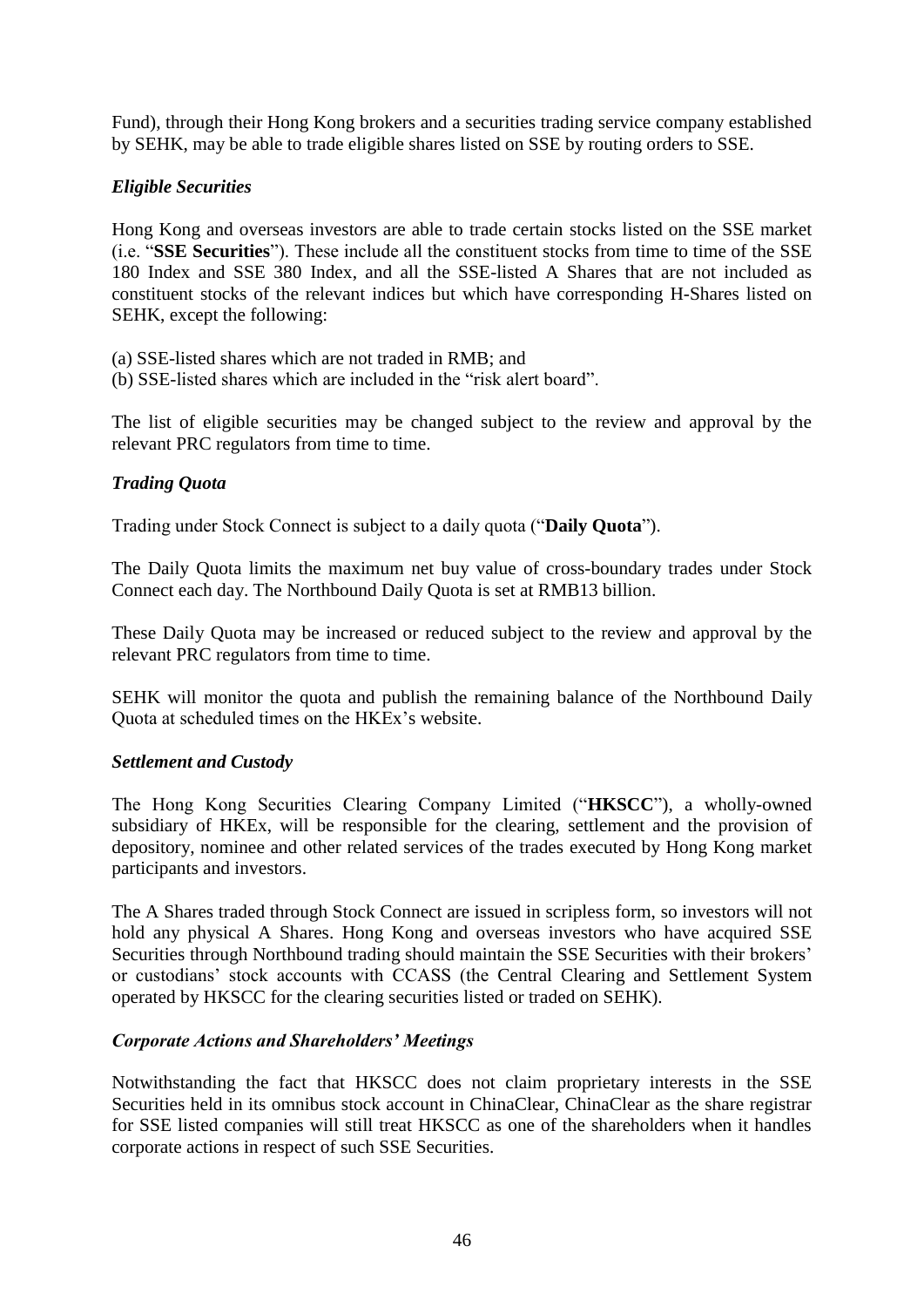HKSCC will monitor the corporate actions affecting SSE Securities and keep the relevant brokers or custodians participating in CCASS ("**CCASS participants**") informed of all such corporate actions that require CCASS participants to take steps in order to participate in them.

SSE-listed companies usually announce their annual general meeting/extraordinary general meeting information about one month before the meeting date. A poll is called on all resolutions for all votes. HKSCC will advise CCASS participants of all general meeting details such as meeting date, time, venue and the number of resolutions.

### *Currency*

Hong Kong and overseas investors will trade and settle SSE Securities in RMB only. Hence, the Sub-Fund will need to use RMB to trade and settle SSE Securities.

### *Investor Compensation*

The Sub-Fund's investments through Northbound trading under Stock Connect will not be covered by Hong Kong's Investor Compensation Fund.

Hong Kong's Investor Compensation Fund is established to pay compensation to investors of any nationality who suffer pecuniary losses as a result of default of a licensed intermediary or authorised financial institution in relation to exchange-traded products in Hong Kong.

Since default matters in Northbound trading via Stock Connect do not involve products listed or traded in SEHK or Hong Kong Futures Exchange Limited, they will not be covered by the Investor Compensation Fund.

On the other hand, since the Sub-Fund is carrying out Northbound trading through securities brokers in Hong Kong but not PRC brokers, they are not protected by the China Securities Investor Protection Fund in the PRC.

Further information about the Stock Connect is available online at the website:

http://www.hkex.com.hk/eng/csm/chinaConnect.asp?LangCode=en

## **EXPENSES AND CHARGES**

# **Subscription Fee**

The Manager may charge Unitholders a subscription fee of up to 5% of the total value of the Units subscribed for by the investor or Unitholder. Subject to the maximum 5%, the Manager may change the subscription fee from time to time.

The current Subscription Fee is 5% on the Issue Price of each Unit. For example, assuming that an investor subscribes for HK\$105,000.00 with Issue Price per Unit at HK\$100.00, the amount of Subscription Fee payable would be HK\$5,000.00, i.e. HK\$105,000.00 – HK\$105,000.00 /  $(1 + 5\%)$ , and the investor will subscribe for 1,000.00 Units at the Issue Price of HK\$100.00 per Unit after the deduction of the Subscription Fee.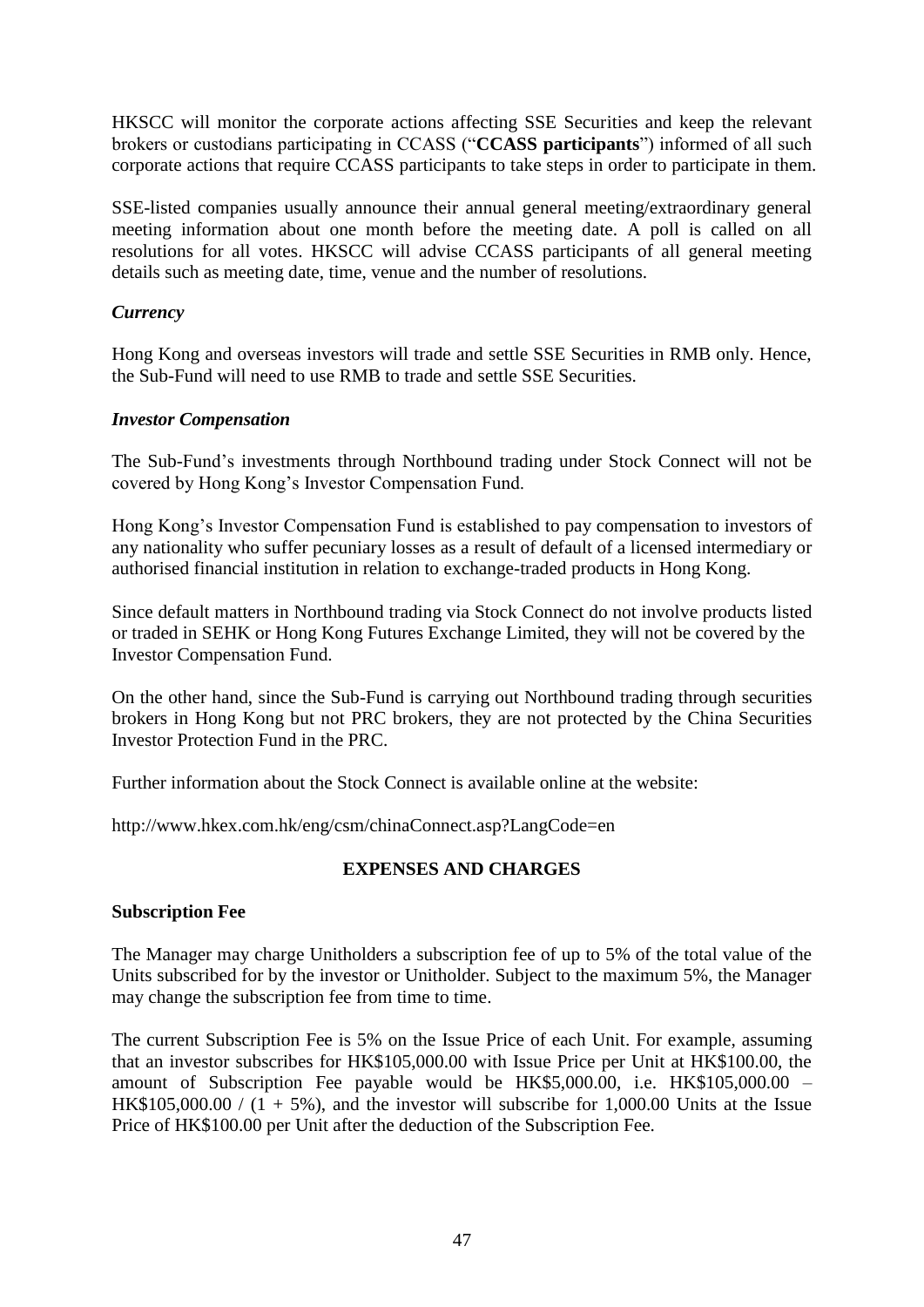The Manager may share its fees with any persons who distribute Units or otherwise procure subscriptions to the Sub-Fund.

#### **Redemption Fee**

The Manager may charge redeeming Unitholders a redemption fee of up to 4% of the Redemption Price per Unit. Subject to the maximum 4%, the Manager may change the redemption fee from time to time.

Currently, no Redemption Fee will be charged for redemption of Units in the Sub-Fund.

### **Conversion Fee**

The Manager may charge a Unitholder wishing to convert its Units of a class into Units of another class ("**New Class**") a conversion fee of up to 3% of the Issue Price per Unit of the New Class. Subject to the maximum 3%, the Manager may change the conversion fee from time to time. No subscription fees payable upon subscription for Units in a class and redemption fees charged upon redeeming Units from a class will be payable by a Unitholder wishing to convert its units into a New Class.

### **Management Fee**

The Manager will be paid a management fee by the Fund equal to 1.5% per annum of the Net Asset Value calculated on a daily basis and accrued as at the relevant Valuation Point on each Valuation Day and payable monthly in arrears

## **Trustee Fee**

The Trustee is entitled to receive from the Sub-Fund a trustee fee of 0.15% per annum for the first HK\$250 million of the Net Asset Value of the Sub-Fund, 0.125% per annum for the next HK\$250 million of the Net Asset Value of the Sub-Fund and 0.11% per annum for the remaining balance of the Net Asset Value of the Sub-Fund as at the relevant Valuation Point, and subject to a minimum monthly fee of HK\$40,000 in relation to the Sub-Fund.

This fee will be calculated and accrued on each Valuation Day and be paid monthly in arrears. The Trustee fee described above represent the current fee rates applicable to the Sub-Fund and does not include the fees payable for the services of any custodians or sub-custodians appointed by the Trustee.

The Trustee is also entitled to receive transaction, processing and valuation fees and be paid or reimbursed with other applicable fees as agreed with the Manager and for all out-of-pocket expenses incurred by it in the course of its duties. The fee payable to the Registrar is included in the trustee fee.

#### **Custodian Fee**

The Custodian is entitled to, among others, transaction charges at customary market rates and Custody Fees at different rates, largely depending on the markets where the Custodian is required to hold the Sub-Fund's assets. Prior to 1 January 2017, the Sub-Fund was subject to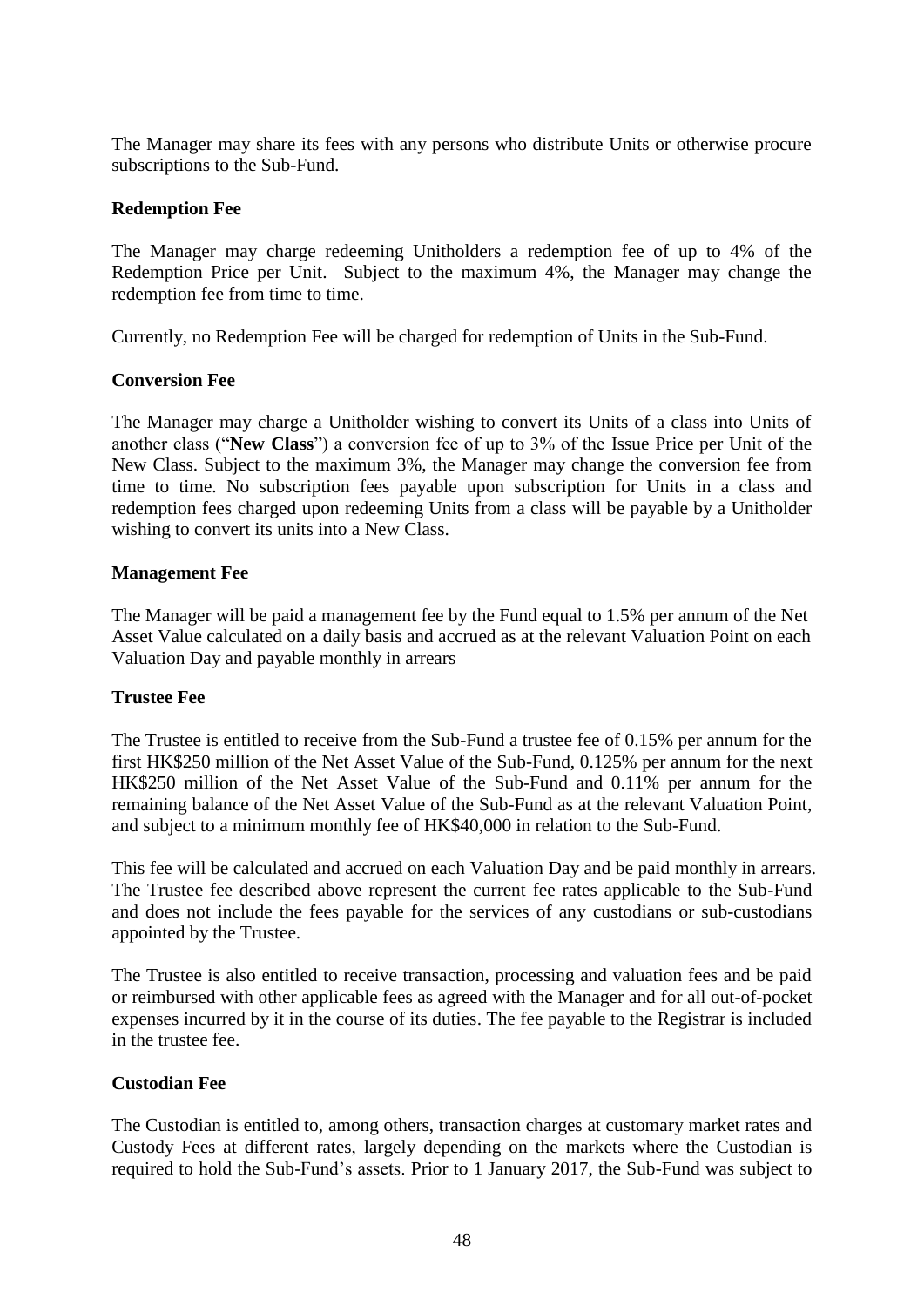custody fees at the rates in the range of 0.01% to 0.09% per annum of the Net Asset Value of the Sub-Fund, depending on the markets where the former custodian is required to hold the Sub-Fund's assets. With effect from 1 January 2017, the current rate of the Custody Fees is up to 0.045% per annum of the Net Asset Value of the Sub-Fund.

The Custodian's fees and charges are accrued daily and are payable monthly in arrears. The Custodian will also be entitled to reimbursement by the Sub-Fund for any out-of-pocket expenses incurred in the course of its duties.

### **SUBSCRIPTION DETAILS**

| <b>Minimum Subscription Amount</b> | HK\$50,000 |
|------------------------------------|------------|
| Minimum Holding Amount             | HK\$10,000 |

Except as otherwise provided, Units in the Sub-Fund will be issued on the Dealing Day for applications, together with cleared application monies received by the Trustee prior to the Dealing Deadline. Investors should confirm the relevant cut-off times with their distributor.

For details regarding the procedure for the subscriptions, please refer to the section headed "**Purchase of Units**" in the Explanatory Memorandum.

## **SUBSCRIPTION OF UNITS**

Units are issued by the Trustee at the direction of the Manager who has the exclusive right to offer and issue Units and has complete discretion to accept or reject any subscription for Units.

Applications for subscription of Units may be made on each Dealing Day at the Subscription Price per Unit of the Sub-Fund, subject to a subscription fee is disclosed under the section headed "**Expenses and Charges**" above.

Written applications for subscription of Units must be forwarded to, and received by, the Trustee (via distributors) by no later than the Dealing Deadline. Applications received after this deadline will be processed for subscription on the next Dealing Day.

The Subscription Price on any Dealing Day is the price per Unit ascertained by dividing the Net Asset Value of the relevant class of Units of the Sub-Fund as at the Valuation Point in respect of the relevant Dealing Day by the number of such class of Units in issue rounded up to the nearest 2 decimal places or in such manner and to such other number of decimal places as the Manager may from time to time determine after consulting the Trustee and such amount of fiscal and purchase charges determined by the Manager.

The subscription amount payable for the number of Unit subscribed by a subscriber, in respect of any Dealing Day, is due and payable no later than the Dealing Deadline.

#### **Minimum Subscription**

The minimum subscription per investor that must be subscribed for in relation to Units is HK\$50,000.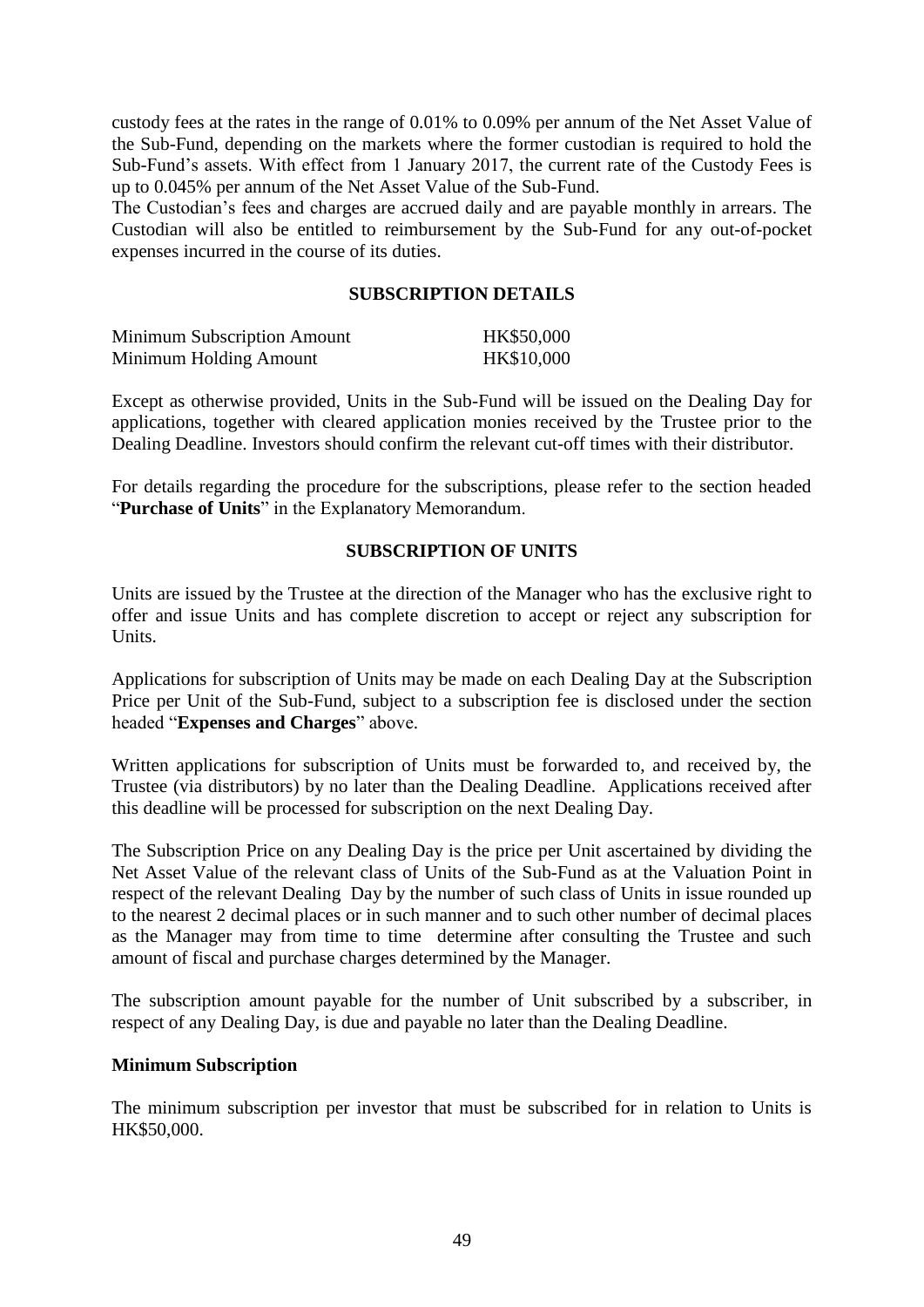The Manager has absolute discretion to determine the number of applications for Units that will be accepted and whether to accept applications from any subscriber for less than the minimum subscription.

The Trustee will send a contract note confirming to each subscriber no later than 2 Business Days after the relevant Dealing Day, and as to whether the subscriber's application for Unit has been successful, either in whole or in part.

### **Confirmation of Subscription**

If the relevant application form and/or subscription monies is/are not received by the times stated above, the application will be held over to the next Dealing Day and Units will be issued at the relevant Subscription Price on that Dealing Day.

The Manager reserves the right to reject any application in whole or in part at its absolute discretion, in which event the amount paid on application or the balance thereof (as the case may be) will be returned (without interest) as soon as practicable in HK Dollar at the risk and cost of the applicant.

Applications for Units will not be dealt with and Units will not be issued until receipt of confirmation that an applicant's funds have been cleared in the full amount of the applicable subscription amount. Units are deemed to be issued on the relevant Dealing Day.

In order to be dealt with on a particular Dealing Day, an application form and cleared monies must be received by the Trustee (via distributors) before the Dealing Deadline. Investors should confirm the relevant cut-off times with their distributor. Application forms and cleared monies received after such time will be deemed to have been received on the next Dealing Day and will be dealt with accordingly, unless specifically approved by the Manager.

#### **REDEMPTION OF UNITS**

The procedures regarding the redemption of Units are described under the section headed "**Redemption of Units**" in the Explanatory Memorandum.

To be dealt with on a particular Dealing Day, the Trustee must receive a redemption request before the Dealing Deadline. Investors should confirm the relevant cut-off times with their distributor. Redemption requests received after such time will be deemed to have been received on the next Dealing Day and will be dealt with accordingly. Unless the Manager in any particular case or generally otherwise agrees, a Unitholder may not redeem Units in amounts of less than HK\$10,000.

The Redemption Price on any Dealing Day is the price per Unit ascertained by dividing the Net Asset Value of the relevant class of Units of the Sub-Fund as at the Valuation Point in respect of the Dealing Day by the number of such class of Units in respect of such Sub-Fund in issue, rounded down to the nearest 2 decimal places or in such manner and to such other number of decimal places as the Manager may determine from time to time after consulting the Trustee.

Unitholders may redeem their Units on any Dealing Day in whole or in part but the Manager may refuse a request for a partial redemption resulting in the Unitholder's holding in the Sub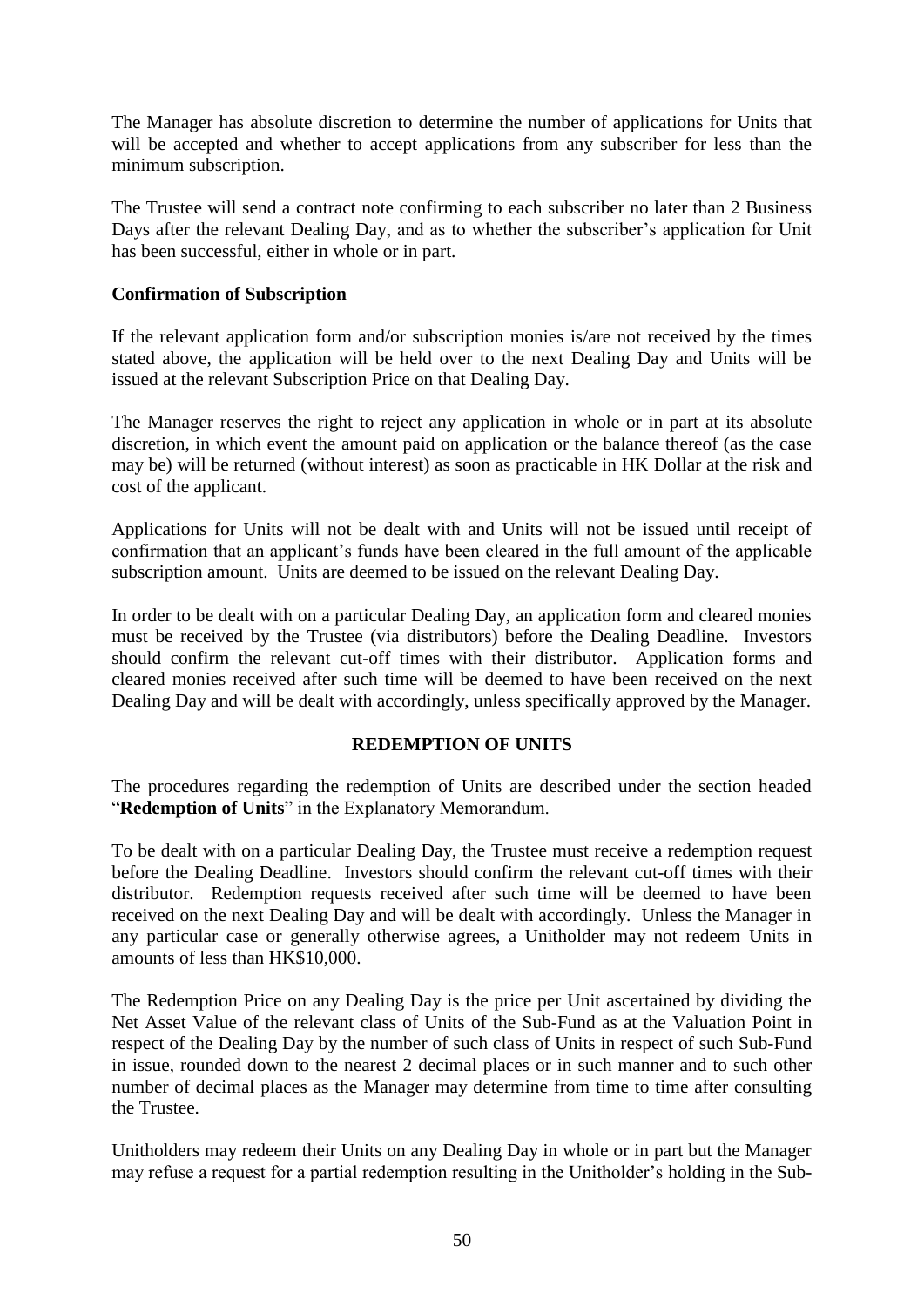Fund falling below the Minimum Holding, and in such a situation, the Manager may require the Unitholder to redeem all its Units. The Trustee will send a contract note to each redeeming Unitholder no later than 2 Business Days after the relevant Dealing Day.

The Manager has the discretion to waive, change or accept an amount lower than the amount of minimum redemption or Minimum Holding from time to time, whether generally or in a particular case.

Redemption proceeds will normally be paid in the Base Currency of the Sub-Fund (unless the Unitholder requests another currency, in which case, the Unitholder will bear any exchange costs) within a maximum period of 7 Business Days from the day a properly documented original request for redemption of Units is accepted by the Trustee and the Manager has not exercised any of its powers described in the section headed "**Suspension of Calculation of**  Net Asset Value". In any event, redemption proceeds will be paid no later than one calendar month from the relevant Dealing Day. Any redemption money unclaimed after six years from the date of payment shall become part of the assets of the Sub-Fund.

All bank charges and costs incurred in the payment of the redemption proceeds to the Unitholder will be borne by the relevant Unitholder and deducted from the redemption proceeds. Any risks arising from delay in clearance of funds by banks will be borne by the relevant Unitholder.

No payments shall be made to a person other than the registered Unitholders.

#### **DISTRIBUTIONS**

The Manager may in its absolute discretion make distributions to Unitholders whose names are entered on the register of Unitholders on the corresponding record dates, of such amounts and at such times as the Manager may determine. Where the Manager determines that a distribution will be made, the Manager will give Unitholders notice prior to any distribution ("**Distribution Notice**").

There is no guarantee that distributions will be made, and, if distribution is made, the amount being distributed.

The distribution policy may be amended subject to the prior approval of the SFC and by giving not less than one month's prior notice to the Unitholders (if applicable).

#### **Distribution from Net income**

Distributions will be derived solely from the net income (after deduction of fees and expenses). No distributions will be paid out of capital or effectively out of capital of the Sub-Fund.

## **Election of Distribution or Reinvestment**

Unitholders may elect to receive cash by way of cheque or other means, or to have their distributions reinvested in further Units of the same class. If no election is made by a Unitholder, the Manager will automatically reinvest the distribution in further Units of the same class.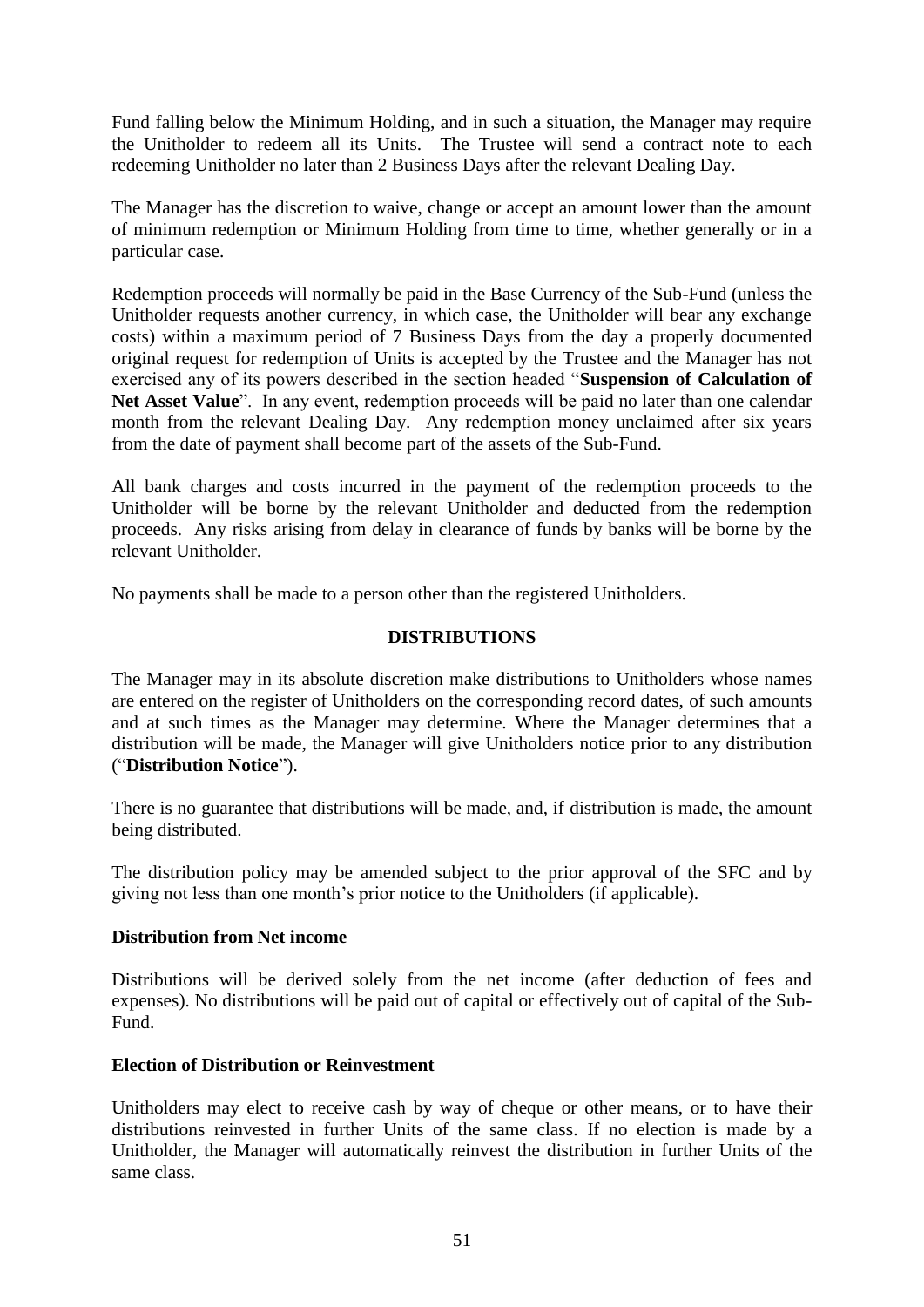The Manager will either make distribution or reinvestment as per the Unitholder's election for all future distributions unless otherwise notified by the Unitholder. Unitholders may change their election at any time by notice to the Manager in writing signed by the Unitholder (or, in the case of joint Unitholders, by each of them), except for the period between the date of a Distribution Notice and the relevant Distribution Date (as defined below). Any election received during the period between the date of a Distribution Notice and the relevant Distribution Date will not be processed and will only take effect from the next distribution.

### **Timing of Distribution or Reinvestment**

Distributions for reinvestment will be paid to the Manager 15 Business Days after the date of the Distribution Notice ("**Distribution Date**"), and the Manager will reinvest in the purchase of Units at the Subscription Price on the Distribution Date. Subscription fees will not be deducted upon reinvestment of distributions. A statement of reinvestment will be sent to the Unitholder.

Distributions which are not reinvested will be sent by cheque through the post to the registered address of such Unitholder or paid by other means on the Distribution Date. The Fund will not be liable for non-delivery or late delivery of distributions unless the cause of such non-delivery or late delivery is directly attributable to the Fund.

## **RISK FACTORS**

Investment in the Sub-Fund involves risks. In addition to the relevant risks mentioned in the "**RISK FACTORS**" section in the Explanatory Memorandum, investors should also take note of the following risk factors in relation to an investment in the Sub-Fund.

The Sub-Fund may be affected by the following risks, among others:

#### **Risks relating to Equity Securities**

A Sub-Fund's investment in equity securities is subject to general market risks, whose value may fluctuate due to various factors, such as changes in investment sentiment, political and economic conditions and issuer-specific factors. There can be no assurance that the Manager will be able to predict future price levels correctly. The Sub-Fund's Net Asset Value will be adversely affected if the price levels of the equity securities drop substantially.

#### **PRC Market Risk**

Investing in the securities markets in the PRC is subject to the risks of investing in emerging markets generally and the risks specific to the China market in particular.

Investors should be aware that for more than 50 years, the Chinese government has adopted a planned economic system. Since 1978, the Chinese government has implemented economic reform measures which emphasise decentralisation and the utilisation of market forces in the development of the Chinese economy. Such reforms have resulted in significant economic growth and social progress.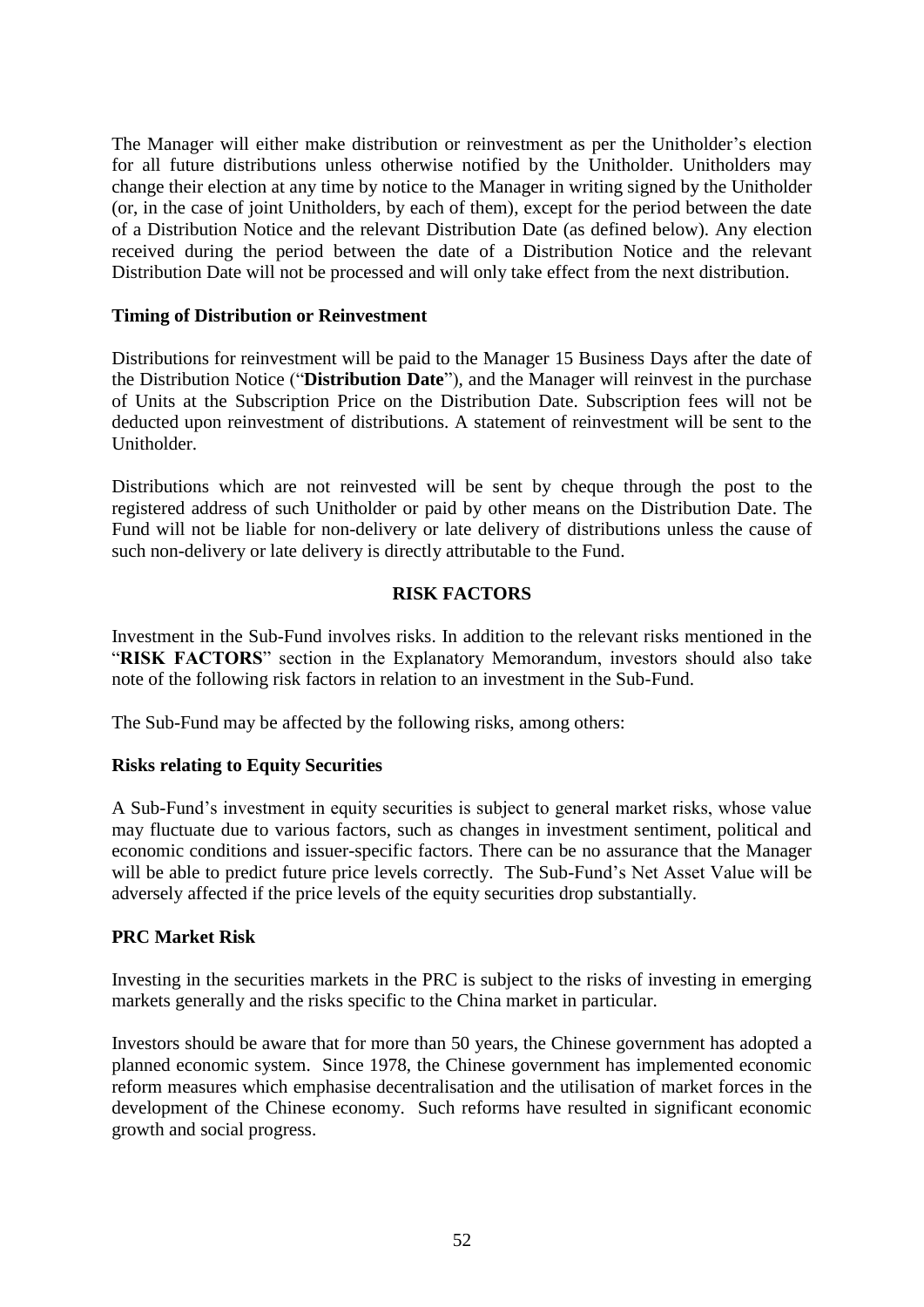Many of the economic reforms in the PRC are unprecedented or experimental and are subject to adjustment and modification, and such adjustment and modification may not always have a positive effect on foreign investment in joint stock limited companies in the PRC or in A-, Band H Shares.

In view of the small yet slowly increasing number of A, B and H Share issues currently available, the choice of investments available to the Manager will be severely limited as compared with the choice available in other markets. There is a low level of liquidity in the A and B Share markets in the PRC, which are relatively small in terms of both combined total market value and the number of A and B Shares which are available for investment. Investors are warned that this could lead to severe price volatility.

The national regulatory and legal framework for capital markets and joint stock companies in the PRC is not well developed when compared with those of developed countries.

Companies in the PRC are required to follow the Chinese accounting standards and practice which, to a certain extent, follow international accounting standards. However, there may be significant differences between financial statements prepared by accountants following the Chinese accounting standards and practice and those prepared in accordance with international accounting standards.

Both the Shanghai and Shenzhen securities markets are in the process of development and change. This may lead to trading volatility, difficulty in the settlement and recording of transactions and difficulty in interpreting and applying the relevant regulations.

Under the prevailing tax policy in the PRC, there are certain tax incentives available to foreign investment. There can be no assurance, however, that the aforesaid tax incentives will not be abolished in the future.

Investments in the PRC will be sensitive to any significant change in political, social or economic policy in the PRC. Such sensitivity may, for the reasons specified above, adversely affect the capital growth and thus the performance of these investments.

The PRC government's control of currency conversion and future movements in exchange rates may adversely affect the operations and financial results of the companies invested in by the Sub-Fund.

#### **Risks associated with Stock Connect**

The Sub-Fund, by investing through Stock Connect, will be subject to the following additional risks:

#### Quota limitations

Trading under Stock Connect is be subject to the Daily Quota. The Sub-Fund does not have exclusive use of the Daily Quota and such quota is utilised on a first-come-first served basis.

Once the remaining balance of the Northbound Daily Quota drops to zero or the Northbound Daily Quota is exceeded during the opening call session, new buy orders will be rejected (though investors will be allowed to sell their cross-boundary securities regardless of the quota balance). Therefore, quota limitations may restrict the Sub-Fund's ability to invest in A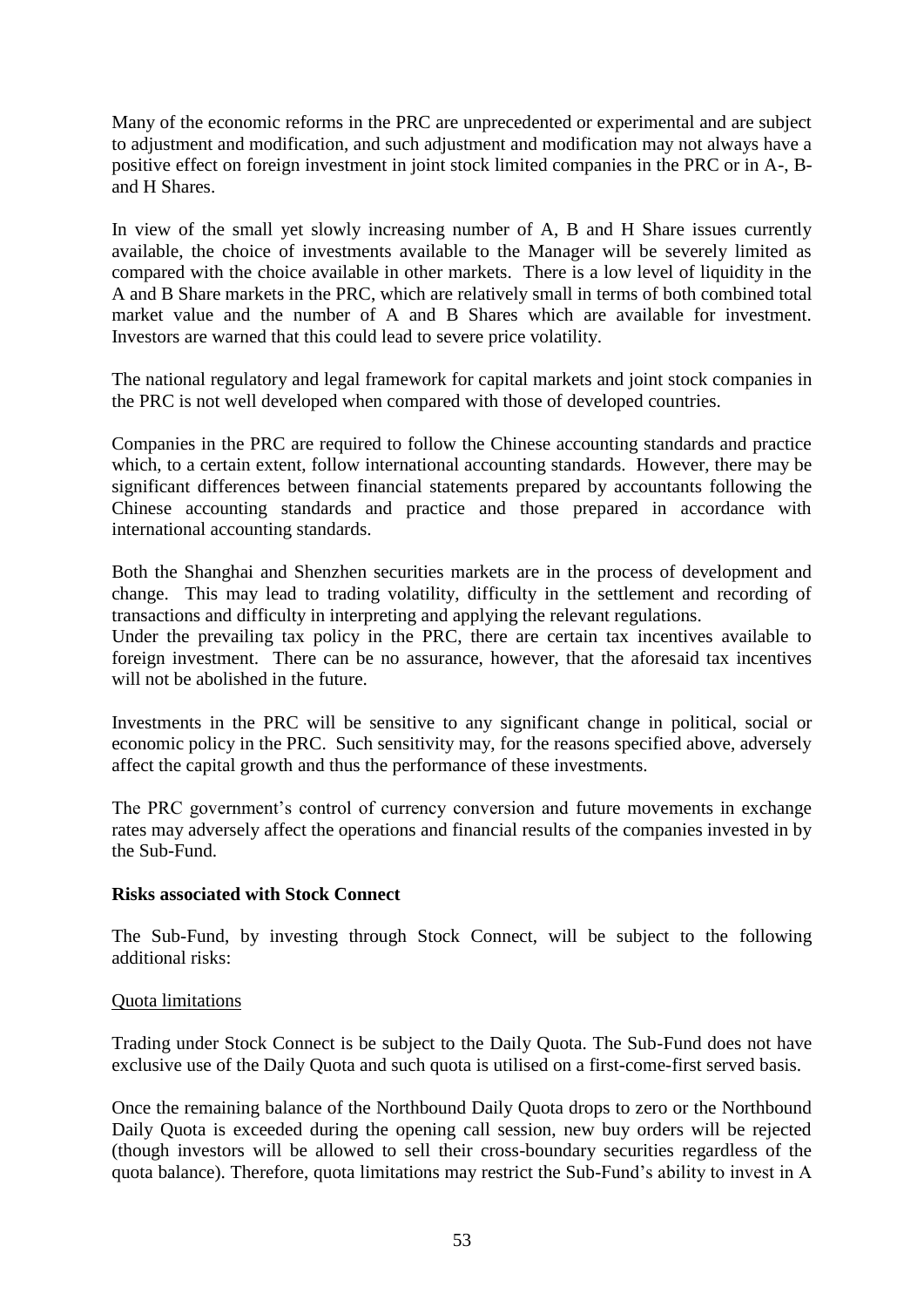Shares through Stock Connect on a timely basis and the Sub-Fund may not be able to effectively pursue its investment strategy.

### Suspension risk

Both SEHK and SSE would reserve the right to suspend Northbound and/or Southbound trading if necessary for ensuring an orderly and fair market and that risks are managed prudently. Consent from the relevant regulator would be sought before a suspension is triggered. Where a suspension in the Northbound trading through Stock Connect is effected, the Sub-Fund's ability to access the PRC market will be adversely affected.

#### Differences in trading day

Stock Connect will only operate on days when both the PRC and Hong Kong markets are open for trading and when banks in both markets are open on the corresponding settlement days. So it is possible that there are occasions when it is a normal trading day for the PRC market but the Sub-Fund cannot carry out any A Shares trading via Stock Connect. The Sub-Fund may be subject to a risk of price fluctuations in A Shares during the time when Stock Connect is not trading as a result.

#### Operational risk

Stock Connect is premised on the functioning of the operational systems of the relevant market participants. Market participants are able to participate in this program subject to meeting certain information technology capability, risk management and other requirements as may be specified by the relevant exchange and/or clearing house.

It should be appreciated that the securities regimes and legal systems of the two markets differ significantly, market participants may need to address issues arising from the differences on an on-going basis.

Further, the "connectivity" in Stock Connect requires routing of orders across the border. This requires the development of information technology systems on the part of the SEHK and exchange participants (i.e. a new order routing system ("**China Stock Connect System**") set up by SEHK to which exchange participants need to connect). There is no assurance that the systems of the SEHK and market participants will function properly or will continue to be adapted to changes and developments in both markets. In the event that the relevant systems failed to function properly, trading in both markets through the program could be disrupted. The Sub-Fund's ability to access the A Share market (and hence to pursue its investment strategy) will be adversely affected.

#### Restrictions on selling imposed by front-end monitoring

PRC regulations require that before an investor sells any share, there should be sufficient shares in the account; otherwise the SSE will reject the sell order concerned. SEHK will carry out pre-trade checking on A Shares sell orders of its exchange participants (i.e. the stock brokers) to ensure there is no over-selling.

If the Sub-Fund desires to sell certain A Shares it holds, SEHK requires that the broker involved in the sale of the A Shares must confirm the Sub-Fund holds a sufficient amount of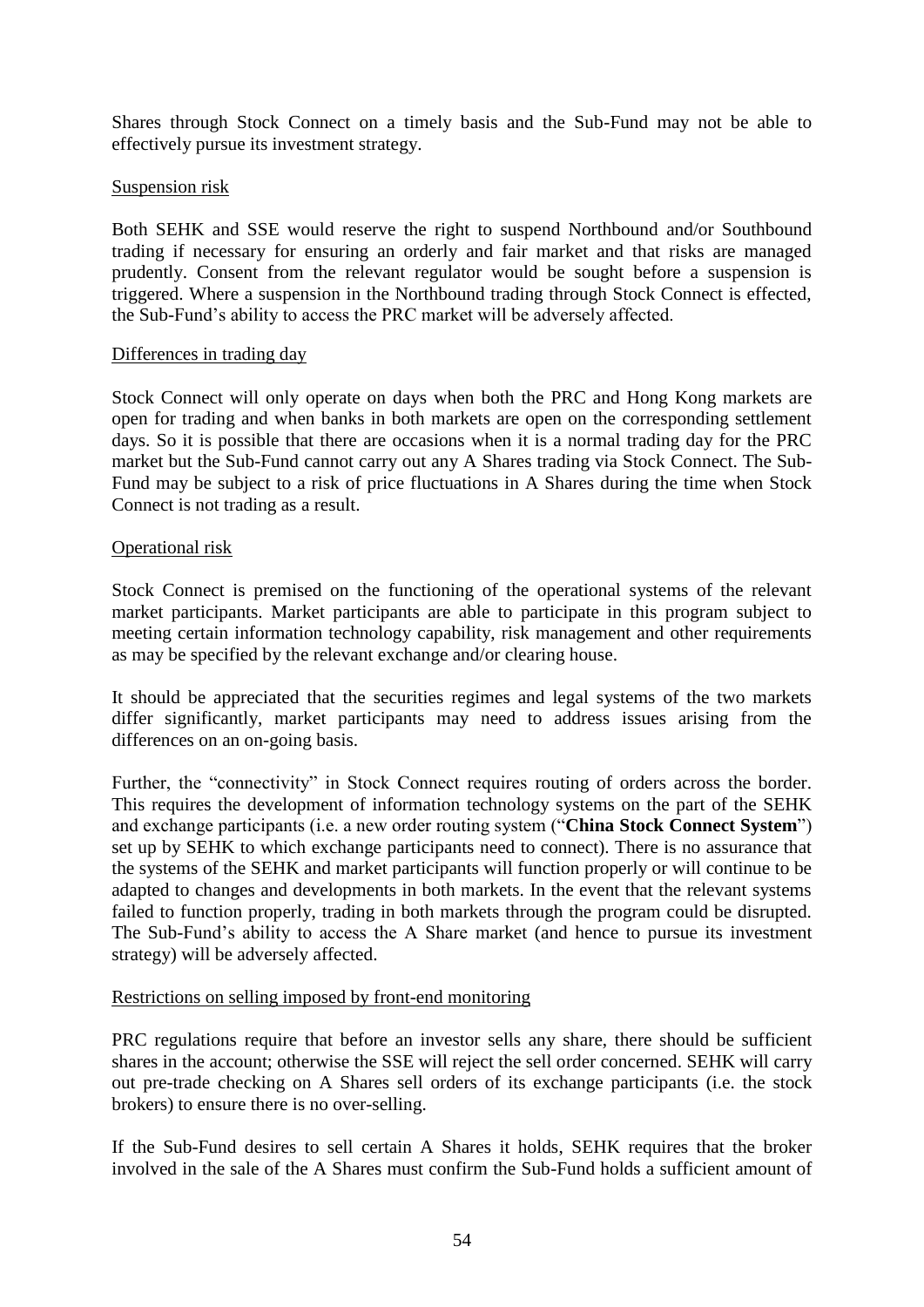those A Shares before the market opens on the day of selling ("**trading day**"). If the broker cannot confirm this prior to the market opening, it will not be able to execute the sale of those A Shares on behalf of the Sub-Fund on that trading day. Because of this requirement, the Sub-Fund may not be able to dispose of its holdings of A Shares in a timely manner.

### Foreign shareholding restrictions on A Shares

Investments in A Shares through Stock Connect are subject to the following shareholding restrictions:

- Single foreign investors' shareholding by any Hong Kong or overseas investor (such as the Sub-Fund) in an A Share must not exceed 10% of the total issued shares; and
- Aggregate foreign investors' shareholding by all Hong Kong and overseas investors (such as the Sub-Fund) in an A Share must not exceed 30% of the total issue shares.

When Hong Kong and overseas investors carry out strategic investments in listed companies in accordance with the "Measures for the Administration of Strategic Investment of Foreign Investors in Listed Companies", the shareholding of the strategic investments is not capped by the above-mentioned percentages.

Should the shareholding of a single investor in an A Share listed company exceed the above restriction, the investor would be required to unwind his position on the excessive shareholding according to a last-in-first-out basis within a specific period. The SSE and the SEHK will issue warnings or restrict the buy orders for the related A Shares if the percentage of total shareholding is approaching the upper limit.

As there are limits on the total shares held by all underlying foreign investors in one listed company in the PRC, the capacity of the Sub-Fund to make investments in A Shares will be affected by the activities of all underlying foreign investors investing through Stock Connect.

#### Short swing profit rule

According to the PRC Securities Law, a shareholder of 5% or more of the total issued shares of a PRC listed company ("**major shareholder**") has to return any profits obtained from the purchase and sale of shares of such PRC listed company if both transactions occur within a six-month period. In the event that the Fund or the Sub-Fund becomes a major shareholder of a PRC listed company by investing in A Shares via Stock Connect, the profits that the Sub-Fund may derive from such investments may be limited.

#### Recalling of eligible stocks

When a stock is recalled from the scope of eligible stocks for trading via Stock Connect, the stock can only be sold but will be restricted from being bought. This may affect the investment portfolio or strategies of the Sub-Fund, for example, when the Investment Manager wishes to purchase a stock which is recalled from the scope of eligible stocks.

#### Clearing and settlement risk

The HKSCC and ChinaClear have established the clearing links and each becomes a participant of each other to facilitate clearing and settlement of cross-border trades. For crossborder trades initiated in a market, the clearing house of that market will on one hand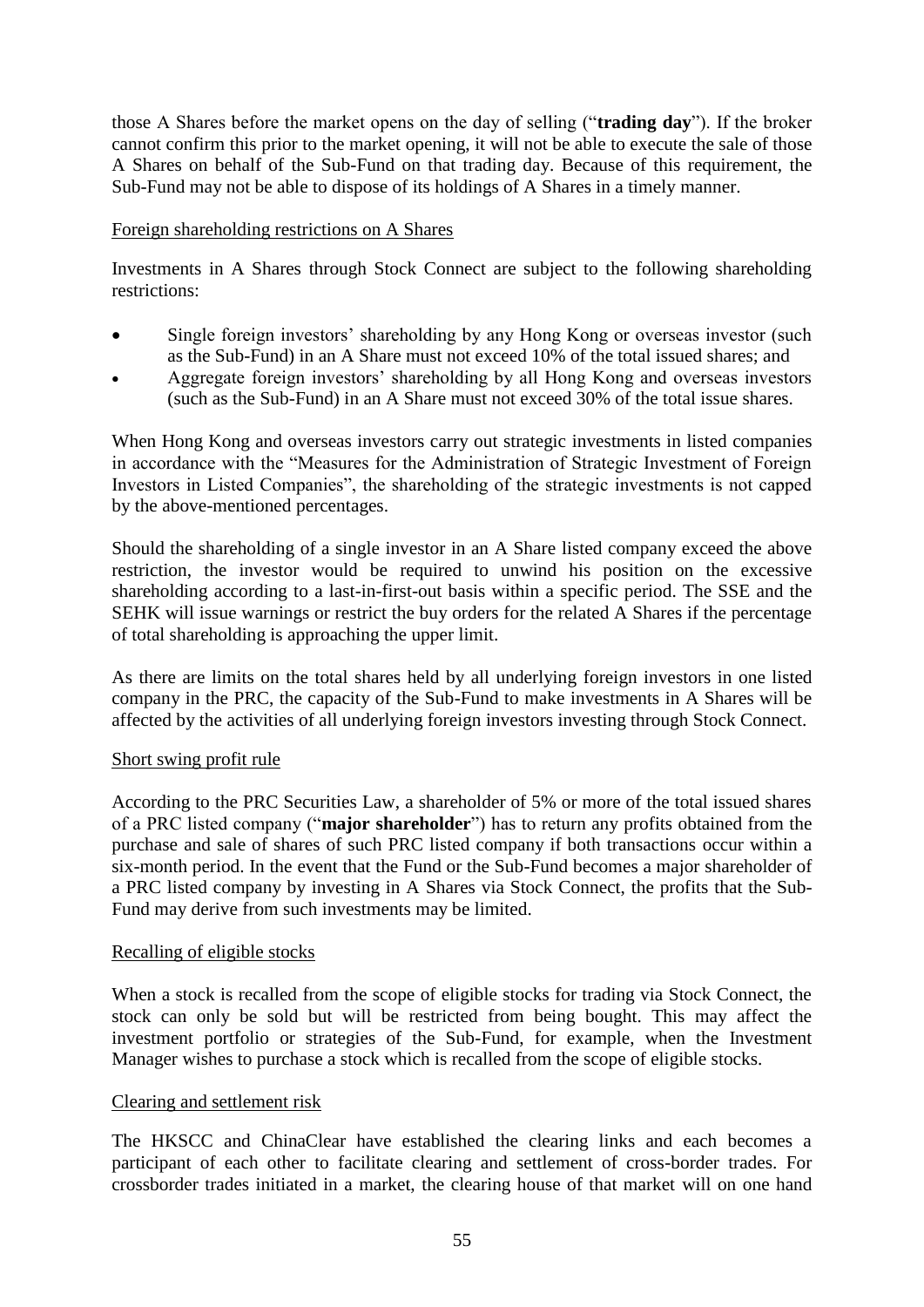clear and settle with its own clearing participants, and on the other hand undertake to fulfil the clearing and settlement obligations of its clearing participants with the counterparty clearing house.

Should the remote event of ChinaClear default occur and ChinaClear be declared as a defaulter, HKSCC's liabilities in Northbound trades under its market contracts with clearing participants will be limited to assisting clearing participants in pursuing their claims against ChinaClear. HKSCC will in good faith, seek recovery of the outstanding stocks and monies from ChinaClear through available legal channels or through ChinaClear's liquidation. In that event, the Sub-Fund may suffer delay in the recovery process or may not be able to fully recover its losses from ChinaClear.

#### Participation in corporate actions and shareholders' meetings

HKSCC will keep CCASS participants informed of corporate actions of SSE Securities. Hong Kong and overseas investors (including the Sub-Fund) will need to comply with the arrangement and deadline specified by their respective brokers or custodians (i.e. CCASS participants). The time for them to take actions for some types of corporate actions of SSE Securities may be as short as one business day only. Therefore, the Sub-Fund may not be able to participate in some corporate actions in a timely manner.

Hong Kong and overseas investors (including the Sub-Fund) may hold SSE Securities traded via the Stock Connect program through their brokers or custodians. According to existing PRC practice, multiple proxies are not available. Therefore, the Sub-Fund may not be able to appoint proxies to attend or participate in shareholders' meetings in respect of the SSE Securities.

## No protection by Investor Compensation Fund

Investment through Stock Connect is conducted through broker(s), and is subject to the risks of default by such brokers' in their obligations.

As disclosed in the sub-section headed "**Shanghai-Hong Kong Stock Connect**" under the section headed "**INVESTMENT OBJECTIVE AND STRATEGY**" above, the Sub-Fund's investments through Northbound trading under Stock Connect will not be covered by Hong Kong's Investor Compensation Fund. Therefore, the Sub-Fund is exposed to the risks of default of the broker(s) it engages in its trading in A Shares through the program.

#### Regulatory risk

Stock Connect is novel in nature and will be subject to regulations promulgated by regulatory authorities and implementation rules made by the stock exchanges in the PRC and Hong Kong. Further, new regulations may be promulgated from time to time by the regulators in connection with operations and cross-border legal enforcement in connection with crossborder trades under Stock Connect.

It should be noted that the regulations are untested and there is no certainty as to how they will be applied. Moreover, the current regulations are subject to change. There can be no assurance that Stock Connect will not be abolished. The Sub-Fund, which may invest in the PRC markets through Stock Connect, may be adversely affected as a result of such changes.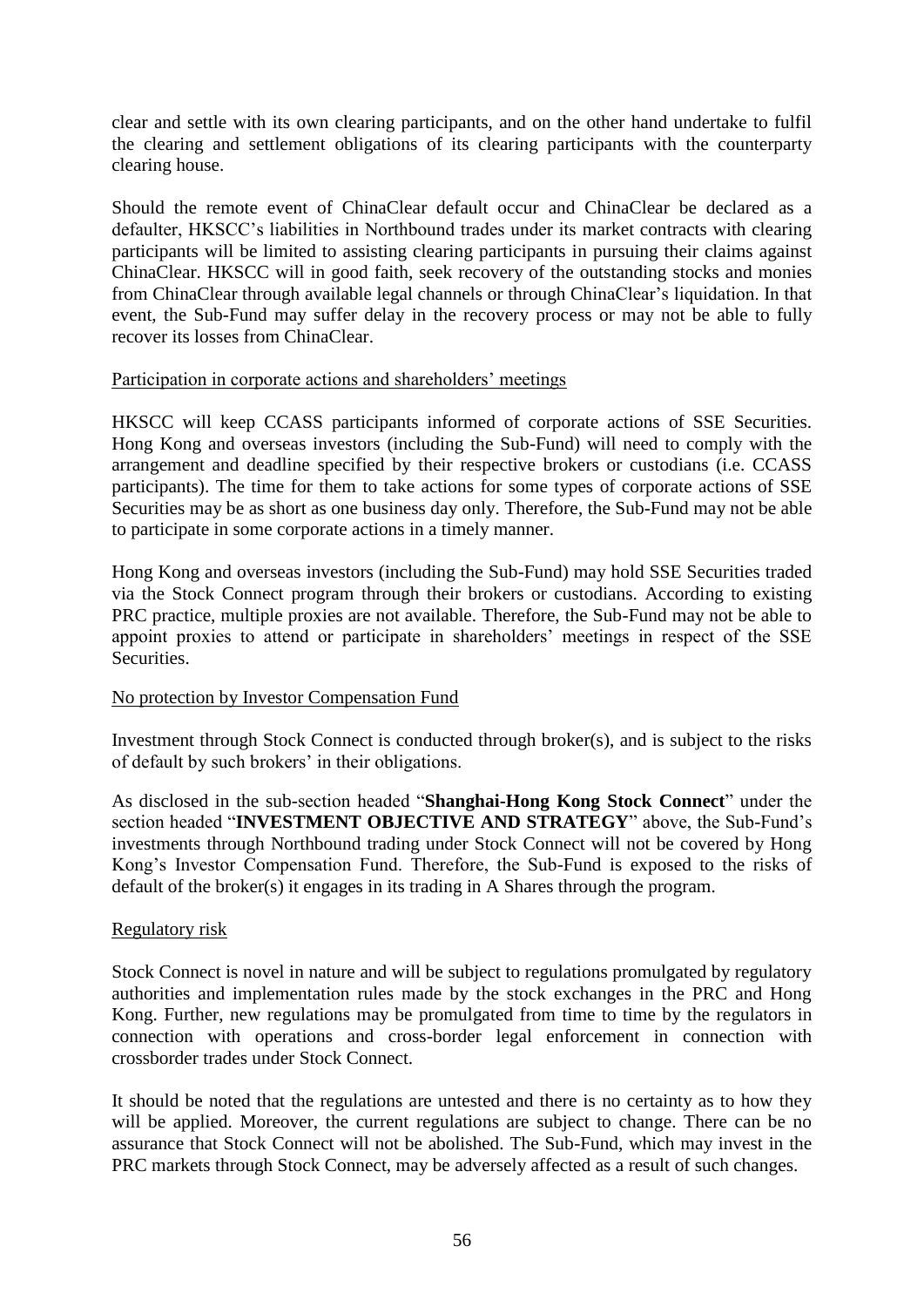### Taxation risk

According to a circular of Caishui [2014] no. 81 jointly issued by PRC Ministry of Finance ("**MOF**"), State Administration of Tax ("**SAT**") and China Securities Regulatory Commission ("**CSRC**") on 14 November 2014, the capital gains realised by the Sub-Fund from trading of eligible A Shares on the SSE under Stock Connect currently enjoy a temporary exemption from PRC income tax and PRC business tax. However, it is uncertain when such exemption will expire and whether other PRC taxes will be applicable to trading of SSE Securities under Stock Connect in the future. The dividends derived from SSE Securities are subject to a 10% PRC withholding tax, except that investors who are tax residents of other countries which have entered into tax treaties with China whereunder the applicable tax rate for dividends is lower than 10% may apply to the competent tax authority for applying the lower tax rate under the treaty. PRC stamp duty is also payable for transactions in SSE Securities under Stock Connect. Given that the relevant tax guidance concerning Stock Connect was issued on 14 November 2014 and is yet to be established in the administrative practice of the PRC tax authorities, there are uncertainties as to how the guidance would be implemented in practice. In addition, the PRC tax authorities may issue further guidance on the tax consequences relating to SSE Securities at any time and, as a result, the PRC tax positions of the Sub-Fund may change accordingly.

According to the above, the Sub-Fund will not make any PRC income tax or business tax provision for realised and unrealised gains derived from trading SSE Securities under Stock Connect until and unless a tax provision is required by any further guidance issued by PRC tax authorities.

Please refer to the risk factor headed "**PRC Tax Risks**" the section headed "**RISK FACTORS**" below for further information in relation to PRC tax."

## **GDRs and ADRs**

The Sub-Fund may invest in GDRs, which are negotiable certificates issued by depositary banks which represent ownership of a given number of an issuer's shares which can be listed and traded independently from the underlying shares. The Sub-Fund may also invest in ADRs, which are receipts issued by an American bank or trust company evidencing ownership of underlying securities issued by a foreign issuer. Such depository receipts may be sponsored by the foreign issuer or may be unsponsored. Unsponsored depository receipts are organised independently and without the cooperation of the foreign issuer of the underlying securities; as a result, available information regarding the issuer may not be as current as for sponsored depository receipts, and the prices of unsponsored depository receipts may be more volatile than if they were sponsored by the issuers of the underlying securities.

## **Futures Contracts and Options**

The Sub-Fund may trade futures and options. Futures markets are highly volatile. In investing in futures, the Sub-Fund must be able to analyze correctly such markets, which are influenced by, among other things, changing supply and demand relationships, weather, governmental, agricultural, commercial and trade programs and policies designed to influence world political and economic events and changes in interest rates. Purchasing options involves the risk that the instruments underlying the option will not change price in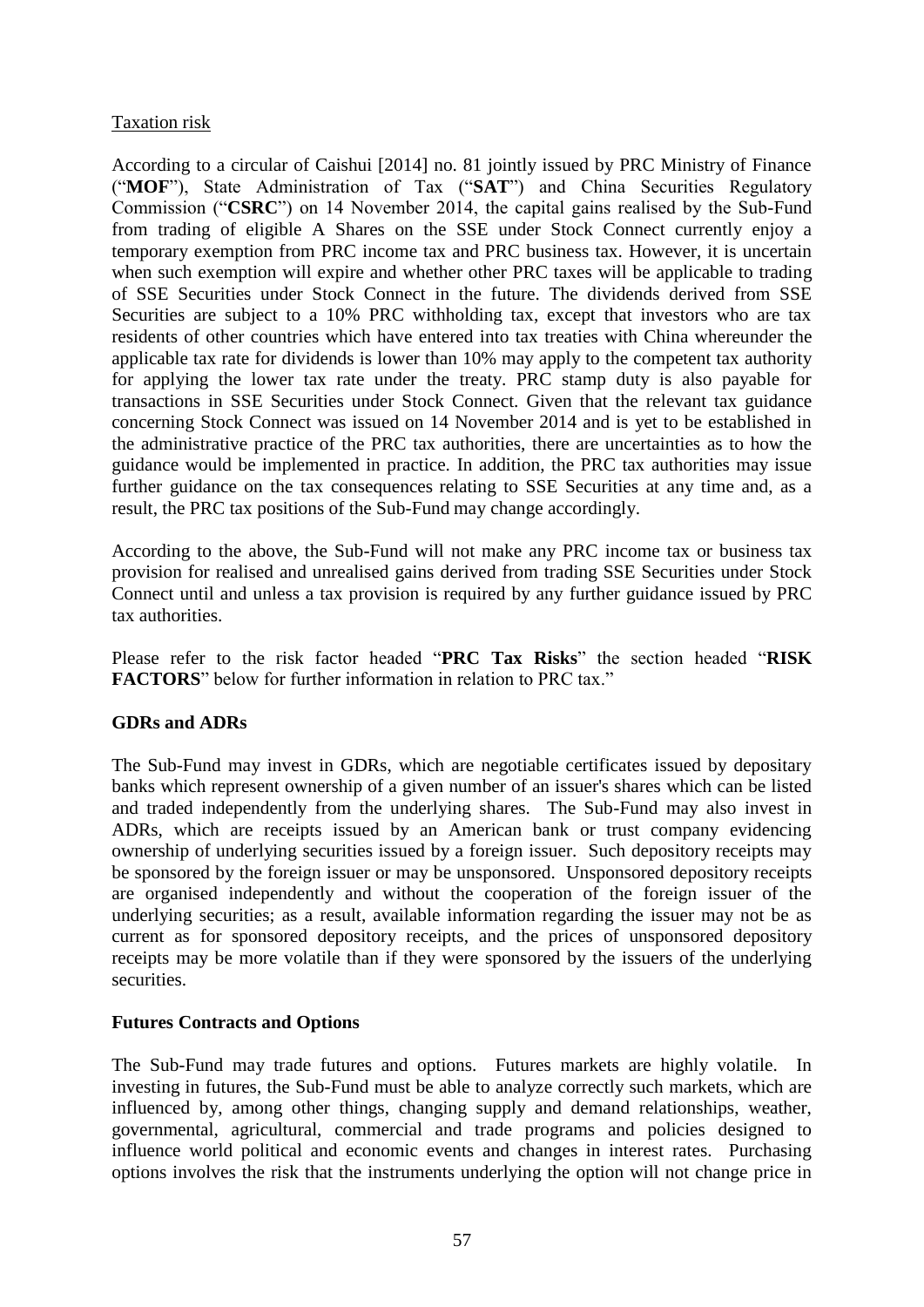the manner expected, so that the investor loses its premium. Selling options involves potentially greater risk because the investor is exposed to the extent of the actual price movement in the underlying security rather than only the premium payment received, which could result in a potentially unlimited loss. Over-the-counter options also involve counterparty solvency risk.

# **Derivatives**

The Sub-Fund may invest in derivative financial instruments, including, without limitation, warrants, options, convertible securities, forward contracts, and futures contracts for hedging purposes only. The use of derivative instruments involves a variety of material risks, including counterparty/credit risk, liquidity risk, valuation risk, volatility risk and over-thecounter transaction risk. The leverage element/component of a financial derivative instrument can result in a loss significantly greater than the amount invested in the financial derivative instrument by the Sub-Fund. In addition, the markets for certain derivatives are frequently characterized by limited liquidity, which can make it difficult as well as costly to the Sub-Fund to close out positions in order either to realize gains or to limit losses.

Some of the derivatives that may be traded by the Sub-Fund will be principal-to-principal or "over-the-counter" contracts between the Sub-Fund and third parties entered into privately, rather than on an established exchange. As a result, the Sub-Fund will not be afforded the regulatory protections of an exchange or its clearinghouse, or of a government regulator that oversees the exchange or clearinghouse, if a counterparty fails to perform. In privately negotiated transactions, the risk of the negotiated price deviating materially from fair value is substantial, particularly when there is no active market available from which to derive benchmark prices.

Many derivatives are valued on the basis of dealers' pricing of these instruments. However, the price at which dealers value a particular derivative and the price which the same dealers would actually be willing to pay for such derivative should the Sub-Fund wish or be forced to sell such position may be materially different. Such differences can result in an overstatement of the Sub-Fund's net asset value and may materially adversely affect the Sub-Fund in situations in which the Sub-Fund is required to sell derivative instruments. The Sub-Fund's use of derivatives and other techniques for hedging purposes involves certain additional risks, including: (i) dependence on the ability to predict movements in the price of the asset being hedged; (ii) imperfect correlation between movements in the asset on which the derivative is based and movements in the asset being hedged; and (iii) possible impediments to effective portfolio management or the ability to meet short-term obligations because of the percentage of the Sub-Fund's assets segregated to secure its obligations under derivatives contracts. In addition, by hedging a particular position, the Sub-Fund may limit any potential gain from an increase in value of such position.

In adverse situations, the Sub-Fund's use of derivatives instruments for hedging purpose may be ineffective and the Sub-Fund may suffer significant losses. Exposure to financial derivative instruments may lead to a high risk of significant loss by the Sub-Fund.

## **Credit Analysis and Credit Risk**

The investment strategy to be utilized by the Manager may require accurate and detailed credit analysis of issuers. There can be no assurance that the Manager's analysis will be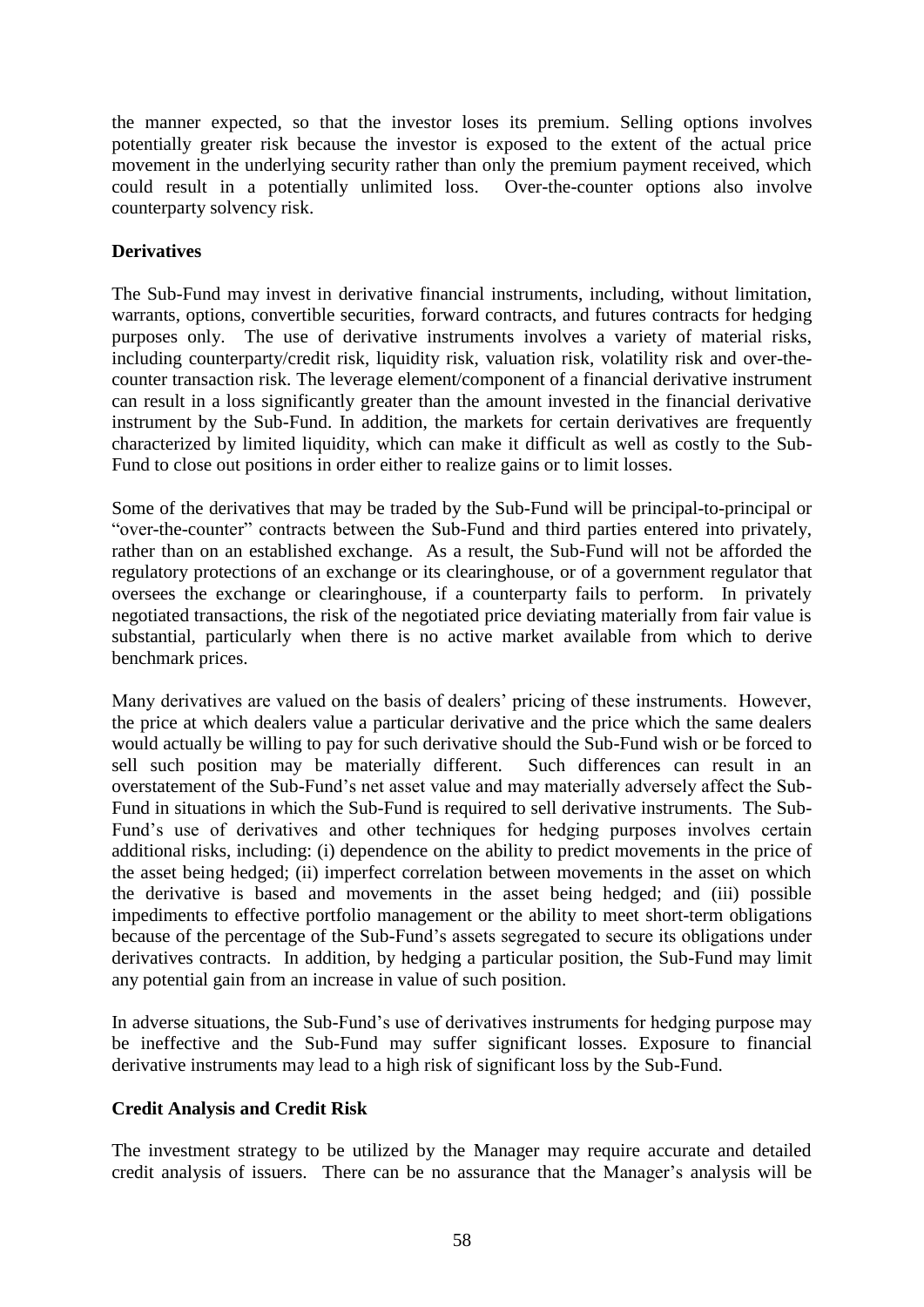accurate or complete. The Sub-Fund may be subject to substantial losses in the event of credit deterioration or bankruptcy of one or more issuers in its portfolio.

## **Credit Ratings**

Credit ratings of structured finance products, other debt instruments and investments represent the rating agencies' opinions regarding their credit quality and are not a guarantee of future credit performance of such securities. Rating agencies attempt to evaluate the safety of principal and interest payments and do not evaluate the risks of fluctuations in market value. Therefore, the ratings assigned to securities by rating agencies may not fully reflect the true risks of an investment. Further, in recent years, many highly rated structured securities have been subject to substantial losses.

### **Interest Rate Risk**

The Sub-Fund is subject to interest rate risk. Generally, the value of fixed income securities will change inversely with changes in interest rates. As interest rates rise, the market value of fixed income securities tends to decrease. Conversely, as interest rates fall, the market value of fixed income securities tends to increase. This risk will be greater for long-term securities than for short-term securities. The Manager may attempt to minimize the exposure of its portfolio to interest rate changes through the use of interest rate swaps, interest rate futures and/or interest rate options. However, there can be no guarantee that the Manager will be successful in fully mitigating the impact of interest rate changes on its portfolio.

### **Premium Risk**

Where the Sub-Fund acquires or values securities in the over-the-counter market, there is no guarantee that the Sub-Fund will be able to realise such securities at a premium due to the nature of the over-the-counter market. Subject to the interests of investors and/or the Sub-Fund, the Manager shall make reasonable efforts to reduce the Sub-Fund's exposure to such premium risk.

#### **RMB Currency Risk**

RMB is currently not freely convertible and is subject to exchange controls and restrictions. As the exchange rates are influenced by government policy and market forces, the exchange rates for RMB against other currencies, including US dollars and HK dollars, are susceptible to movements based on external factors. Any depreciation of the RMB will decrease the value of RMB-denominated assets the Sub-Fund may hold and of any dividends that the Sub-Fund may receive from such investments, which may have a detrimental impact on the Net Asset Value of the Sub-Fund, and vice versa.

## **PRC Tax Risks**

#### *Withholding Income Tax ("WHT")*

Unless a specific exemption or reduction is available under current PRC tax laws and regulations or relevant tax treaties, under the PRC CIT Law and its implementation rules, income derived from the PRC by non-resident enterprises which have no establishment or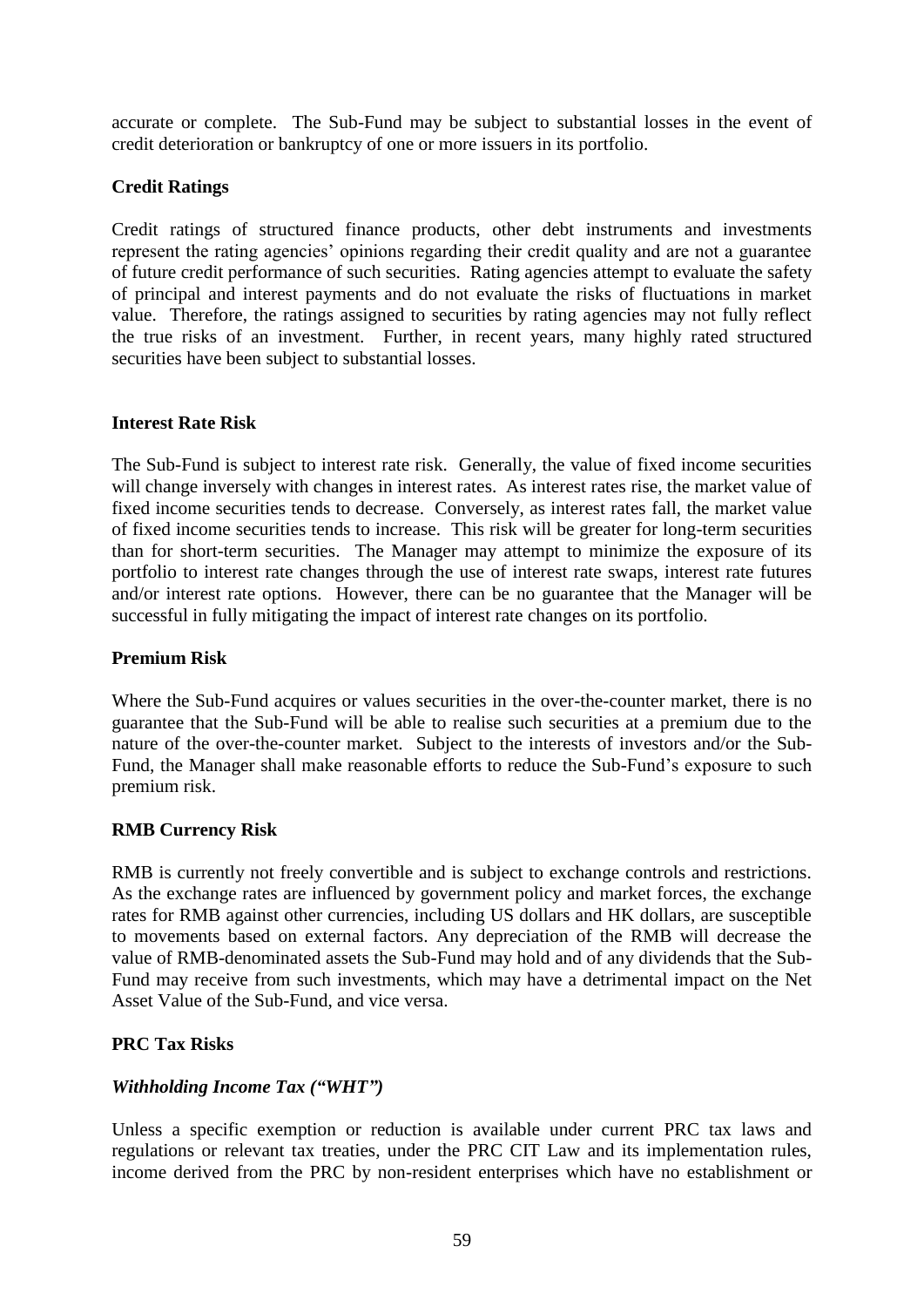place in the PRC are subject to PRC CIT on a withholding basis ("**PRC WHT**"), generally at a rate of 10% currently.

## *Dividend income*

If the Fund is non-tax resident in the PRC and has no permanent establishment in the PRC, the Fund should technically be subject to PRC WHT at the rate of 10% on dividend income derived from investments in B Shares and H Shares. The B Shares and H Shares issuers distributing such dividends are required to withhold such tax. The SAT issued circulars to clarify that dividends from H Shares and B Shares distributed from profits of year 2008 and subsequent years should be subject to WHT at 10% or a reduced rate pursuant to any applicable income tax treaty or arrangement.

The Manager reserves the right to make relevant provision on dividends and interest if the WHT is not withheld at source.

### *Capital gains*

After the CIT Law took effect on January 1, 2008, a non-resident enterprise which has no permanent establishment in China should technically be subject to WHT on the gains derived from disposal of B Shares or H Shares. The prevailing WHT rate for both gains on disposal and dividends is 10%, with the possibility of reduction or exemption under an applicable double tax treaty or arrangement between China and the jurisdiction where the non-resident enterprise resides.

For capital gains on trading of H Shares by non-resident enterprises in the stock exchange, no WHT on capital gains is being imposed in practice. However, there are still uncertainties as to whether WHT will be imposed on capital gains derived from trading of B Shares. In view of the above, any such WHT on gains on trading of B Shares may reduce the income from, and/or adversely affect the performance of the Fund and/or the Sub-Fund. The amount reserved on account for taxes (which may be payable by the Sub-Fund to any tax authorities in respect of the Sub-Fund's investments) will be derived from assets of the Sub-Fund and will be disclosed in the Fund's annual audited accounts and unaudited semi-annual reports.

Investors should note that the level of provision may be inadequate to meet actual PRC tax liabilities on investments made by the Fund and/or Sub-Fund, or the actual tax liabilities may be lower than the tax provision made. As a result, investors may be disadvantaged depending on the final rules of the relevant PRC tax authorities, the level of provision and when they subscribed and/or redeemed their Units. Upon any future changes to tax law or policies, the Manager will, as soon as practicable, make relevant adjustments to the amount of tax provision as it considers necessary. Unitholders who have already redeemed their Units before the actual tax liabilities are determined will not be entitled or have any right to claim any part of such overprovision and as such may be disadvantaged.

It should also be noted that the actual applicable tax rates imposed by the SAT may be different and may change from time to time. There is a possibility of the rules being changed and taxes being applied retrospectively. As such, any provision for taxation made by the Fund and/or Sub-Fund may be excessive or inadequate to meet final PRC tax liabilities. Consequently, Unitholders may be advantaged or disadvantaged depending upon the final tax liabilities, the level of provision and when they subscribed and/or redeemed their Units.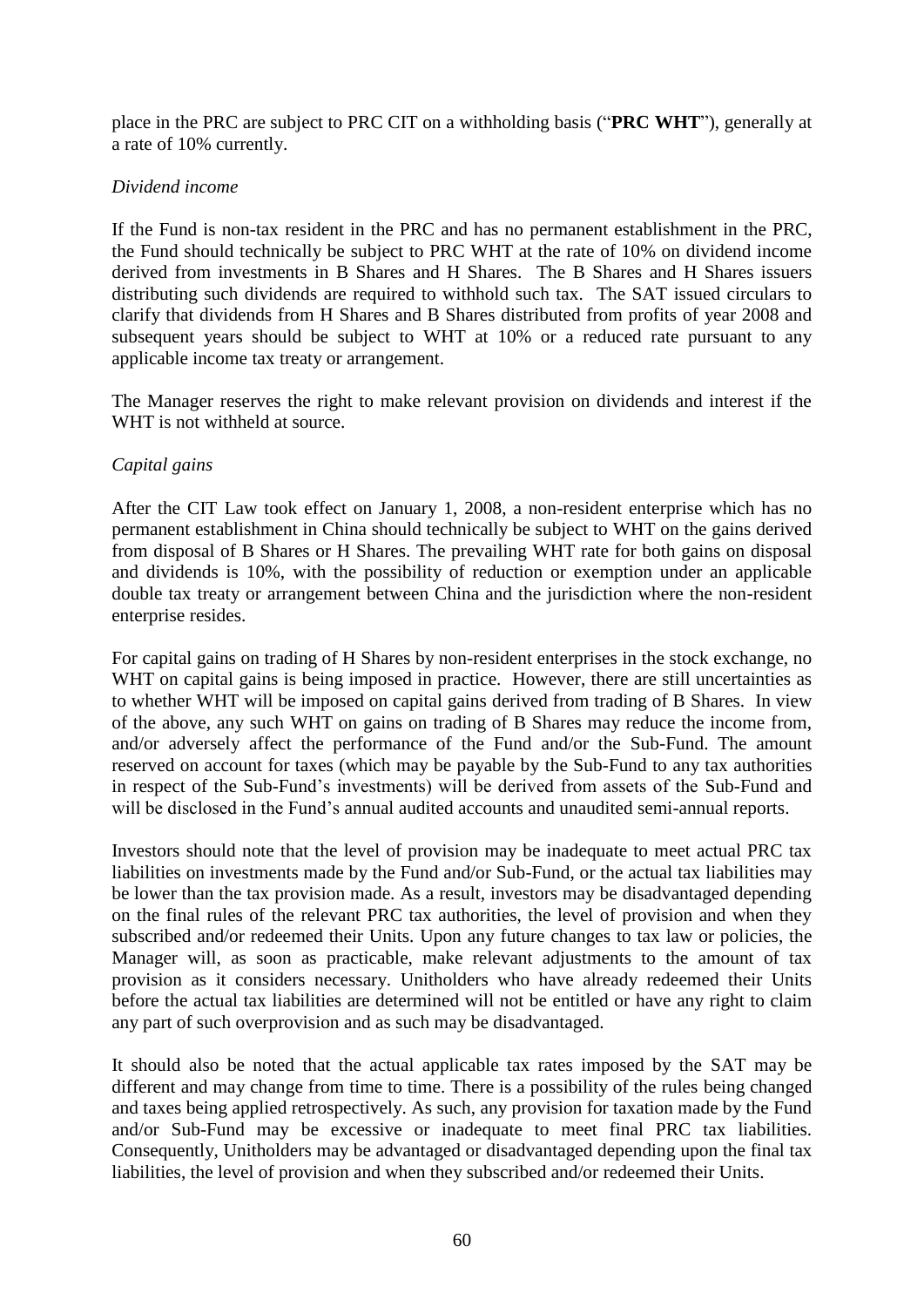### *PRC Business Tax*

The revised PRC Provisional Regulations of Business Tax ("**BT Law**") which came into effect on 1 January 2009 stipulates that gains derived by taxpayers from the trading of marketable securities within the PRC would be subject to business tax ("**BT**") at 5%. For B Shares trading within the PRC, the BT Law shall apply to levy BT at 5% on the difference between the selling and purchase prices of those marketable securities.

If BT is applicable, there are also other surtaxes (which include City Construction Tax, Education Surcharge and Local Education Surcharge) that would amount to as high as 12% of BT payable.

### *PRC Stamp Duty*

Stamp Duty ("**SD**") under the PRC laws generally applies to the execution and receipt of all taxable documents listed in the PRC's Provisional Rules on SD. SD is levied on the execution or receipt in China of certain documents, including contracts for the sale of B Shares traded on the PRC stock exchanges. In the case of contracts for sale of B Shares, such SD is currently imposed on the seller but not on the purchaser, at the rate of 0.1%.

It is unclear whether PRC SD that is imposed on the transfer of shares of PRC companies under the Stamp Duty Regulations would similarly apply to the acquisition and disposal of H shares by non-PRC investors outside the PRC. That said, PRC SD is generally not imposed for trading of H shares in practice.

#### *Legal and regulatory uncertainties*

There are risks and uncertainties associated with the current tax laws, regulations and practice in the PRC, which may be changed with retrospective effect in the future. Moreover, there is no assurance that tax incentives currently offered to foreign companies, if any, will not be abolished and the existing tax laws and regulations will not be revised or amended in the future. Any of these changes may reduce the income from, and/or value of, the Units.

There can be no guarantee that new tax laws, regulations and practice in the PRC that may be promulgated in the future will not adversely impact the tax exposure of the Sub-Fund and/or its Unitholders.

#### *Provision for Taxes*

In light of the legal and regulatory uncertainties, the Manager reserves the right to make any provision for taxes or to deduct or to withhold an amount on account of taxes (which may be payable by the Sub-Fund to the PRC tax authorities in respect of its investments in the above mentioned securities) from assets of the Sub-Fund. While the treatment of WHT by the PRC tax authorities on gains derived from investments in B Shares is still pending, based on professional and independent tax advice, the Fund (and the Sub-Fund) will withhold 10% for tax provisions on any gross, realized or unrealized gains (including capital gains) on B Shares, to provide for possible tax costs to be incurred when a gain is crystalized.